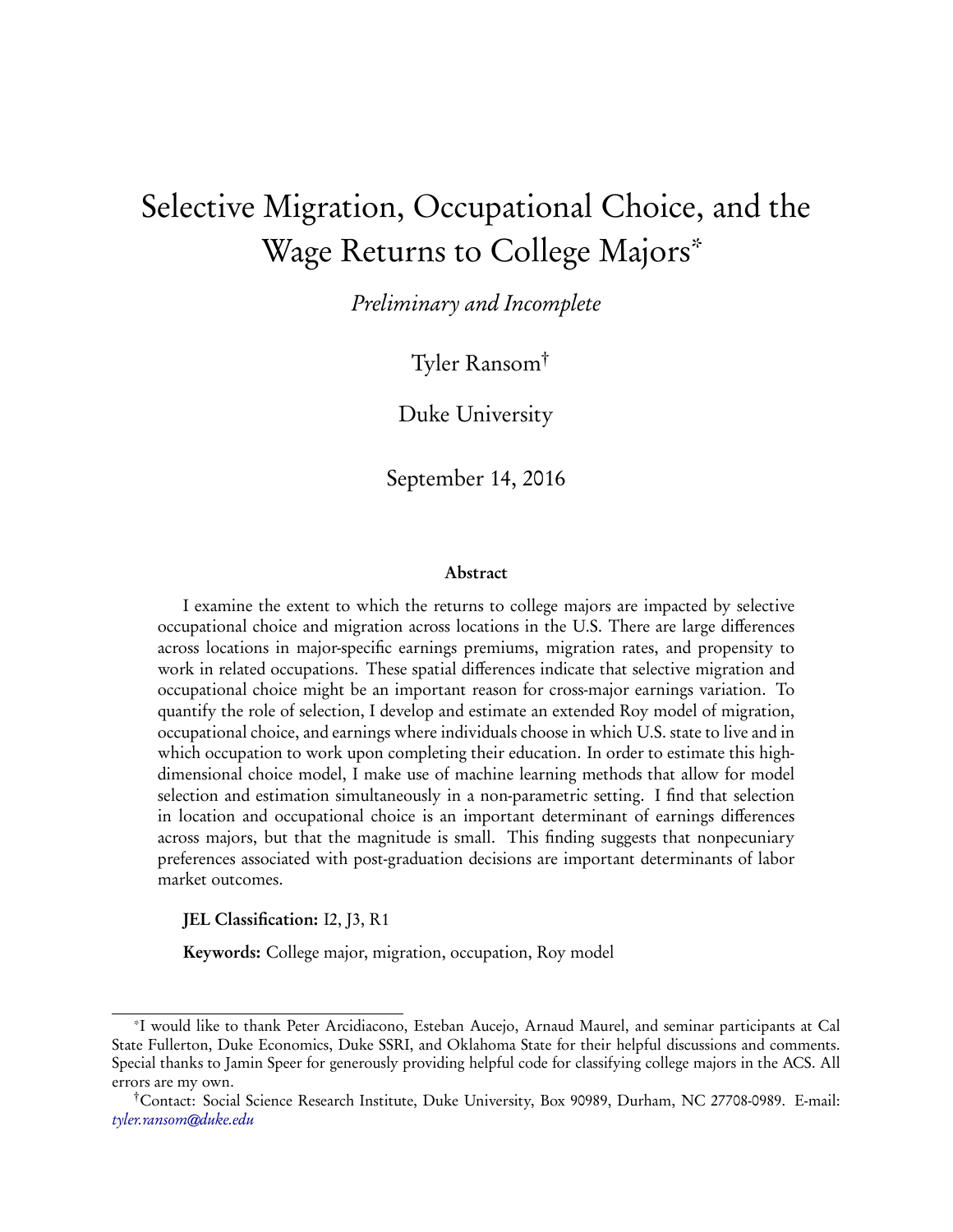## 1 Introduction

There are large differences in earnings among individuals possessing college degrees in different majors. For example in the American Community Survey, STEM and business majors each earn approximately 30% more than education majors, even after controlling for a rich set of demographic characteristics. However, there are two potential determinants of earnings differences across majors that have not been fully exmined by the existing literature: post-college migration, and post-college occupational choice.<sup>[1](#page-1-0)</sup>

Indeed, there is an important interaction among earnings, locational choice, and occupational choice of college graduates that has yet to be fully understood. For example, education majors have the lowest earnings on average, but also have the lowest propensity to live outside their state of birth and the highest propensity to work in an occupation related to their major. On the other hand, STEM majors have the highest earnings, the highest propensity to migrate, and work in related occupations at a rate close to education majors. As a third example, there also appears to be a local labor market component to college major earnings. Business and economics majors have earnings and related occupation employment propensities that are close to STEM majors, but have migration behavior that more closely resembles education majors. Each of these three cases motivates a deeper understanding of the role of post-college decisions on the earnings of college majors.

The object of this paper is to uncover the extent to which selection into residence location and occupation biases the observed earnings differences across college majors. The [Roy](#page-25-0) ([1951](#page-25-0)) model is the canonical lens through which to understand selectivity bias in observed earnings, and this paper adds to the vast literature that has used that model to empirically disentangle the returns to education from selection.

As it relates to the college major question, selective migration and occupational choice could play an important role in explaining wage differences because individuals who have moved locations or who are working in a particular occupation may have made the decision in response to a more favorable wage draw. If this is the case on average, then one would expect the returns to major to be upward biased. At the same time, individuals may have non-wage preferences associated with a particular location or occupation. If these preferences outweigh the responsiveness to wage draws, then the returns to major might be downward biased.

The exact magnitude and direction of selection bias is an empirical question. To account for all possibilities, I estimate an extended Roy model that allows for non-pecuniary tastes in both the location and occupation dimensions. This paper bridges together previous work that has examined the r[ole of selective migration on the college wage premium](#page-24-1)[\(](#page-24-1)[Dahl](#page-24-0)[,](#page-24-1) [2002;](#page-24-0) Bayer, Khan, and Timmins, [2011](#page-24-1)) and the role of selective occupational choice on the returns to college major [\(Kinsler and Pavan,](#page-25-1) [2015](#page-25-1)).

<span id="page-1-0"></span><sup>&</sup>lt;sup>1</sup>Important exceptions to this include [Altonji, Arcidiacono, and Maurel](#page-24-2) [\(2016a](#page-24-2)), [Altonji, Kahn, and Speer](#page-24-3) ([2016b](#page-24-3)), [Kinsler and Pavan](#page-25-1) [\(2015\)](#page-25-1), and [Winters](#page-25-2) ([Forthcoming](#page-25-2)).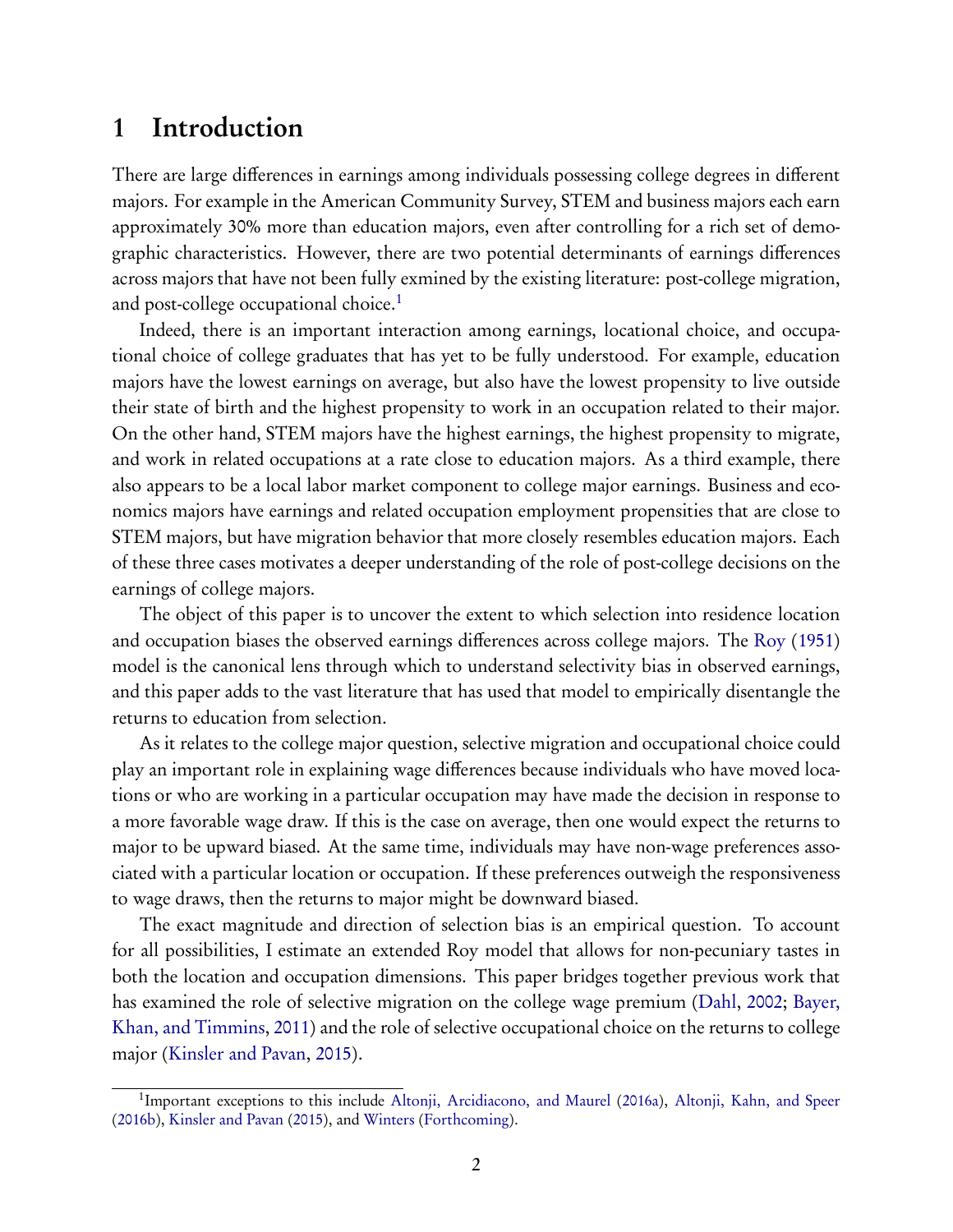Estimation of an extended Roy model is difficult when one allows for many locations and non-pecuniary preferences. To estimate the model, I supplement methods pioneered by [Lee](#page-25-3) [\(1983](#page-25-3)) and [Dahl](#page-24-0) ([2002](#page-24-0)) with machine learning methods that are becoming more popular in economics [\(Varian,](#page-25-4) [2014](#page-25-4); [Bajari et al.](#page-24-4), [2015](#page-24-4)). The Dahl approach shows that selection can be corrected for by including a polynomial function of a small number of observed choice proba-bilities.<sup>[2](#page-2-0)</sup> This polynomial serves as a multidimensional analog of the inverse Mill's ratio in the classic [Heckman](#page-25-5) [\(1979](#page-25-5)) correction model. As a result, the researcher can obtain unbiased and consistent estimates of the selection-corrected returns using OLS.

I estimate the probabilities that enter the selection correction term using nonparametric machine learning methods, which focus on balancing in- and out-of-sample fit and allow for model selection by cross-validation. In general, machine learning algorithms are tailored towards predictive accuracy instead of causal inference and hence can predict more accurately than estimators traditionally found in the economics literature. The specific prediction setting in this paper is multiclass classification using decision trees. I classify individuals into occupations and destination locations based on their observable characteristics, which include birth location, completed college major, and demographic characteristics. The probability of belonging to a particular class (i.e. the probability of choosing a particular location-occupation combination) serves as the basis of the selection correction estimator.

I find that the returns to college major are *downward* biased by selective migration and occupational choice, but that the magnitude of the bias is small—on the order of 15%. This suggests that nonpecuniary preferences associated with location and occupation are important determinants of earnings differences across majors. This finding is consistent with [Kinsler and Pavan](#page-25-1) [\(2015](#page-25-1)), who show that post-college occupational choice does not narrow the STEM earnings gap.

The remainder of the paper is organized as follows: Section [2](#page-2-1) details the Roy model which serves as the empirical basis of understanding selection. Sectio[n3](#page-6-0) outlines the statistical framework that allows me to reduce the dimensionality of the choice set. Section [4](#page-9-0) describes the data construction and key variables used in the estimation, and Section [5](#page-14-0) discusses the estimation of the model, including the non-parametric machine learning decision tree algorithm. Section [6](#page-20-0) discusses the main empirical findings, and Section [7](#page-22-0) concludes.

## <span id="page-2-1"></span>2 A Roy Model of Migration, Occupation, and Earnings

In this section, I introduce an extended [Roy](#page-25-0) ([1951](#page-25-0)) model of college major, occupation, and location choice, using the framework developed in [Dahl](#page-24-0) [\(2002](#page-24-0)). The model is an extended Roy model because it extends Roy's original model in two ways:  $(i)$  both pecuniary and nonpecuniary factors influence an individual's decision; and  $(ii)$  there are more than two alternatives

<span id="page-2-0"></span><sup>&</sup>lt;sup>2</sup>This is referred to as the index sufficiency assumption.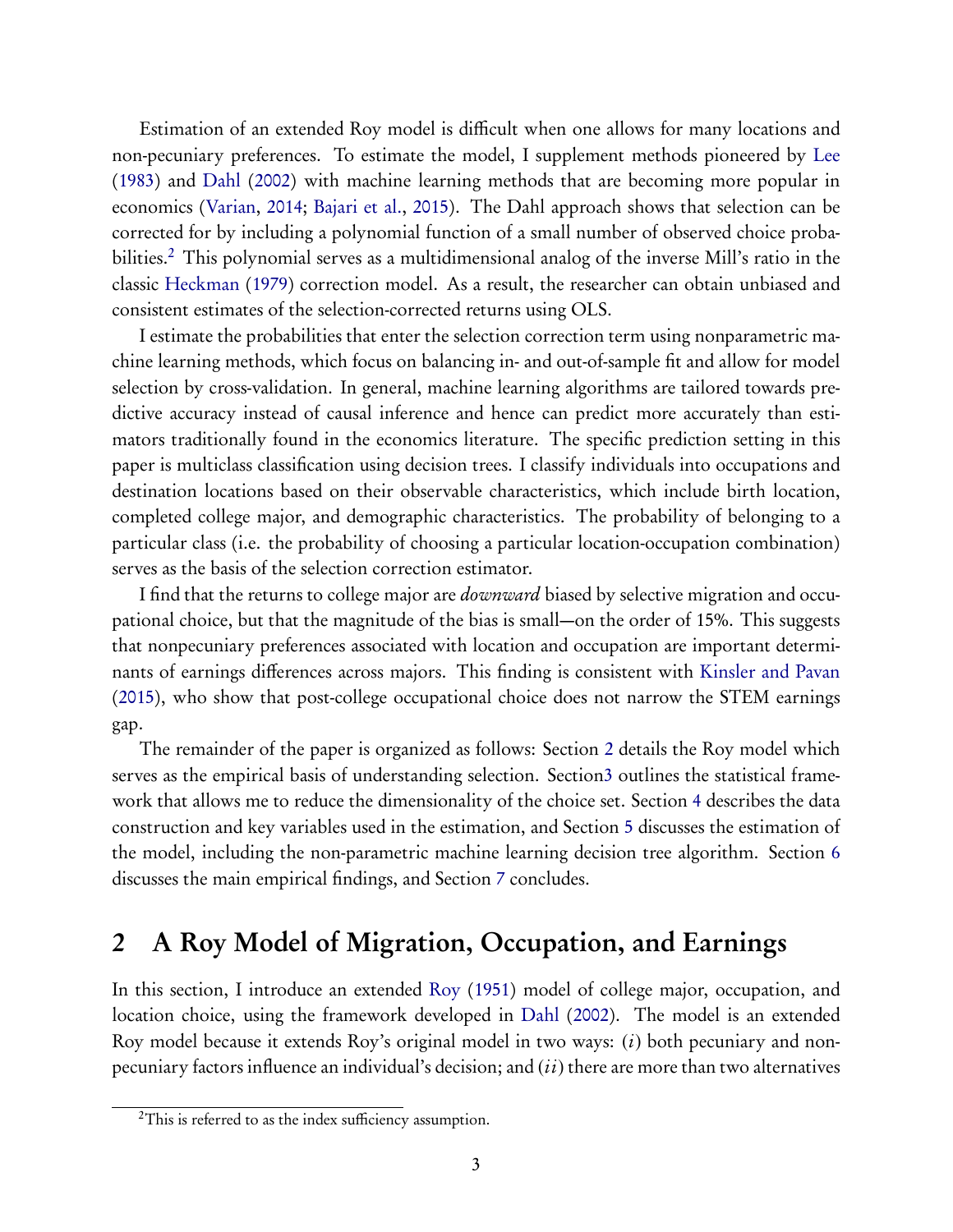in the choice set.<sup>[3](#page-3-0)</sup>

An extended Roy model serves as an appropriate lens through which to view the location decisions of college graduates because location has been shown to be an increasingly important determinant of labor market outcomes([Moretti,](#page-25-6) [2012;](#page-25-6) [Diamond](#page-24-5), [2016](#page-24-5)). Furthermore, any study of migration needs to incorporate utility maximization rather than income maximization because non-pecuniary factors such as amenities and distance are important determinants of migration decisions [\(Kennan and Walker,](#page-25-7) [2011;](#page-25-7) [Ransom,](#page-25-8) [2016;](#page-25-8) [Zabek](#page-26-0), [2016](#page-26-0)).

### 2.1 Model

This section formalizes each component of the Roy model and how each component interacts with each other. The primary components of the model are earnings (the outcome equation) and preferences (the selection equation).

The framework of the model is as follows. A geographical area (e.g. the United States) is divided into L mutually exclusive locations (e.g. states). The model has two periods. In the first period, individuals are born and make human capital investment decisions. In the second period, individuals choose where to live and in which occupation to work, and receive utility from both earnings and non-pecuniary aspects of the chosen location and occupation.

The focus of this paper is on how selective migration and occupational choice in the United States affects the measured returns to the specific human capital investment of college major. A nu[mber of studies have established that earnings differentials exist across majors \(e.g.](#page-24-6) Arcidiacono, [2004;](#page-24-6) [Altonji et al.,](#page-24-3) [2016b](#page-24-3)[,a\)](#page-24-2), and that certain majors have more distinct occupational distributions than others (e.g. [Ransom and Phipps,](#page-25-9) [2016](#page-25-9)). This paper serves to examine how much of the cross-location earnings differentials reflect selection on location and occupation, emphasizing the fact that some locations are more conducive to certain occupations.

#### 2.1.1 Earnings

Log annual earnings for individual i residing in location  $\ell$  and working in occupation k are given by the following equation:

<span id="page-3-2"></span>
$$
w_{i\ell k} = \gamma_{0\ell} + x_i \gamma_{1\ell} + s_i \gamma_{2\ell k} + \eta_{i\ell k}, \quad \ell = 1, ..., L \; , \; k = 1, ..., K \tag{2.1}
$$

where  $x_i$  is a vector of individual characteristics and  $s_i$  is a  $(S + 4)$ -dimensional vector of dummy variables indicating *i*'s educational attainment. Specifically, the vector distinguishes among S separate college majors if  $i$  holds at least a bachelor's degree. $^4$  $^4$  Importantly,  $\eta_{i\ell k}$  will not gener-

<span id="page-3-0"></span><sup>&</sup>lt;sup>3</sup>See [Heckman and Taber](#page-25-10) ([2008](#page-25-10)) for an overview of the original [Roy](#page-25-0) [\(1951](#page-25-0)) model and its various extensions. [Heckman and Honoré](#page-25-11) ([1990](#page-25-11)) discusses identification of the Roy model, including the assumptions on the distribution of earnings that are required to generate empirical content of the Roy model.

<span id="page-3-1"></span><sup>4</sup>The complete set of categories is: high school dropout, high school graduate (or GED recipient), some college, college graduate (each of  $K$  major categories), and advanced degree.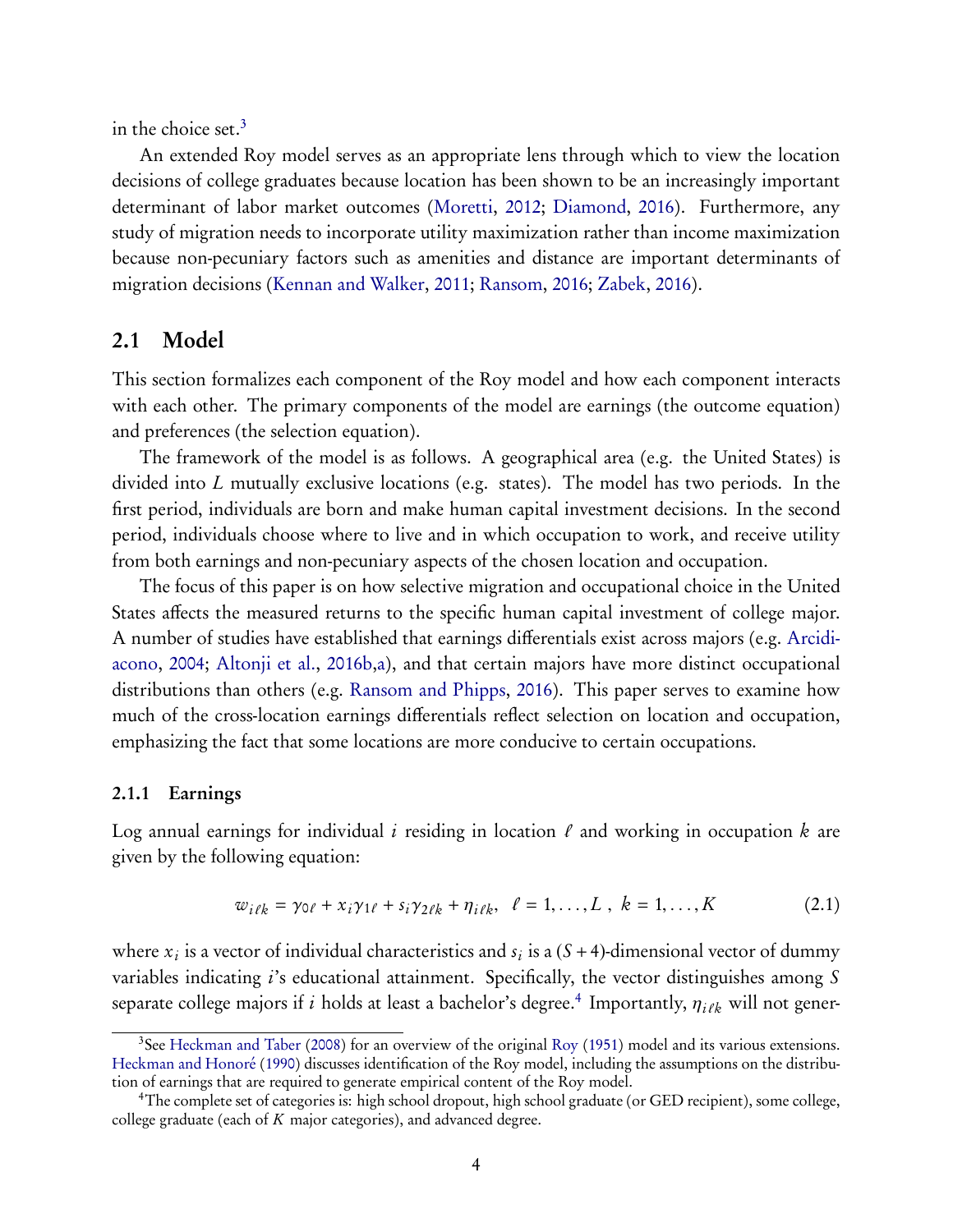ally be mean-zero because of selection, which would bias OLS estimates of  $\gamma_{1\ell}$  and  $\gamma_{2\ell k}$ . The parameter of interest in [\(2.1\)](#page-3-2) is  $\gamma_{2\ell k}$ , which measures the link between earnings, schooling investments, and location and occupational choice.

Itis important to note that  $i$ 's location of birth does not enter  $(2.1)$  $(2.1)$ . This is because I utilize birth location as an exclusion restriction in order to separately identify non-pecuniary prefer-ences from earnings.<sup>[5](#page-4-0)</sup> This assumption is discussed in more detail in the following footnote.<sup>[6](#page-4-1)</sup>

#### 2.1.2 Preferences

Individuals have preferences for both earnings and non-pecuniary utility:

<span id="page-4-2"></span>
$$
V_{ij\ell k} = w_{i\ell k} + u_{ij\ell k}, \quad \ell = 1, ..., L \; , \; k = 1, ..., K \tag{2.2}
$$

where j indexes birth location,  $\ell$  indexes current location, and k indexes occupation.  $u_{ij\ell k}$ encompasses all non-pecuniary utility components that could determine the utility of residing in location  $\ell$  and working in occupation k given origin j. These include location characteristics such as climate, crime, commuting time, distance from  $j$ , geographical and cultural amenities, and many others. Also included are occupational characteristics such as working conditions, relevance to previous human capital investments, coincidence with personal preferences, and flexibility of hours, among many others.

#### 2.1.3 Residuals

To show concretely how preferences for and earnings in a location-occupation combination might affect decisions, consider deviations from the mean of each component in [\(2.2\)](#page-4-2):

$$
w_{i\ell k} - \mathbb{E}\left[w_{i\ell k} \mid x_i, s_i\right] = \eta_{i\ell k} \tag{2.3}
$$

$$
u_{ij\ell k} - \mathbb{E}\left[u_{ij\ell k} \mid z_i\right] = \varepsilon_{ij\ell k} \tag{2.4}
$$

<span id="page-4-0"></span><sup>&</sup>lt;sup>5</sup>Other exclusion restrictions used in this analysis to distinguish preferences for locations and occupations from earnings include spousal employment status (if married), ages of co-resident children, whether a family member is present (if unmarried), and whether the residence is owned or rented.

<span id="page-4-1"></span><sup>6</sup>The validity of this assumption has been analyzed in previous work by [Coate](#page-24-7) [\(2013](#page-24-7)). He notes that the effect of birth location on earnings is ambiguous because of two competing forces:  $(i)$  individuals who prefer living close to family may forgo higher earnings available elsewhere in order to stay home; and  $(ii)$  individuals staying home may have higher earnings because family networks enable a better job match than could be had elsewhere. He finds that the earnings effect is heterogeneous by education level, where the positive force is stronger for high-school educated workers while the opposite is true for college-educated workers. Given the mixed empirical evidence and the absence of other suitable exclusion restrictions, I maintain this assumption throughout the paper.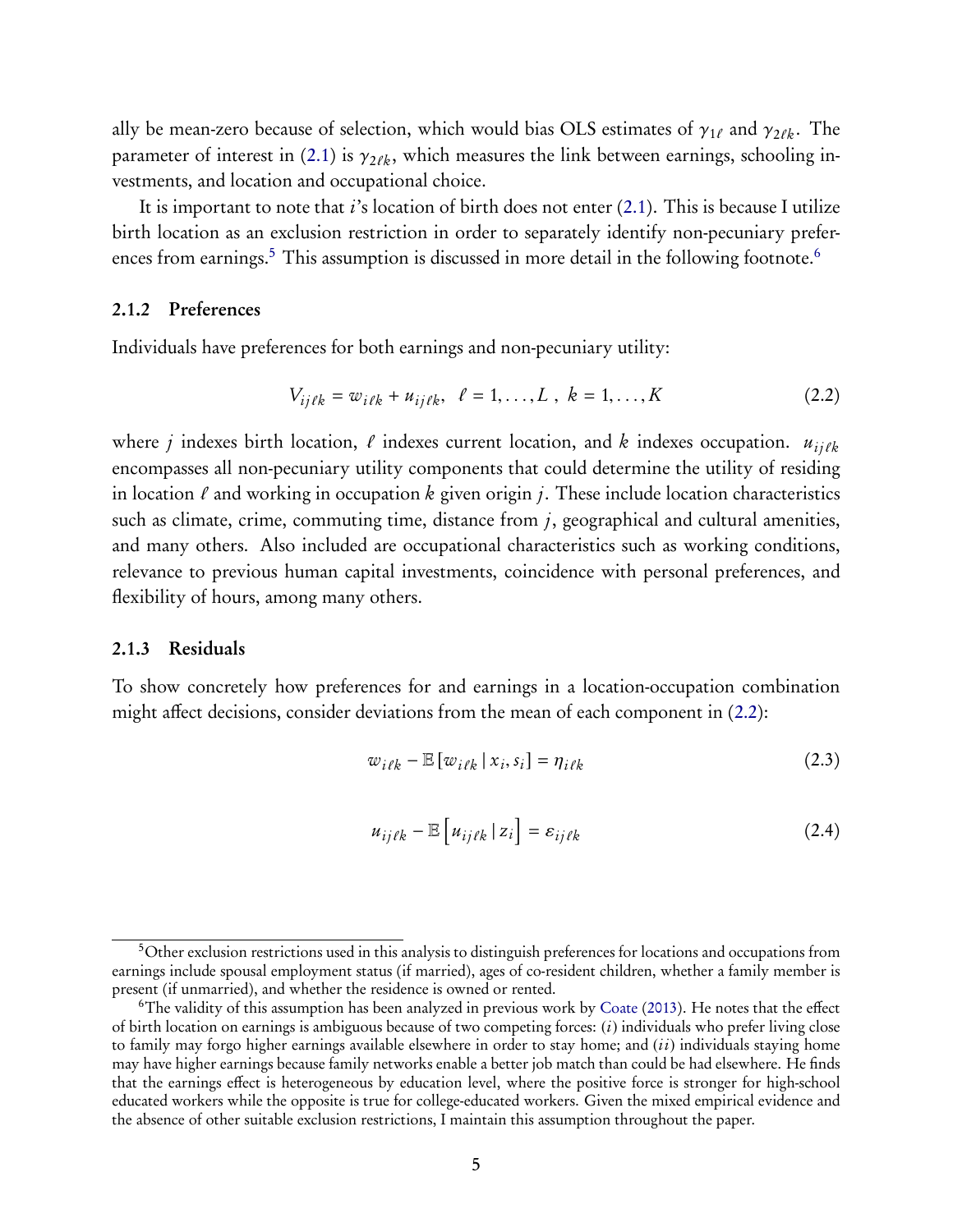then

$$
V_{ij\ell k} = v_{j\ell k} + e_{ij\ell k}
$$
  
= 
$$
\underbrace{\mathbb{E}[w_{i\ell k} | x_i, s_i] + \mathbb{E}[u_{ij\ell k} | z_i] + \underbrace{\eta_{i\ell k} + \varepsilon_{ij\ell k}}_{e_{ij\ell k}}}
$$
(2.5)

where  $v_{j\ell k}$  is referred to as either the subutility function (in the selection literature) or the conditional value function (in the dynamic discrete choice literature).

#### 2.1.4 Utility maximization

Individuals maximize utility such that

$$
d_{ij\ell k} = 1 \left[ v_{j\ell k} + e_{ij\ell k} \ge v_{jmn} + e_{ijmn} \ \forall (m, n) \ne (l, k) \right]
$$
 (2.6)

where  $1[A]$  is an indicator variable that takes a value of 1 when condition A is true and 0 otherwise. [\(2.6\)](#page-5-0) emphasizes that utility depends not only on the location of residence, but also on the deterministic and stochastic elements of utility in each location, including the location of birth. Furthermore, earnings are observed only in the location that is selected:

#### 2.1.5 Selection rule

The selection rule is given by

<span id="page-5-1"></span><span id="page-5-0"></span>
$$
w_{i\ell k} \text{ observed} \iff d_{ij\ell k} = 1 \tag{2.7}
$$

Specifically, earnings are only observed if all L selection equations in([2.6\)](#page-5-0) are simultaneously satisfied. Thus, individuals observed to reside in  $\ell$  are not a random sample of the population; hence

$$
\mathbb{E}\left[\eta_{i\ell k} \mid w_{i\ell k} \text{ observed}\right] = \mathbb{E}\left[\eta_{i\ell k} \mid d_{ij\ell k} = 1\right]
$$
\n
$$
= \mathbb{E}\left[\eta_{i\ell k} \mid e_{ijmn} - e_{ij\ell k} \le v_{j\ell k} - v_{jmn}, \ \forall (m, n) \ne (\ell, k)\right]
$$
\n
$$
\neq 0
$$
\n(2.8)

[Dahl](#page-24-0) refers to  $\mathbb{E} \left[ \eta_{i\ell k} \, | \, d_{ij\ell k} = 1 \right]$  as the selectivity bias for  $i$ . If  $\mathbb{E} \left[ \eta_{i\ell k} \, | \, d_{ij\ell k} = 1 \right]$  is correlated with  $x_i$  or  $s_i$  then OLS will returned biased estimates.

Equations([2.1\)](#page-3-2) through([2.7\)](#page-5-1) comprise an extended Roy model of earnings, migration, and occupational choice.

Unfortunately, this extended Roy model is difficult to estimate without making additional assumptions about how the subutility functions affect the selection term (i.e. the conditional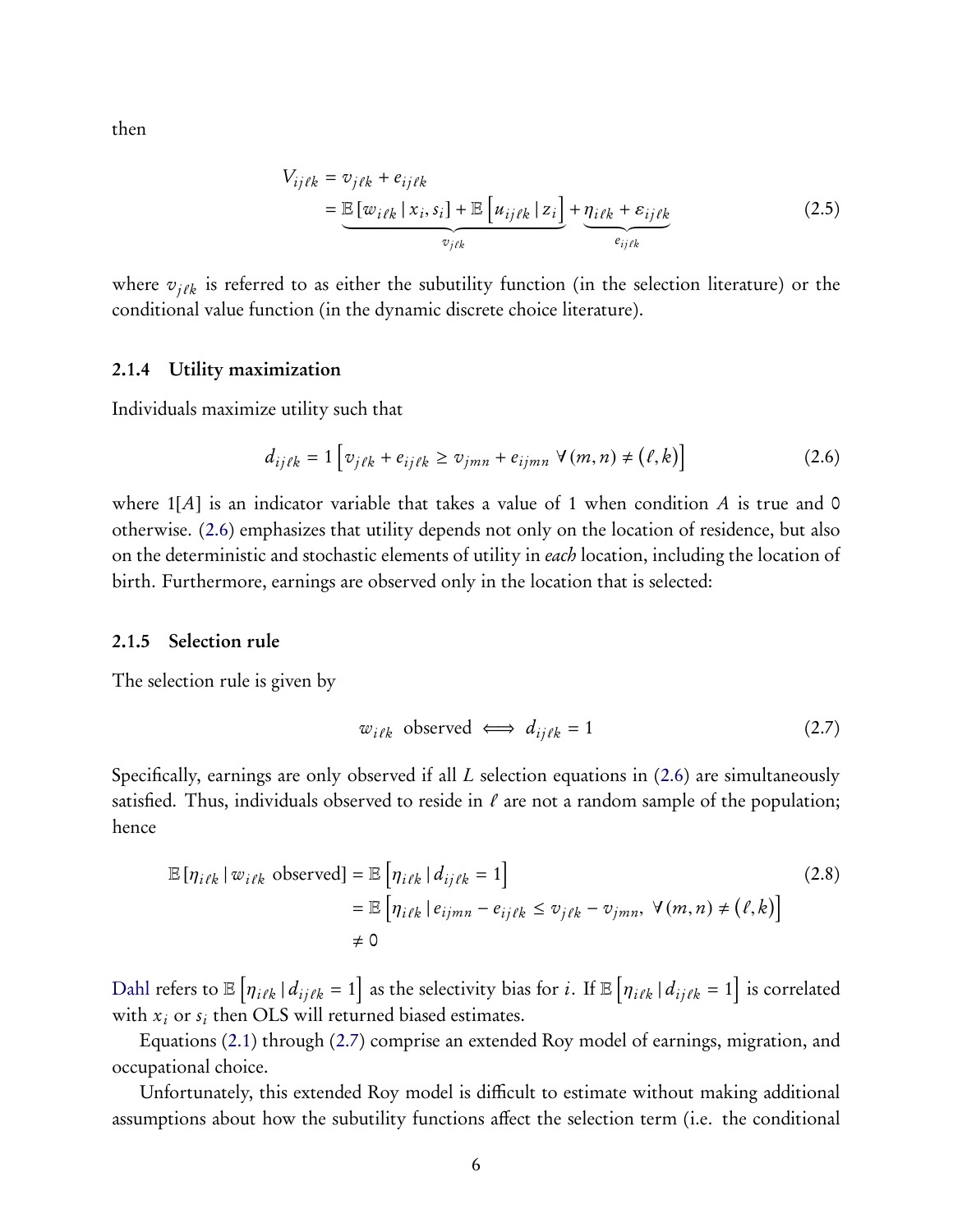expectationin  $(2.7)$  $(2.7)$ ). There are two reasons for this: (i) the number of locations L needs to be sufficiently large in migration models in order to accurately reflect the actual choice set faced by individuals, thus effecting the curse of dimensionality; and  $(ii)$  individuals derive utility from both earnings and non-pecuniary aspects of the location, meaning that the researcher is required to account for individual preferences. The problem with the latter reason is that there are a large number of variables that are important factors in the non-pecuniary dimension, but which are unobserved or poorly measured.

In the next section, I explain how I avoid these issues by implementing existing estimation methods [\(Lee,](#page-25-3) [1983;](#page-25-3) [Dahl](#page-24-0), [2002](#page-24-0)) which are designed to circumvent parametric estimation of the subutility functions, and which work well on choice sets that are otherwise prohibitively large.

## <span id="page-6-0"></span>3 Reducing the Dimensionality of the Problem

Estimating the problem described in Section [2](#page-2-1) is infeasible without making additional assumptions. The difficulty arises out of the curse of dimensionality due to the large set of locations and occupations in which a person can choose to live and work. In this section, I provide intuition and a brief formal derivation on how to feasibly estimate the aforementioned extended Roy model. The key point is that I follow the strategy developed by [Lee](#page-25-3) ([1983](#page-25-3)) and refined by [Dahl](#page-24-0) ([2002](#page-24-0)) to express the selection in the earnings equation as a function of a small number of observed choice probabilities.

The intuition of this approach is as follows: examining equations([2.6\)](#page-5-0) and([2.7\)](#page-5-1) reveals that the probability of observing an individual's earnings in location  $\ell$  and occupation k is related to the probability that  $V_{ijk}$  is the maximum of all subutility functions. Thus, the joint distribution between the error term in the earnings equation ( $\eta_{i\ell k}$ ) and the differenced subutility error terms  $(e_{j11} - e_{jmn}, \ldots, e_{jLK} - e_{jmn})$  can be reduced from  $L \times K$  dimensions to two dimensions: the first dimension is the earnings error and the second is the maximum order statistic of the differenced subutility functions. The key assumption is that this bivariate distribution does not depend on the subutility functions themselves, except through a small number of choice prob-abilities.<sup>[7](#page-6-1)</sup> This allows the researcher to express the selection correction term in the earnings equation (analogous to the inverse Mills ratio term in the canonical Heckman selection model) as a function of a small number of observed choice probabilities. Without this assumption, the researcher would be required to estimate an  $(LK - 1)$ -dimensional integral. This becomes quickly infeasible as L grows large, as is the case in the current setting.

To aid the exposition, I now briefly formalize the above intuition. Readers interested in a more detailed derivation should consult [Dahl](#page-24-0) ([2002](#page-24-0)) and [Lee](#page-25-3) [\(1983](#page-25-3)).

<span id="page-6-1"></span><sup>7</sup>[Dahl](#page-24-0) [\(2002](#page-24-0)) refers to this assumption as the "index sufficiency assumption," which I discuss below in more detail.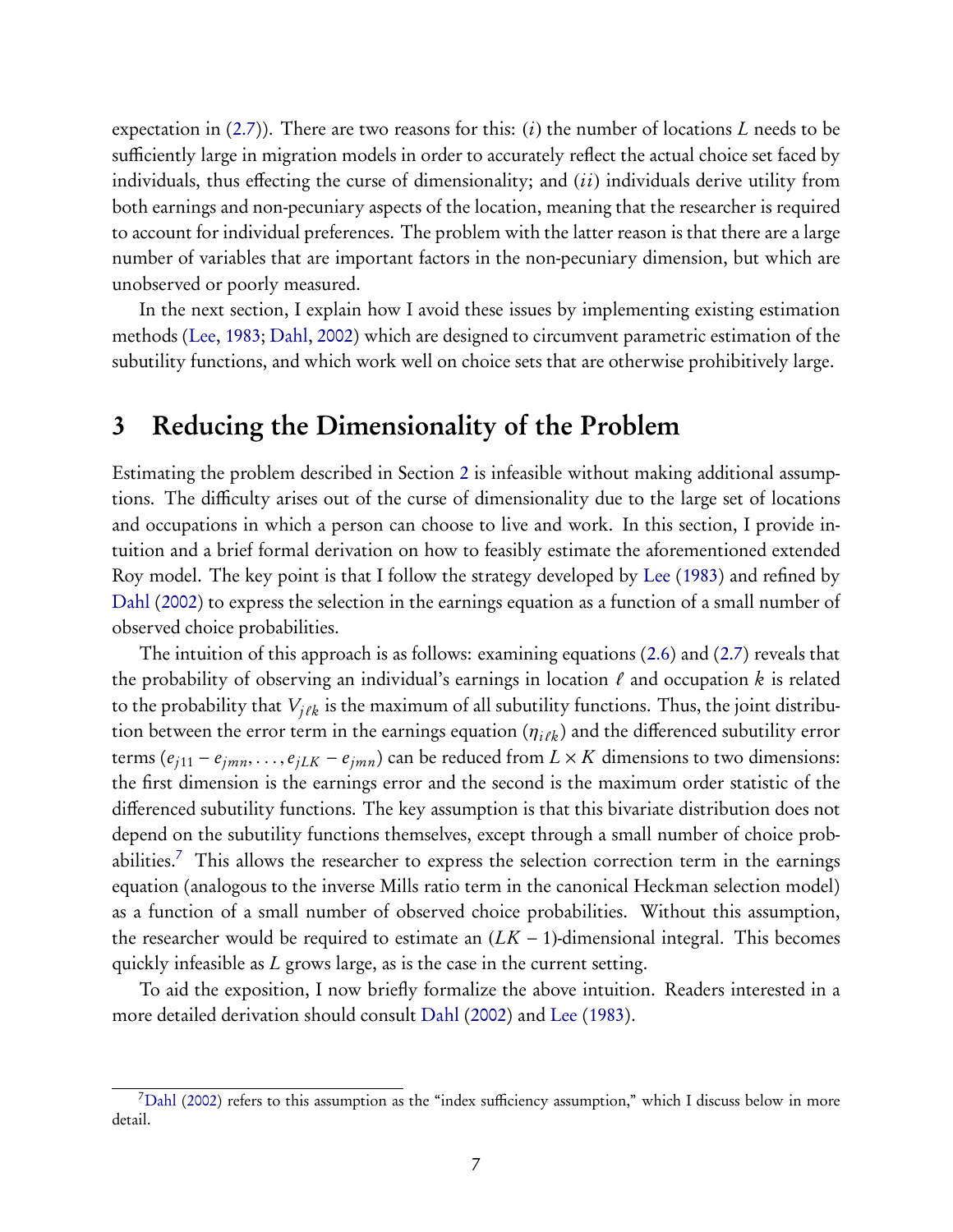First consider a reformulation of([2.6\)](#page-5-0) and [\(2.7\)](#page-5-1):

$$
w_{i\ell k} \text{ observed} \iff v_{j\ell k} + e_{ij\ell k} \ge v_{jmn} + e_{ijmn} \ \forall (m, n) \ne (\ell, k)
$$
\n
$$
\iff \left( v_{j11} - v_{j\ell k} + e_{ij11} - e_{ij\ell k}, \dots, v_{jLK} - v_{j\ell k} + e_{ijLK} - e_{ij\ell k} \right)' \le 0 \quad (3.1)
$$
\n
$$
\iff \max_{m,n} \left( v_{jmn} - v_{j\ell k} + e_{ijmn} - e_{ij\ell k} \right) \le 0
$$

Now consider the joint cumulative distribution  $F_{j\ell k}$  of the earnings equation error term in  $(2.1)$  and the selection rule error terms in  $(2.6)$ , respectively evaluated at a constant r and the corresponding difference in subutility functions:

$$
F_{j\ell k} \left( r, v_{j11} - v_{j\ell k}, \dots, v_{jLK} - v_{j\ell k} \right) = \Pr \left( \eta_{i\ell k} < r, e_{ij11} - e_{ij\ell k} < v_{j11} - v_{j\ell k}, \dots, e_{ijLK} - e_{ij\ell k} < v_{jLK} - v_{j\ell k} \right)
$$
\n
$$
= \Pr \left( \eta_{i\ell k} < r, \max_{m,n} \left( v_{jmn} - v_{j\ell k} + e_{ijmn} - e_{ij\ell k} \right) \le 0 \right)
$$
\n
$$
= G_{j\ell k} \left( r, 0 \right) \tag{3.2}
$$

Re-expressing this in terms of probability density functions, we have the following one-toone mapping between the LK-dimensional density  $f_{j\ell k}$  and the two-dimensional density  $g_{j\ell k}$ . This mapping is made possible by implementing maximum order statistics (see [Lee](#page-25-3), [1983](#page-25-3)):

<span id="page-7-1"></span><span id="page-7-0"></span>
$$
f_{j\ell k} \left( \eta_{i\ell k}, e_{ij11} - e_{ij\ell k}, \dots, e_{ijLK} - e_{ij\ell k} \right)
$$
\n
$$
= g_{j\ell k} \left( \eta_{i\ell k}, \max_{m,n} \left( v_{jmn} - v_{j\ell k} + e_{ijmn} - e_{ij\ell k} \right) \mid v_{j11} - v_{j\ell k}, \dots, v_{jLK} - v_{j\ell k} \right)
$$
\n(3.3)

wherethe expression for  $g_{j\ell k}$  in ([3.3\)](#page-7-0) is written as being conditional on the differences in the subutility functions in order to emphasize this dependence.

Rewriting the earnings equation in [\(2.1\)](#page-3-2) to correct for selection would yield

$$
w_{i\ell k} = \gamma_{0\ell} + x_i \gamma_{1\ell} + s_i \gamma_{2\ell k} + \sum_{j=1}^{L} \sum_{k=1}^{K} d_{ij\ell k} \psi_{j\ell k} \left( v_{j11} - v_{j\ell k}, \dots, v_{jLK} - v_{j\ell k} \right) + \eta_{i\ell k}, \quad (3.4)
$$

where $d_{ij\ell k}$  is as defined in [\(2.6\)](#page-5-0) and  $\psi_{j\ell k} (\cdot) = \mathbb{E} [\eta_{i\ell k} | \cdot]$ . [Dahl](#page-24-0) notes that ([3.4\)](#page-7-1) is called a partially-linear, multiple-index model because it combines a linear model with a set of nonlinear control functions  $\psi_{j\ell k}$  of the multiple indices  $v_{j11} - v_{j\ell k}, \ldots, v_{jLK} - v_{j\ell k}$ . Because  $\psi(\cdot)$ still depends on the subutility associated with each choice alternative, [\(3.4\)](#page-7-1) suffers from the curse of dimensionality.

In order to reduce the dimensionality of the selection correction term  $\psi(\cdot)$  in [\(3.4\)](#page-7-1), [Dahl](#page-24-0)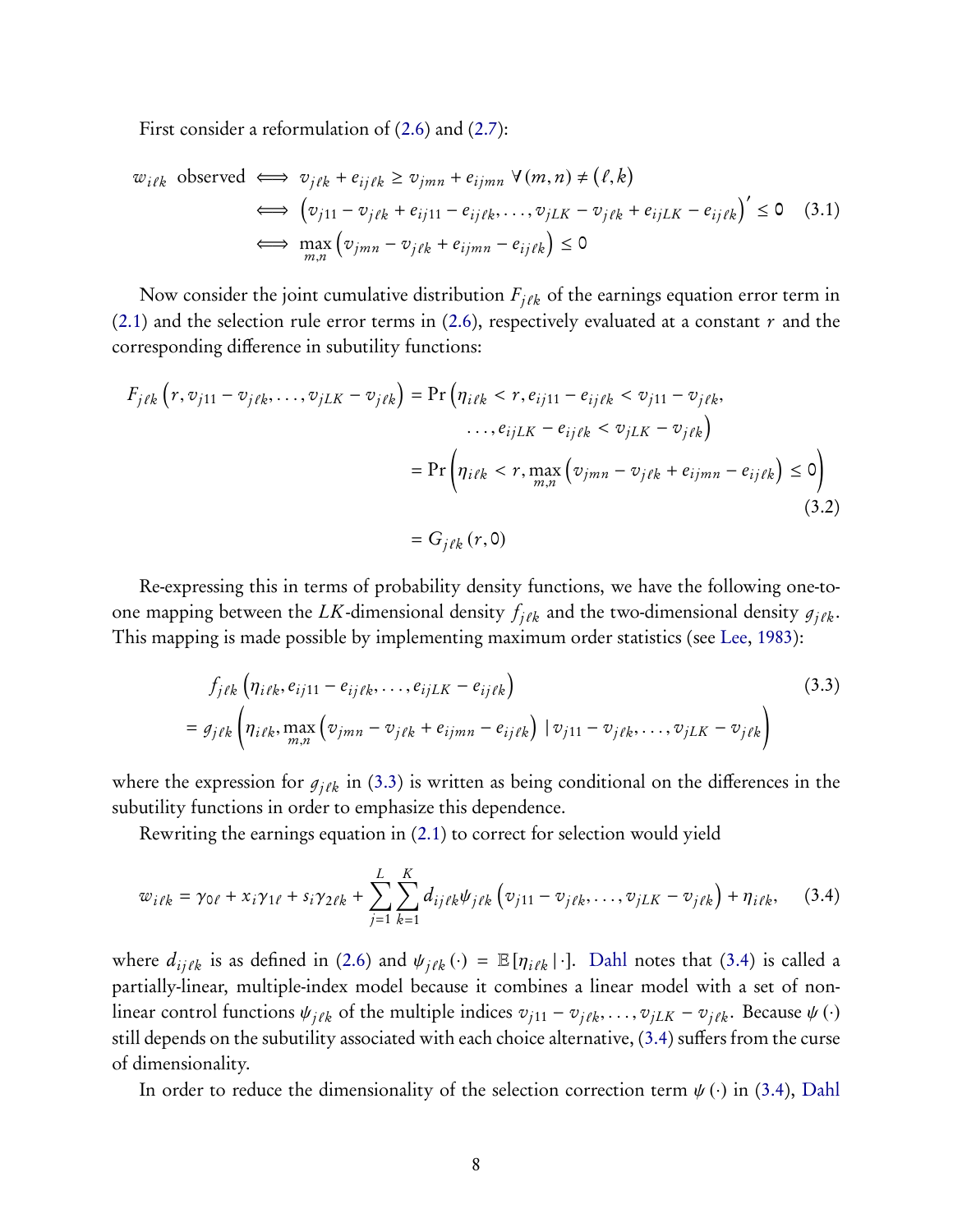proposes an index sufficiency assumption as follows:

<span id="page-8-1"></span>
$$
g_{j\ell k} \left( \eta_{i\ell k}, \max_{m,n} \left( v_{jmn} - v_{j\ell k} + e_{ijmn} - e_{ij\ell k} \right) \mid v_{j11} - v_{j\ell k}, \dots, v_{jLK} - v_{j\ell k} \right)
$$
(3.5)  

$$
= g_{j\ell k} \left( \eta_{i\ell k}, \max_{m,n} \left( v_{jmn} - v_{j\ell k} + e_{ijmn} - e_{ij\ell k} \right) \mid p_{ij\ell k}, p_{ijmn}, p_{ijmn'} \right)
$$

where  $p_{ij\ell k}$  is the probability that i moves from location j to location  $\ell$  and works in occupation k,  $p_{ijmn}$  is the corresponding probability of moving from j to m and working in n, and  $p_{ijm'n'}$  is the corresponding probability of moving from  $j$  to  $m'$  and working in  $n'$ . Note that  $p_{i j \ell k}$  corresponds to the individual's observed first-best choice. I discuss later how the other probabilities are constructed.<sup>[8](#page-8-0)</sup>The implicit assumption in ([3.5\)](#page-8-1) is that the probabilities  $p_{ij\ell k}$ ,  $p_{ijmn}$ , and  $p_{ijm'n'}$  contain all of the information about how the index of subutility functions influences the joint distribution of the earnings error term and the maximum of the subutility errors.

Applying the assumption in [\(3.5\)](#page-8-1) to the earnings equation gives the following corrected earnings equations that account for selective migration and occupational choice, and that are feasibly estimated:

<span id="page-8-2"></span>
$$
w_{i\ell k} = \gamma_{0\ell} + x_i \gamma_{1\ell} + s_i \gamma_{2\ell k} + \sum_{j=1}^{L} \sum_{k=1}^{K} d_{ij\ell k} \lambda_{j\ell k} \left( p_{ij\ell k}, p_{ijmn}, p_{ijm'n'} \right) + \omega_{i\ell k}, \tag{3.6}
$$

The implication of the assumption in [\(3.5\)](#page-8-1) is that  $\mathbb{E}\left[\omega_{i\ell k} | x_i, s_i, p_{ij\ell k}, p_{ijmn}, p_{ijmn'n'}, d_{ij\ell k} = 1\right] =$ 0, meaning that the selection problem has been resolved. Note also that the index sufficiency assumption reduces the dimensionality of the selection correction functions from LK, LKdimensional control functions to LK bivariate control functions.

It is important to recognize the restrictions that the index sufficiency assumption levies. [Dahl](#page-24-0) [\(2002](#page-24-0)) discusses at length the types of models that satisfy index sufficiency and concludes that the assumption is generally innocuous. He also provides proofs that  $\psi_{j\ell k}(\cdot)$  is equal to  $\lambda_{j\ell k}\left( p_{ij\ell k}, p_{ijmn}, p_{ijm'n'}\right)$ . Additionally, he provides evidence from Monte Carlo simulations that  $\lambda_{j\ell k}\left(p_{ij\ell k},p_{ijmn},p_{ijm'n'}\right)$  appropriately corrects for selection. Such proofs are beyond the scope of this article.

In Section [5,](#page-14-0) I discuss details of the estimation of equation([3.6\)](#page-8-2) including how to estimate the probabilities of interest, and how to estimate the unknown correction functions  $\lambda_{j\ell k}$ , including additional assumptions made to reduce the number of control functions entering([3.6\)](#page-8-2).

<span id="page-8-0"></span><sup>8</sup>[Dahl](#page-24-0) discusses which of many potential probabilities would best serve as additional probabilities in([3.5\)](#page-8-1). He settles on defining the set of probabilities as  $p_{ij\ell}$  and  $p_{ij}$  (if  $j \neq \ell$ ). Note that he does not model occupational choice.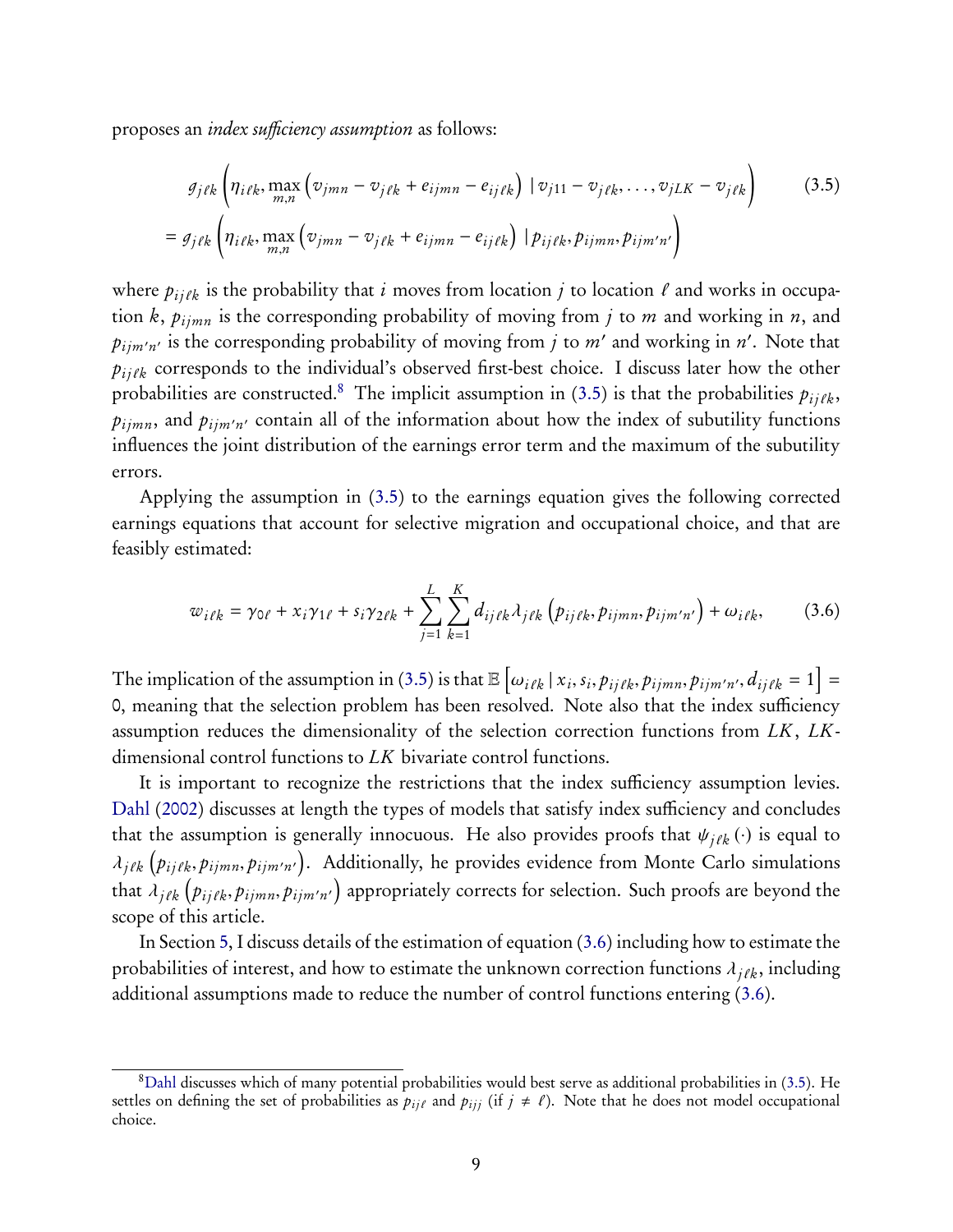## <span id="page-9-0"></span>4 Data and Descriptive Analysis

I now discuss in detail the process used to construct the data that my estimation procedure is based on. I also present a descriptive analysis of the data trends which, when compared with the model estimates, will be used to quantify the amount of selection in migration and occupation decisions.

### 4.1 Data

I use data from the American Community Survey (ACS) as compiled by [Ruggles et al.](#page-25-12) ([2015](#page-25-12)) over the years 2010-2014. The ACS is an annual stratified random sample of 1% of US households produced by the US Census Bureau. Sampled households respond to the survey either on paper or via the internet, and non-responding households receive a follow-up telephone call or visit by a Census employee.

The ACS collects detailed data for each adult household member on income, employment, education, demographic characteristics, and health. It also collects information about the household, such as household and family structure and housing unit characteristics. In this analysis, I focus on the following variables: location of birth, location of residence, residence ownership status, demographic characteristics (e.g. age, gender, race, ethnicity, household composition), education level (including college major), occupation, and earnings.<sup>[9](#page-9-1)</sup>

The analysis sample consists of all native-born individuals between the ages of 22 and 54 with exactly a bachelor's degree, and who have observed earnings within a reasonable range, who have observed college major, who are not in school, do not live in group quarters, and who do not have imputed values for any of the variables of interest. This corresponds to a 5% sample of the relevant US population. The estimation sample of the data comprises 593,848 individuals. Details on the number of observations deleted with each criterion are listed in Table [A1.](#page-43-0)

### <span id="page-9-2"></span>4.1.1 Data Construction

This section details the steps followed in creating each of the key variables of interest.

**Education level** I define education level as taking one of M different values, where M is the number of distinct college major categories. In theory, the ACS records hundreds of distinct college major fields. However, in order to focus the analysis and to maintain statistical power, I aggregate such that  $M = 5$ . The set of aggregated majors is: education, social sciences, business, STEM, and all others. A detailed mapping of the 51 Department of Education major fields to these five aggregated fields is provided in Table [A2.](#page-44-0) Notably, the business field includes economics majors and the STEM field includes pre-med majors.

<span id="page-9-1"></span><sup>&</sup>lt;sup>9</sup>Information on college major began to be collected in 2009. I focus on the years 2010-2014 in order to maximize sample size while avoiding the most severe part of the Great Recession.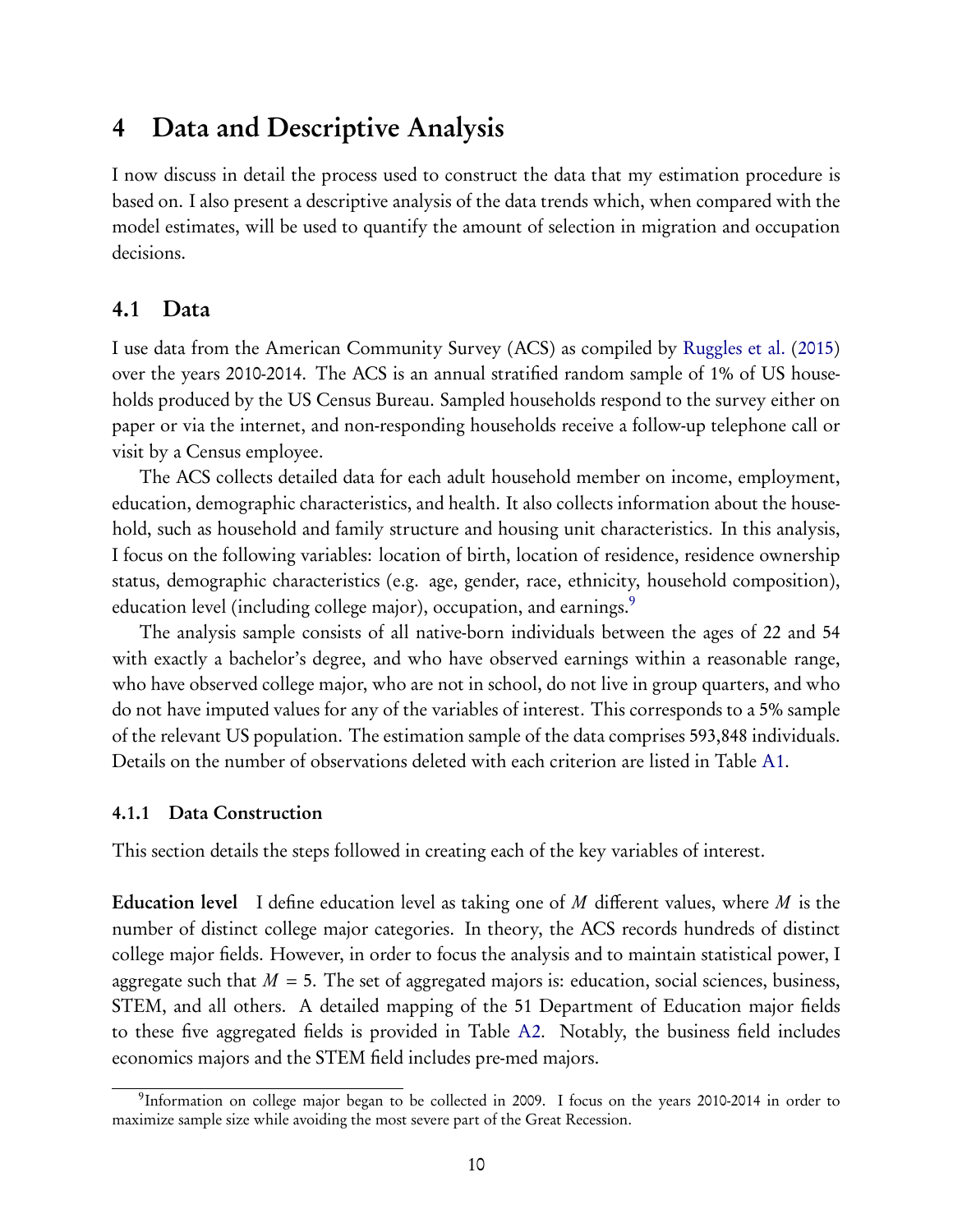**Occupation** I define occupation as having two values: "related" or "unrelated" (i.e.  $K = 2$ ). I define an occupation as related to a major if it is reported to have a 2% or larger share of all 3-digit occupation codes within a detailed definition of major (i.e. the 51 Department of Education codes).<sup>[10](#page-10-0)</sup> The set of occupations that are related to an aggregated major category is then the union of the set of related occupations for each of the detailed majors corresponding to the aggregate.

A list of related occupations for each of the 5 college major categories is listed in Table [A3.](#page-45-0) Broadly speaking, the list of related occupations makes sense, and coincides with other papers in the literature.<sup>[11](#page-10-1)</sup> Importantly, the definition of relatedness explained here does not preclude the same occupation from being related to two different majors. This distinction allows for the occupation relatedness definition to match what is observed in the data.

To further illustrate my definition of occupation relatedness, I discuss four different extremes observed from Table [A3.](#page-45-0) First, engineering occupations are not considered to be related to any major except STEM. Second, miscellaneous administrators are considered to be related to every major. Third, lower-level service jobs in food services, tourism, and administrative support tend to only be related to other majors, reflecting the occupations that aspiring performing artists tend to work in. Finally, accountants and auditors are related to business majors, other majors, and STEM majors. Based on these illustrative examples, my definition of occupation relatedness seems to be reasonable.<sup>[12](#page-10-2)</sup>

Race and ethnicity I construct a measure of race and ethnicity by first assigning anyone of Hispanic origin to be Hispanic, and then assigning race based on whether the reported race is white, black, or other. Mixed-race individuals are classified as other.

Earnings and employment Earnings are measured as the individual's annual wage and salary income, expressed in constant 2010 dollars. I drop any nominal earnings measurements greater than \$600,000 or less than \$20,000. I classify a person as employed if they reported being employed at the time of the survey. I also create a variable indicating if the individual's spouse is employed.

<span id="page-10-0"></span><sup>&</sup>lt;sup>10</sup>This is similar to the "Top 5" occupation distinction made by Altonii et al. ([2016b](#page-24-3)), but is more flexible in defining relatedness by taking into account the distribution of occupations within a given major.

<span id="page-10-1"></span> $11$ As an example, [Kinsler and Pavan](#page-25-1) [\(2015](#page-25-1)) use a self-reported measure of occupational relatedness and find that there is considerable overlap across majors among workers who report being in the same related occupation. The difference between my definition of relatedness and the self-reported definition in [Kinsler and Pavan](#page-25-1) is that my approach restricts all individuals in an occupation-major category to be either related or unrelated. In contrast, the self-reported definition of relatedness allows for both unrelated and related jobs to be observed in every occupationmajor category.

<span id="page-10-2"></span> $12$ Note that, because I focus on individuals with exactly a bachelor's degree, advanced professional degree occupations such as lawyers, doctors, and professors are excluded from this list.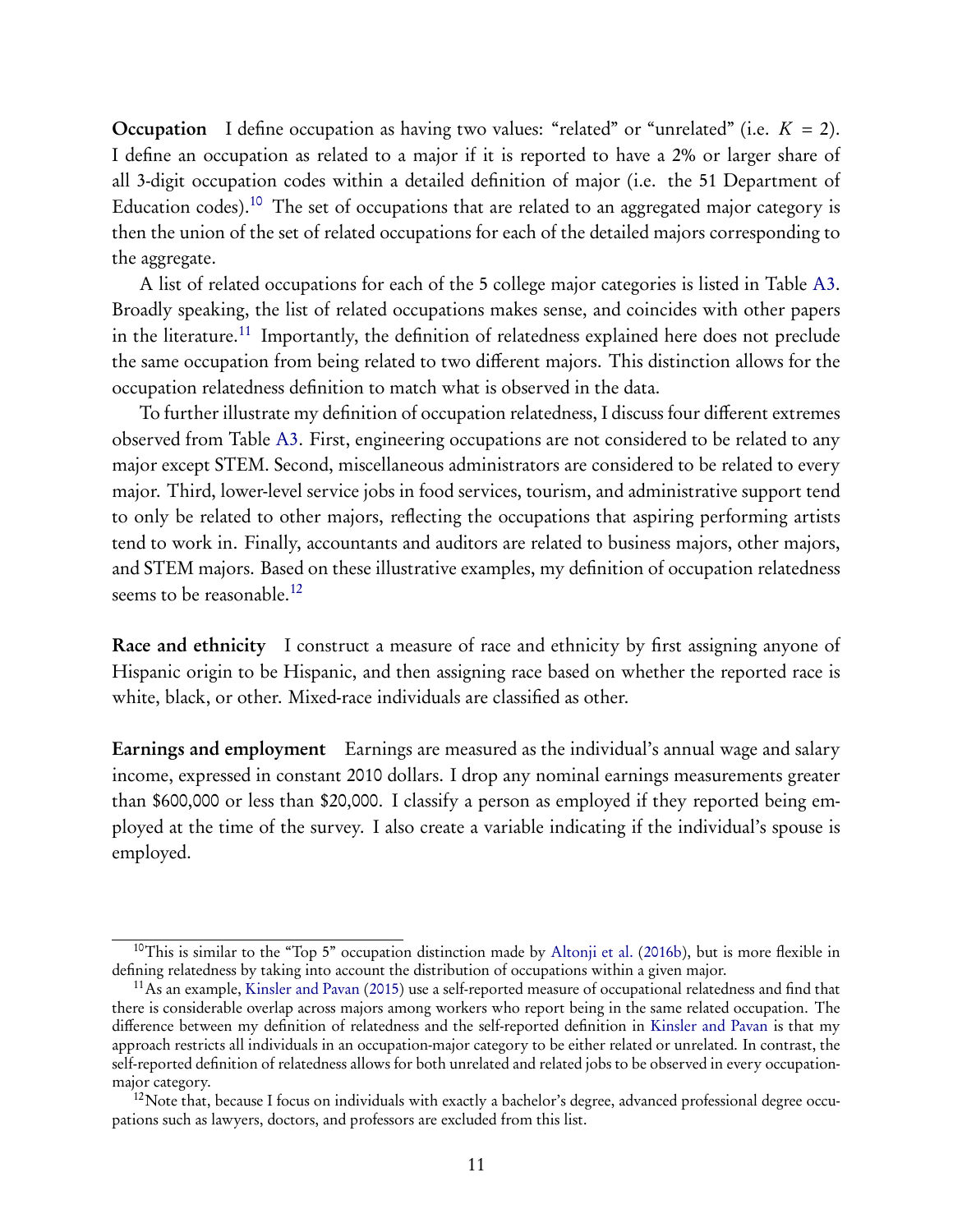Work experience I define work experience as potential experience in the usual way: age minus number of years of schooling minus 6.

Birth place I create separate variables indicating in which state the individual was born, and in which state the individual's spouse was born (if applicable).

Marital status and household composition Marital status is self-reported in the survey as one of six categories. I aggregate these categories into three: married (whether or not residing with spouse); divorced or separated; and single or widowed. Number of co-resident children is given in the survey and I distill this information into two dummies: one or more children under the age of 5; and one or more children under the age of 18. Family co-residence status is distilled into one dummy variable indicating whether the individual is in the same household as any relative. The relationship can be blood, or through marriage.

Dwelling characteristics Home ownership status is divided into "owned" or "rented."

### 4.2 Descriptive Analysis

I now discuss some descriptive evidence from the data that motivate my treatment of locationand occupation-specific college major premiums.

I first present in Table [1](#page-27-0) overall summary statistics for the estimation sample. Business and STEM majors have the highest earnings. Education and business majors are the least likely to move away from their state of birth, while other majors and STEM majors are most likely to move. Education majors are also the most likely to work in a related occupation, followed by STEM and Business majors. From a demographic perspective, education, social science, and other majors are disproportionately female, while social science majors disproportionately represent minorities.

Taken together, the results of Table [1](#page-27-0) paint a complex, multi-dimensional picture of the labor market outcomes of different college majors. Education majors have the lowest earnings and the lowest moving propensity, but the highest related occupational employment propensity. On the other hand, Science majors second among the five groups in terms of earnings, migration propensity, and related occupational employment propensity. These facts motivate an analysis of location-specific outcomes and location-specific preferences that are allowed to differ by college major.

To analyze location-specific outcomes, I estimate regressions of the form

<span id="page-11-0"></span>
$$
y_{i\ell} = \gamma_{0\ell} + x_i \gamma_{1\ell} + s_i \gamma_{2\ell} + \eta_{i\ell}, \quad \ell = 1, \dots, L
$$
\n(4.1)

where $y_{i\ell}$  is a vector of outcomes and  $x_i$  and  $s_i$  are defined as in ([2.1\)](#page-3-2). I then plot the frequency distribution of the estimated major dummies  $\hat{\gamma}_{2\ell}$ , where education major is the refer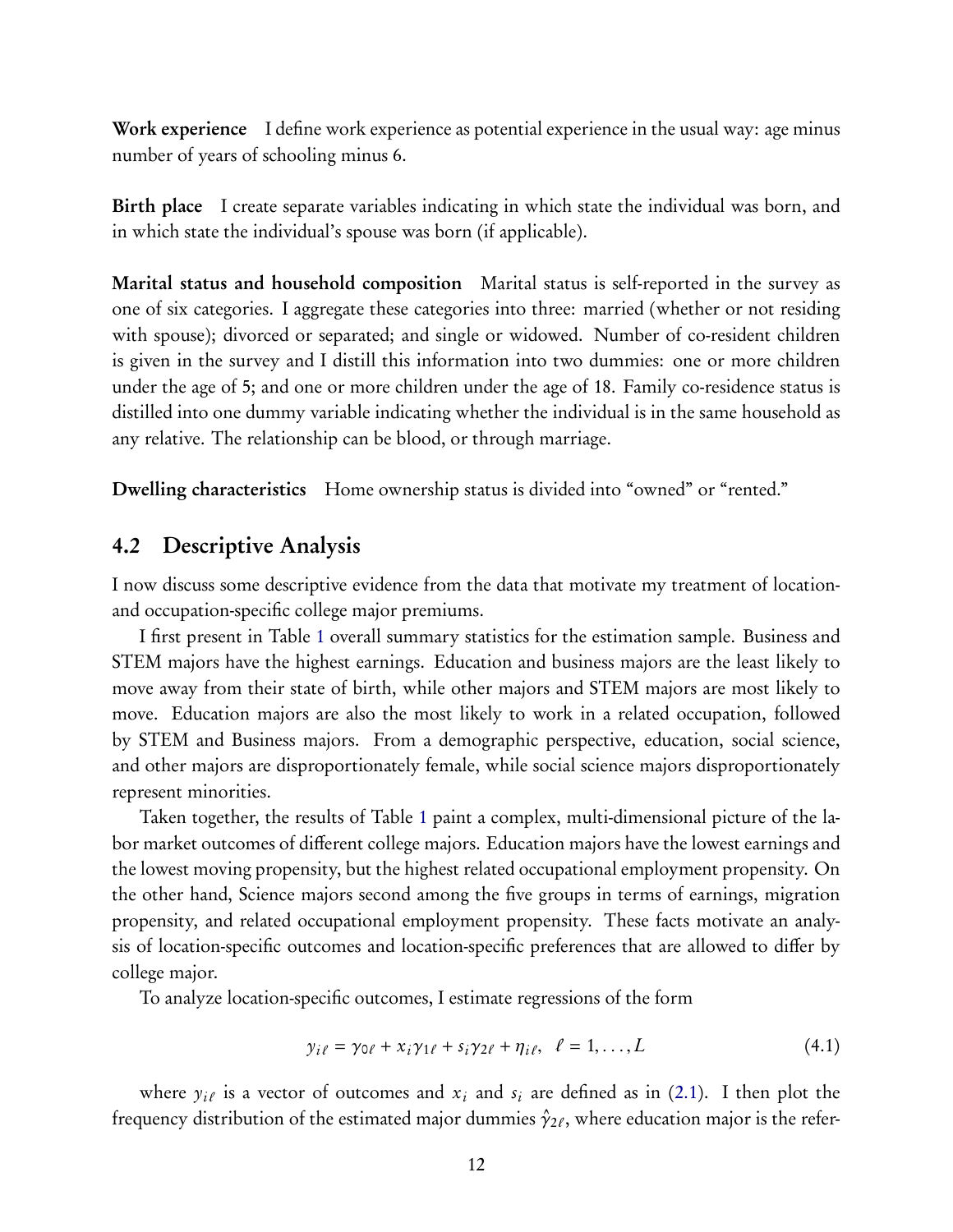ence category. The other covariates in these regressions include a cubic in potential experience, and the following sets of dummies: married, female, race categories, and specific metropolitan areas.[13](#page-12-0)

Figure [1](#page-29-0) plots these distributions for each major and reveals several interesting findings. First, education majors earn the lowest in all locations except a small handful. Second, social science majors and other majors have similar mean earnings, but social science majors have a higher variance in the cross-location earnings distribution. Similarly, business and STEM majors have similar means, but business majors have a higher variance across locations. There is little overlap between the high-earning business and STEM distributions and the lower-earning social science and other distributions.

I next examine the frequency of migration by college major and destination location. To do so,I estimate ([4.1\)](#page-11-0), but where now  $y_{i\ell}$  a dummy indicating that the individual has moved away from her state of birth. The frequency distributions of  $\hat{\gamma}_{2\ell}$  are displayed in Figure [2.](#page-30-0) The graphs illustrate that education majors are the least mobile, with the exception of business majors in a small number of locations. STEM and other majors are the most mobile. Overall there is more overlap and less variance across majors in this figure than in Figure [1.](#page-29-0) This motivates allowing for nonpecuniary factors to influence migration decisions.

The discussion up until now has abstracted from occupational choice. To see how occu-pational relatedness is concentrated across space, I estimate ([4.1\)](#page-11-0)but where now  $y_{i\ell}$  a dummy indicating that the individual works in an occupation related to her major. Occupational relatedness is defined above in Section [4.1.1.](#page-9-2) The results in Figure [3](#page-31-0) show that education majors are far more likely to work in a related occupation than any other major in most locations. Business and STEM majors show the highest levels of occupational relatedness, even surpassing education majors for about half of locations. Like the migration distributions in Figure [2,](#page-30-0) the large amount of overlap indicates that nonpecuniary preferences might be a large determinant of occupational choice. This evidence supports my decision to model location-specific occupational choice.

I now investigate the effect of working in a related occupation on earnings by estimating a descriptive model similar to([4.1\)](#page-11-0), but allowing for location- and occupational-specific parameters.

$$
y_{i\ell k} = \gamma_{0\ell} + x_i \gamma_{1\ell} + s_i \gamma_{2\ell k} + \eta_{i\ell k}, \quad \ell = 1, ..., L, \ k = 0, 1
$$
 (4.2)

wherethe primary difference relative to ([4.1\)](#page-11-0) is that the major dummies  $\gamma_{2\ell}$  are fully interacted with a dummy for occupational relatedness.

I plot in Figure [4](#page-32-0) the frequency distributions of the differenced location-specific estimates  $\hat{\gamma}_{2\ell 1} - \hat{\gamma}_{2\ell 0}$ , which correspond to the within-location premium associated with working in a related occupation. Interestingly, these distributions mimic the raw major premium distribu-

<span id="page-12-0"></span><sup>&</sup>lt;sup>13</sup>For example, if the location is California, the metropolitan area dummies will indicate residence in Los Angeles, San Francisco, San Diego, San Jose, Riverside, etc.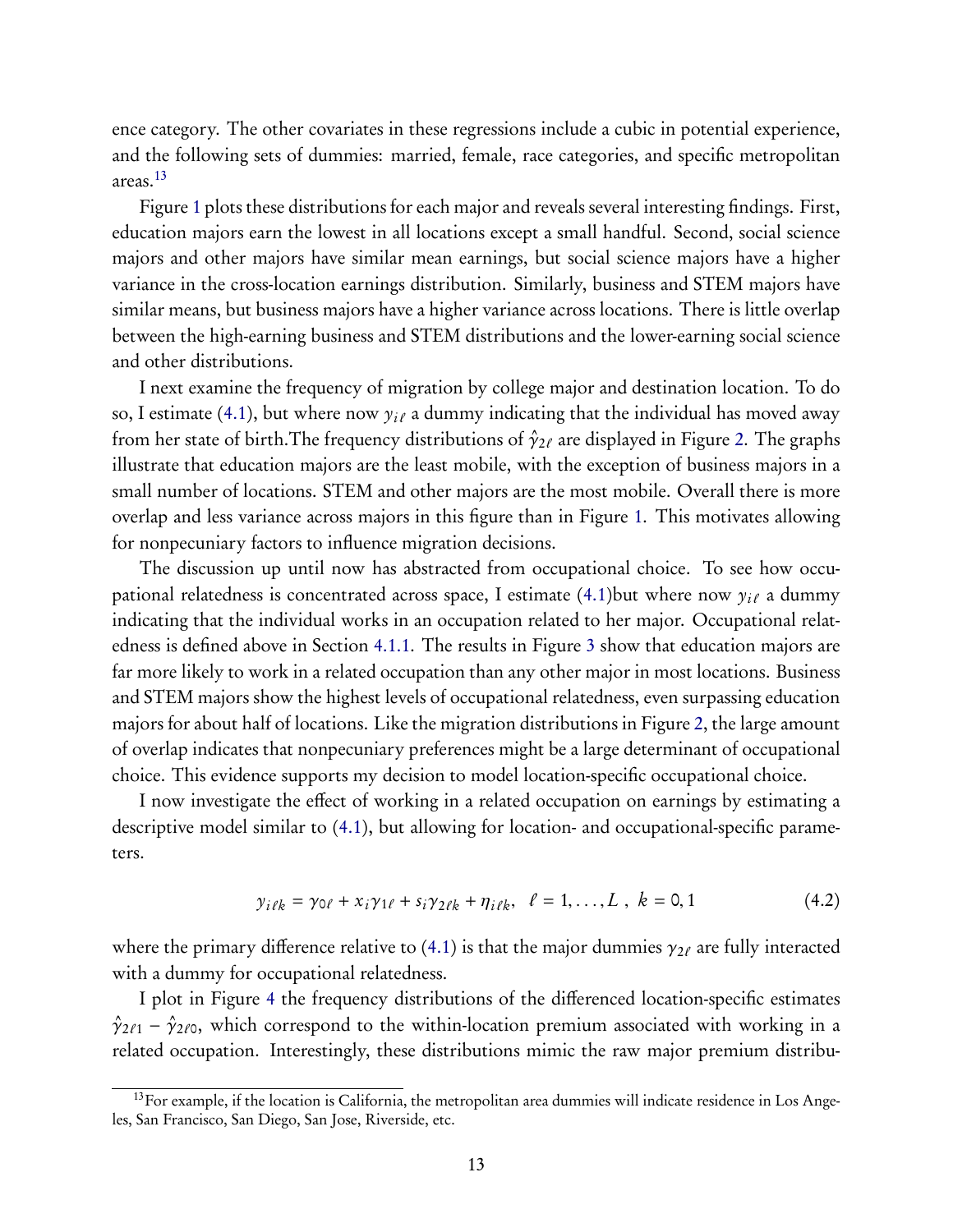tions listed in Figure [1:](#page-29-0) STEM and business majors earn the most from working in a related occupation, followed by other majors, then social science majors, with education majors being the lowest. Interestingly, the premium for working in an occupation related to a STEM major exhibits a slightly bimodal shape across locations, with modes at approximately 12% and 22%. Another interesting finding from Figure [4](#page-32-0) is that education majors face a *negative* occupational relatedness premium in roughly half of all locations. This again highlights the role of nonpecuniary preferences in the occupation as well as the location decision. For instance, if an education major has a strong preference for working as a teacher, why would she not move to the location that has the highest premium to such a decision?

Finally, I examine the extent to which the distributions discussed above are simply due to persistent characteristics about the chosen location rather than the chosen college major. For example, is it the case that the location rank of earnings is the same for each major? Does location explain occupational relatedness more than major? To analyze this dimension, I compute the correlation matrix across majors for the four outcomes depicted in Figures [1](#page-29-0) through [4.](#page-32-0) Table [3](#page-33-0) presents these correlations. The most striking finding is in panel (c) which shows that occupational relatedness appears to be a local characteristic much more than a major characteristic. Earnings appear to be more locally determined than not. There is weaker evidence that certain locations are "in-migrant" locations.<sup>[14](#page-13-0)</sup> Finally, the premium to working in a related occupation seems to be completely independent of location and thus determined by major. This last piece of evidence motivates modeling the link between migration and occupational choice.

I emphasize that the results of Figures [1](#page-29-0) through [4](#page-32-0) are contaminated with selection bias. In order to better understand how much of the observed major-specific earnings premiums are due to selectivity in location and occupation decisions, it is necessary to use the framework described in Sections [2](#page-2-1) and [3.](#page-6-0)

### 4.3 Transition Matrix

The results of the previous section indicate that there is substantial heterogeneity in the observed earnings levels, occupational propensities, and migration behavior of different majors in different states. I now examine the heterogeneity in migration and occupational choice across majors originating and residing in different pairs of states.

Figure [5](#page-34-0) displays the migration transition matrix by major for the five largest states. Rows indicate birth location, while columns indicate residence location. The bottom section of each bar corresponds to the related occupation, while the top section corresponds to the unrelated.

Upon examining Figure [5,](#page-34-0) a number of motivating facts stand out. First, Texas and California appear to be popular destinations for all majors. At the same time, Florida in particular is a popular destination for New Yorkers, and more so for education majors. Interestingly, Floridian

<span id="page-13-0"></span><sup>&</sup>lt;sup>14</sup>This finding is related to [Zabek](#page-26-0) ([2016](#page-26-0)) who shows that growing locations tend to have a higher fraction of in-migrants, while declining locations tend to have a higher fraction of stayers.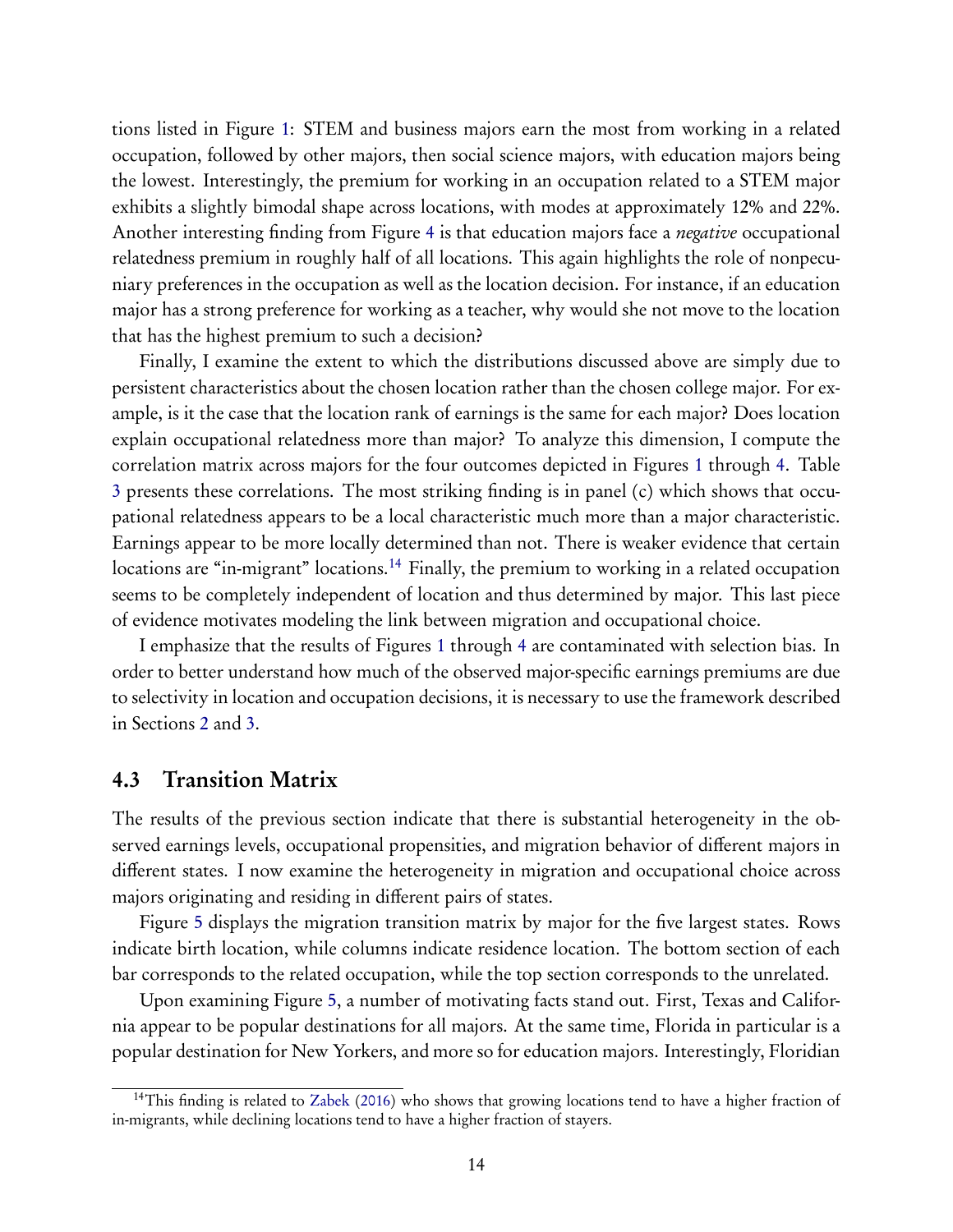and Texan education majors work in related occupations at a much higher rate than their New York or California counterparts. This is one explanation for why Florida is such an attractive destination for New York education majors.

These results and others in the figure provide additional evidence of the presence of nonpecuniary factors on the decision to migration and choose an occupation.

## <span id="page-14-0"></span>5 Estimation

In this section, I discuss how to estimate the final equation([3.6\)](#page-8-2) of the model discussed in Sections [2](#page-2-1) and [3.](#page-6-0) The estimation proceeds in two stages. First, I estimate the migration proba-bilities $\left(p_{ij\ell k}, p_{ijmn}, p_{ijm'n'}\right)$ . Second, I estimate the parameters of equation ([3.6\)](#page-8-2), including the unknown correction functions  $\lambda_{i\ell k}$ .

### 5.1 Migration probabilities

There are a variety of ways in which one can estimate the migration probabilities. Some alternatives include the conditional logit model, the conditional probit model, or non-parametric estimation techniques.

The conditional logit model is by far the most popular in estimating migration probabilities (a setting where the dimension of the choice set is large) due to its simple closed-form expression for the underlying choice probabilities. The primary drawback of this model is that it suffers from the independence of irrelevant alternatives property.<sup>[15](#page-14-1)</sup>

The conditional probit model [\(Hausman and Wise](#page-24-8), [1978](#page-24-8)) allows for arbitrary correlations among the choice alternatives, but is unsuitable for settings such as this where the choice set is large. This is because the conditional probit model requires estimation of a (*J* − 1)-dimensional integral, where *J* is the number of alternatives. Using this model would would eliminate the gains afforded by the index sufficiency assumption discussed in Section [3.](#page-6-0) The conditional probit model also requires the researcher to specify the covariance structure of the alternatives.

Non-parametric estimation has two advantages. First, it does not require the researcher to model location-specific characteristics, of which there are an inordinate number and many of which are poorly measured. Second, it does not require the researcher to specify the dependence structure of the choice alternatives as would be required with the conditional probit model.<sup>[16](#page-14-2)</sup>

The primary drawback to non-parametric estimation is deciding how finely and in which ways to divide the state space. Probabilities that are estimated from cells that are too small will

<span id="page-14-1"></span><sup>15</sup>For tractability reasons, dynamic migration models such as [Kennan and Walker](#page-25-7) ([2011](#page-25-7)) and [Ransom](#page-25-8) [\(2016](#page-25-8)) assume that migration probabilities take a conditional logit form. [Davies et al.](#page-24-9) [\(2001](#page-24-9)) assume this form in a static setting. [Monras](#page-25-13) [\(2015](#page-25-13)) argues that a nested logit is more appropriate for characterizing migration decisions.

<span id="page-14-2"></span><sup>16</sup>[Hausman and Wise](#page-24-8) [\(1978](#page-24-8)) note that the conditional probit model produces inconsistent estimates of the choice probabilities if dependence among the alternatives is incorrectly assumed. Likewise, the conditional logit model produces inconsistent estimates if there is in fact any dependence among the alternatives.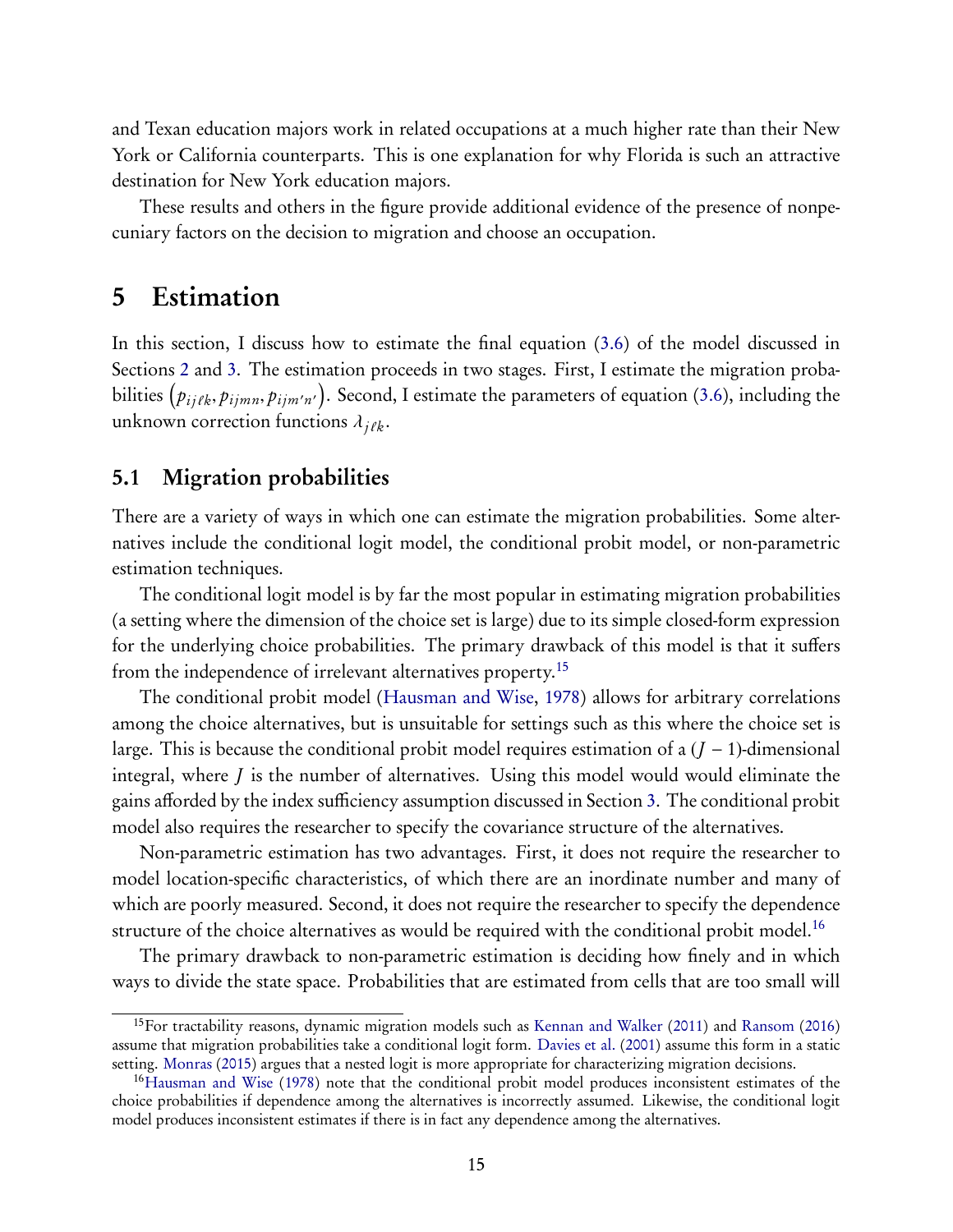introduce a large amount of error into the estimation. On the other hand, failure to create enough cells will result in probabilities that do not accurately represent the data.

#### 5.1.1 Non-parametric estimation using machine learning

I estimate the location and occupational choice probabilities non-parametrically using a method from the machine learning literature called conditional inference recursive partitioning, developed by [Hothorn et al.](#page-25-14) [\(](#page-25-15)[2006](#page-25-14)[\) and implemented in the R programming language by](#page-25-15) Hothorn and Zeileis [\(2015](#page-25-15)).

The algorithm is designed to overcome the drawbacks associated with non-parametric estimation. The main advantage is that it prevents the researcher from being required to make *ad hoc* assumptions about how the state space should be divided when creating probability bins. It also has the advantage of automatically merging together sparse bins such that the algorithm does not return any empty bins or any bins of excessively small size. I detail the conditional inference tree algorithm in the following subsection.

Generally speaking, machine learning methods combine estimation with model selection to enhance out-of-sample prediction. In the current setting, the conditional inference recursive partitioning algorithm selects which variables and which categories of the variables matter most in predicting migration and occupations. For other settings where the set of covariates is larger than the sample size, model selection methods automatically choose which covariates should be included such that standard rank and order conditions for identification are satisfied.[17](#page-15-0) [Varian](#page-25-4) [\(2014](#page-25-4)) provides an overview of basic machine learning algorithms and suggests ways in which they can be used to improve existing research methods in economics. Other examples of machine learning applications in economics include [Athey and Imbens](#page-24-10) ([2015](#page-24-10)), [Gentzkow et al.](#page-24-11) [\(2015](#page-24-11)), and [Belloni et al.](#page-24-12) ([2011](#page-24-12)).<sup>[18](#page-15-1)</sup>

#### <span id="page-15-2"></span>5.1.2 Conditional inference recursive partitioning algorithm

The conditional inference recursive partitioning algorithm is a classification tree algorithm designed to non-parametrically predict a dependent variable from a set of covariates. The algorithm takes as inputs the dependent variable and the covariates, and returns as outputs combinations of the covariates that form clusters (nodes of the tree) or cells. Using an internal stopping criterion based on hypothesis testing, it optimally trades off bias (creating too few clusters and, as a result, poorly fitting the estimation data) and variance (creating too many clusters and, as a

<span id="page-15-0"></span><sup>&</sup>lt;sup>17</sup>This setting applies to [Bajari et al.](#page-24-4) [\(2015](#page-24-4)) who show how a variety of machine learning methods can be used in demand estimation to evaluate advertising effectiveness.

<span id="page-15-1"></span><sup>18</sup>[Athey and Imbens](#page-24-10) ([2015](#page-24-10)) show how machine learning methods can be used to estimate heterogeneous treatment effects. [Gentzkow et al.](#page-24-11) [\(2015](#page-24-11)) illustrate how to use model selection to estimate polarization in highdimensional textual data. [Belloni et al.](#page-24-12) [\(2011](#page-24-12)) develop methods for using model selection in instrumental variables models when the number of instruments is larger than the sample size.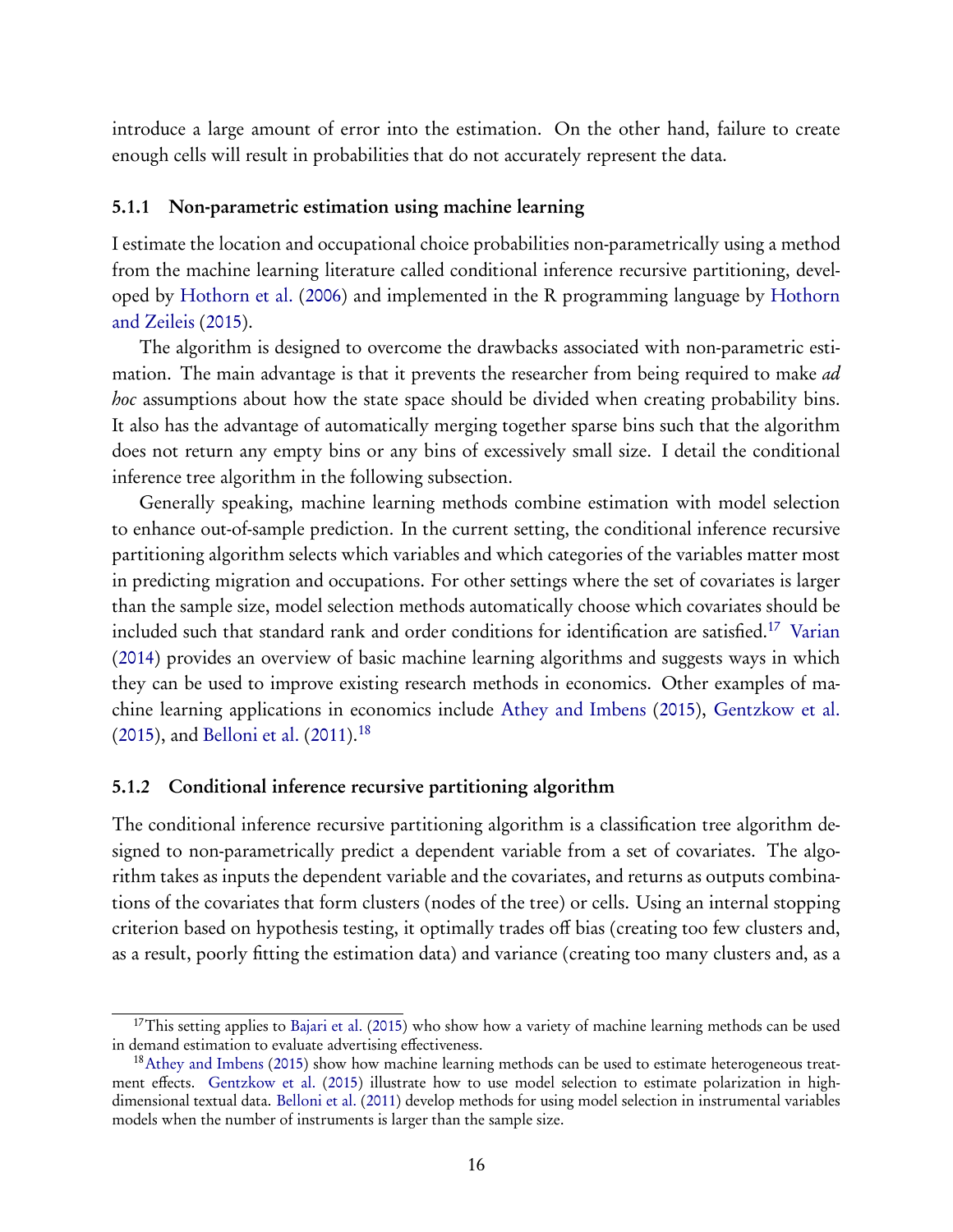result, poorly fitting out of sample) such that out-of-sample prediction is maximized.<sup>[19](#page-16-0)</sup> The algorithm works for both continuous and categorical variables on both sides of the equation.[20](#page-16-1) The current application contains a categorical dependent variable and covariates that are primarily categorical, but some of which are continuous.

Below, I detail the algorithm, which recursively iterates on the following two steps:

- 1. *Selection.* The algorithm begins by testing whether the dependent variable is independent of the covariates (i.e. testing whether the distribution of the dependent variable *Y* is different from the conditional distribution  $Y|X_j$  for all covariates). If any member of this set of conditional distributions is significantly different from the unconditional distribution, then the algorithm selects the covariate with the strongest association with *Y* as measured by a p-value.
- 2. *Splitting.* Once a covariate has been selected, the algorithm optimally splits it. This is done in a similar fashion as the selection, only the algorithm at this phase selects among different *subsets* of the specified covariate. The optimal split is the one that creates the most distinct pair of distributions of the dependent variable, as measured by a p-value. There are other criteria involved in determining if a candidate split is carried out; namely how large the resultant cluster will be. Clusters that are too small will predict poorly out-of-sample and are skipped accordingly.

The algorithm then iterates on these two steps until at least one of the following criteria is met:  $21$ 

- No additional covariates can be selected because they fail to reject the null hypothesis of independence.
- Any further splits of the already-selected covariates would fail to reject the null hypothesis of equality in the dependent variable across the split
- Any further splits would result in clusters with too few observations (i.e. unsuitable for out-of-sample prediction)
- The candidate cluster already perfectly predicts the dependent variable

<span id="page-16-0"></span><sup>&</sup>lt;sup>19</sup>[Hothorn et al.](#page-25-14) [\(2006](#page-25-14)) emphasize that the internal stopping criterion acts similarly to pruning or crossvalidation methods that are commonly used in other machine learning settings to penalize complexity.

<span id="page-16-1"></span><sup>&</sup>lt;sup>20</sup>In the case of a continuous dependent variable, the algorithm minimizes the sum of squared errors within each cluster to find the optimal cluster division. In the case of a continuous covariate, the algorithm creates bins by choosing cut points. Additionally, the algorithm can also be used in survival analysis.

<span id="page-16-2"></span><sup>&</sup>lt;sup>21</sup>There are a few tuning parameters of the algorithm that the researcher can adjust. One is the p-value that determines splitting, another is the smallest number of observations allowed in a cluster, and a third is the smallest number of observations allowed in a candidate node split (i.e. the minimum number of observations required in each resulting subset of the split). I choose 5% for the p-value parameter, 50 observations for the minimum cluster size, and 50 observations for the minimum candidate node split size. These were chosen via cross-validation, but in practice the predictive accuracy of the tree algorithm was not sensitive to these tuning parameters.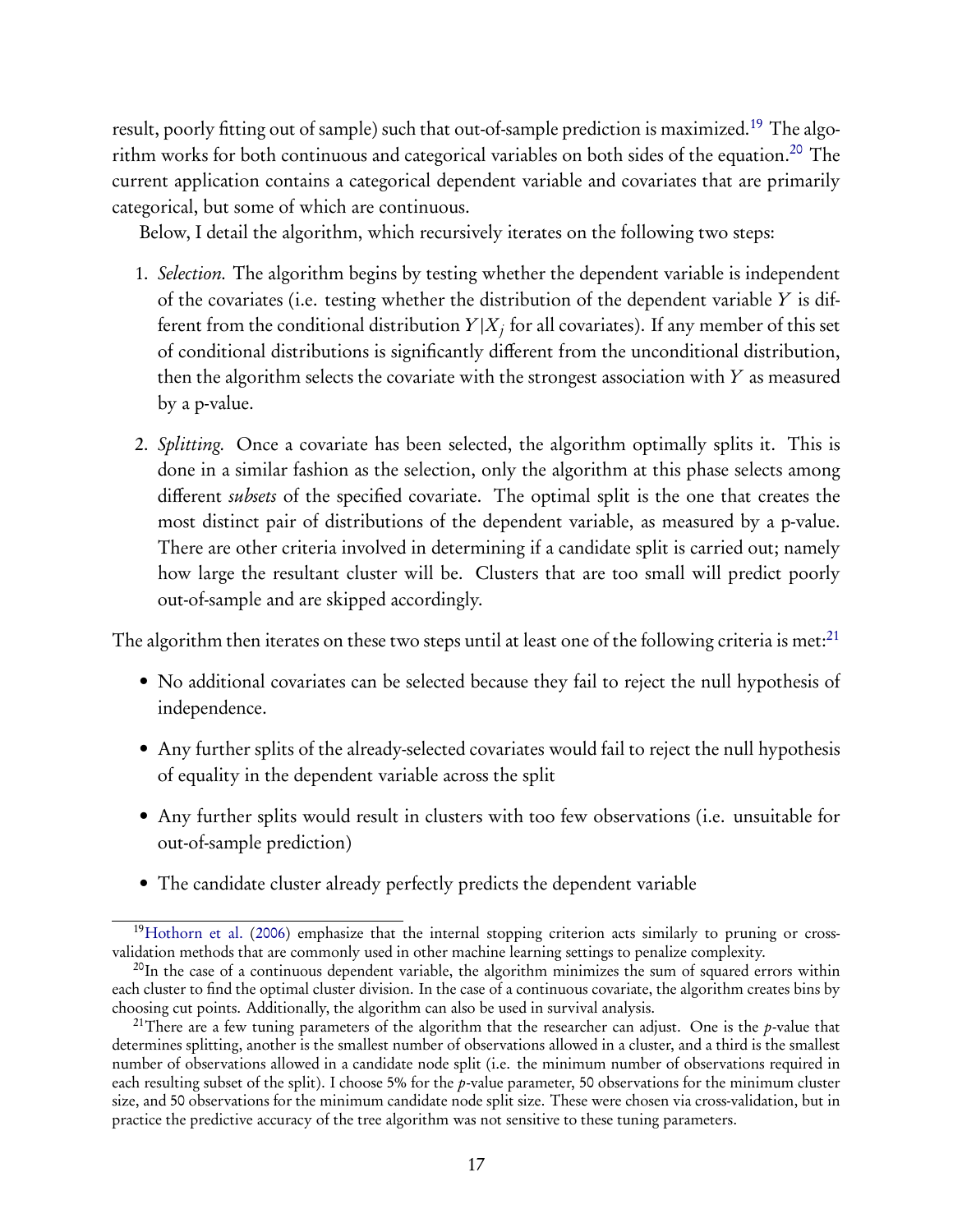• No further splits are possible because the candidate cluster is composed of a single combination of all independent variables

As an example of what the output of this algorithm looks like, I include Figure [6,](#page-35-0) which depicts a simple example of the output from a fictitious migration dataset. Individuals are characterized only by their level of work experience and can choose to live in 3 locations: New York, Texas, or elsewhere. The algorithm shows that experience is the strongest predictor of location choice, and that the most distinct difference occurs when splitting at three, followed by an additional split that occurs at eight. The algorithm shows that New York is entirely composed of individuals with less than four years of work experience, that Texas is composed nearly perfectly of individuals with experience levels between four and eight years, and that workers with nine or more years of experience almost certainly live elsewhere. In the actual estimation, each node will be composed of 102 categories (rather than three), and each tree will typically have many more than three terminal nodes.

#### 5.1.3 Implementation of the non-parametric estimation algorithm

I now discuss in detail the estimation of the migration probabilities and which variables are used to predict migration and occupational choice. Following [Dahl](#page-24-0) ([2002](#page-24-0)), I use cell decision probabilities, where the cells are computed from the recursive partitioning algorithm detailed above. The implicit assumption with this approach is that observably similar people face similar unobserved earnings and preference shocks. Importantly, this implies that the researcher need not model the characteristics of the alternatives, only the characteristics of the individuals.

Formally, the cell migration probability for all individuals, all origin locations *j*, and all destination locations  $\ell$  and occupations  $k$  is

<span id="page-17-0"></span>
$$
p_{ij\ell k} = \Pr\left(d_{ij\ell k} = 1 \mid v_{j1k} - v_{j\ell k}, \dots, v_{jLK} - v_{j\ell k}\right)
$$
  
= 
$$
\Pr\left(d_{ij\ell k} = 1 \mid \text{cell}\right)
$$
 (5.1)

The conditional inference tree algorithm assigns cells based on the following characteristics: whether the individual was born in any of the following locations: the state of residence, an adjacent state, within the same Census division, or the same Census region; college major; age; race; gender; marital status; whether the current residence is owned or rented; whether or not the individual is living with a family member or relative; whether or not the individual's spouse is working (if married); the presence of children ages 0-4 and ages 5-18; and the popularity of related occupations in the state of birth for the given demographic cell ( the exclusion restriction governing the occupational relatedness choice). I estimate the cell probabilities using the socalled "one-vs-all" classification method: for each residence location and occupation, I compute the probability of belonging to the choice alternative under consideration.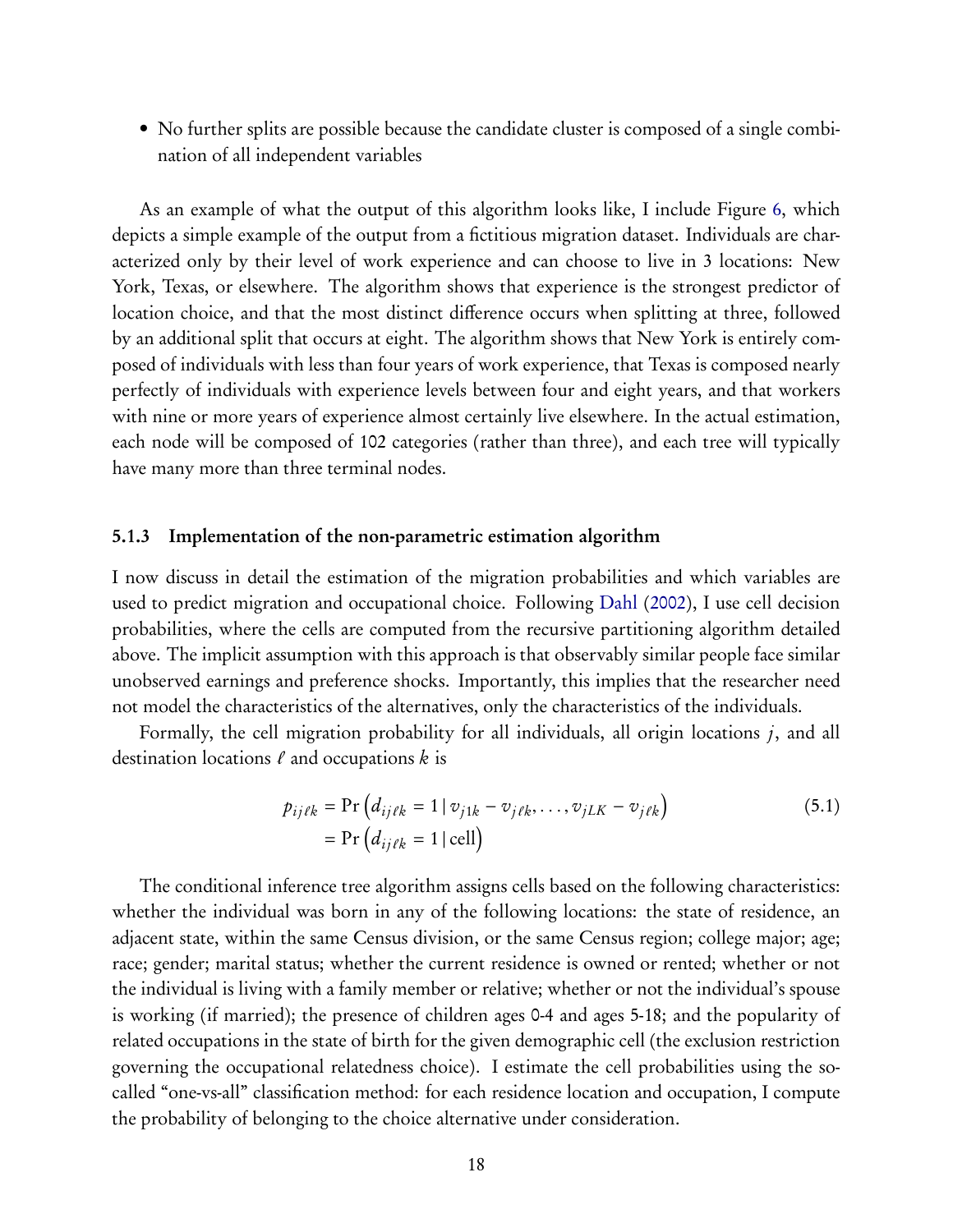#### 5.1.4 Tree algorithm performance relative to more commonly used methods

A valid question regarding the conditional inference tree algorithm is how it compares with a non-parametric bin estimator or to a simple logit estimator. To assess the performance of each of the estimators, I estimate the first-best choice probabilities for each algorithm using the 2010- 2014 ACS sample discussed previously. I then test the out-of-sample predictive performance of each algorithm using a holdout sample of the 2010-2014 ACS. The results from this exercise are detailed in Table [A4.](#page-46-0) Each of the three classification algorithms performs similarly in terms of raw predictive accuracy as well as penalized predictive accuracy. However, the tree algorithm provides a much greater level of variation for the related occupation exclusion restriction, which I detail later. This highlights the usefulness of the tree algorithm in allowing different divisions of the state space for different observations. The definitions of each of these accuracy metrics are detailed in Table [A4.](#page-46-0) It is interesting to note that the multinomial logit slightly outperforms both of the nonparametric methods. While theoretically unappealing because of the IIA property, the logit performs well from a pure predictive standpoint. This suggests that other logit-based machine learning algorithms such as neural networks could possess even higher levels of predictive accuracy of migration.

### <span id="page-18-1"></span>5.2 Correction functions

I now describe how to feasibly estimate the unknown selection correction functions in [\(3.6\)](#page-8-2). As written, this equation contains  $LK$  bivariate correction functions for each location  $\ell$  and occupation *k*. To further simplify this, I follow [Dahl](#page-24-0) and make the assumption that the selection correction functions are the same for movers, regardless of the location of origin. In formal terms, this assumption imposes that the correction term in [\(3.6\)](#page-8-2) be rewritten as

<span id="page-18-0"></span>
$$
\lambda_{j\ell k} \left( p_{ij\ell k}, p_{ijmn}, p_{ijm'n'} \right) = \lambda_{\ell k} \left( p_{ij\ell k}, p_{ijmn}, p_{ijm'n'} \right), j \neq \ell, k \in \{0, 1\}
$$
\n
$$
\lambda_{j\ell k} \left( p_{ij\ell k}, p_{ijmn} \right) = \lambda_{jk} \left( p_{ijjk}, p_{ijmn} \right), j = \ell, k \in \{0, 1\}
$$
\n(5.2)

A simplifying assumption akin to the one made in([5.2\)](#page-18-0) is required in order to maintain identification power. If migration were a more common occurrence in the data, so that the underlying cells were more densely populated, it would be possible to estimate separate correction functions for different origin locations.

I now discuss my choice for the probabilities  $p_{ij\ell k}, p_{ijmn}, p_{ijm'n'}$ . I assign as  $p_{ij\ell k}$  the firstbest choice probability, which is readily observable in the data. For  $p_{ijmn}$ , I use the probability that individual *i* would stay in the first-best location, but work in the non-chosen occupation. This is simply  $p_{ij\ell,k'}$ , where  $k'$  denotes the non-chosen occupation. Finally, for  $p_{ijm'n'}$ , I use the probability that individual *i* would stay in her birth location, summing over both occupation probabilities within that location. This is analogous to the retention probability used in [Dahl](#page-24-0) [\(2002](#page-24-0)).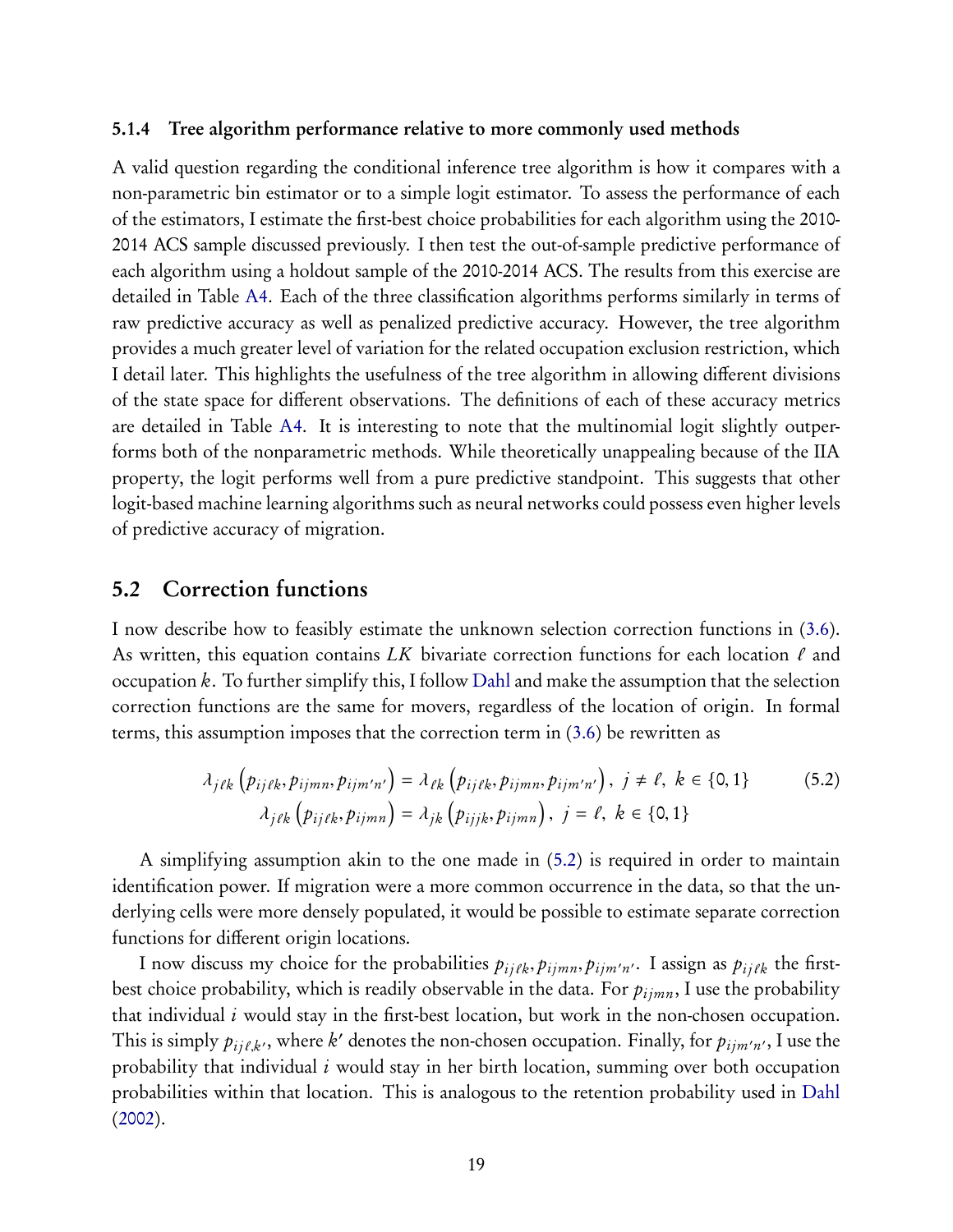To estimate the unknown correction functions  $\lambda_{\ell k}$ , I use a flexible polynomial function of the probabilities as discussed in [Dahl](#page-24-0) [\(2002](#page-24-0)). For each birth location, there are 28 additional variables in the regression. Specifically, I interact the following polynomial of probabilities with each of the four dummies for the observed migration-occupation category (stayer or mover crossed with related or unrelated):  $p_{ij\ell}$  and its square,  $p_{ijmn}$  and its square;  $p_{ijm'n'}$  and its square; and the three pairwise linear interactions between  $p_{ij\ell k},$   $p_{ijmn},$  and  $p_{ijm'n'}.$  The resulting equa-tion is of the same form as [\(3.6\)](#page-8-2), where  $L = 2$  (i.e. stay or move) and  $K = 2$ , and where  $\lambda_{\ell k}$  is approximated by the polynomial function just described.<sup>[22](#page-19-0)</sup>

#### 5.2.1 Exclusion restrictions

In order to distinguish between preferences and earnings (and thus identify the selection correction functions), there need to be covariates which affect the decision probabilities, but which do not appear in the earnings equation. These covariates are as follows: state of birth, co-residence with a family member, spouse's work status, spouse's birth place, presence of children aged 0-4 or 5-18, and home ownership status. Following [Dahl,](#page-24-0) I allow birth state and demographic variables to affect migration. For occupational choice, I calculate the the share of workers in the individual's college major and birth state who are working in a related occupation, adjusted for demographic characteristics. This exclusion restriction is similar in spirit to that implemented by [Kinsler and Pavan](#page-25-1) ([2015](#page-25-1)). In this sense, the labor market characteristics of the individual's birth location can be thought of as a pre-market factor that contributes to her occupational choice([Speer,](#page-25-16) [2016](#page-25-16)).

### 5.3 Earnings equation

The parameters of the earnings equation parameters in([2.1\)](#page-3-2) are estimated by OLS after making use of the index sufficiency assumption in [\(3.5\)](#page-8-1) and the dimensionality reduction assumptions discussed in the previous section.

The standard errors of the parameters associated with the selection functions must be adjusted to account for two elements of the estimation: (*i*) the selection probabilities are not i.i.d. across individuals because of the cell assumption in [\(5.1\)](#page-17-0); and (*ii*) the estimation of the cell probabilities induces estimation error into the coefficients because the true probabilities are not observed. Clustering the standard errors by decision cell (rather than by individual) resolves (*i*). To resolve (*ii*), an additional formula that resembles the outer product of the gradients is required, inserted into the standard clustering formula:

$$
V = (X'X)^{-1} \left\{ \sum_{c} u'_{c} u_{c} \right\} (X'X)^{-1}
$$
 (5.3)

<span id="page-19-0"></span><sup>&</sup>lt;sup>22</sup>Note that, for stayers, the retention probability drops out of the polynomial and the selection terms have only five polynomial components instead of nine.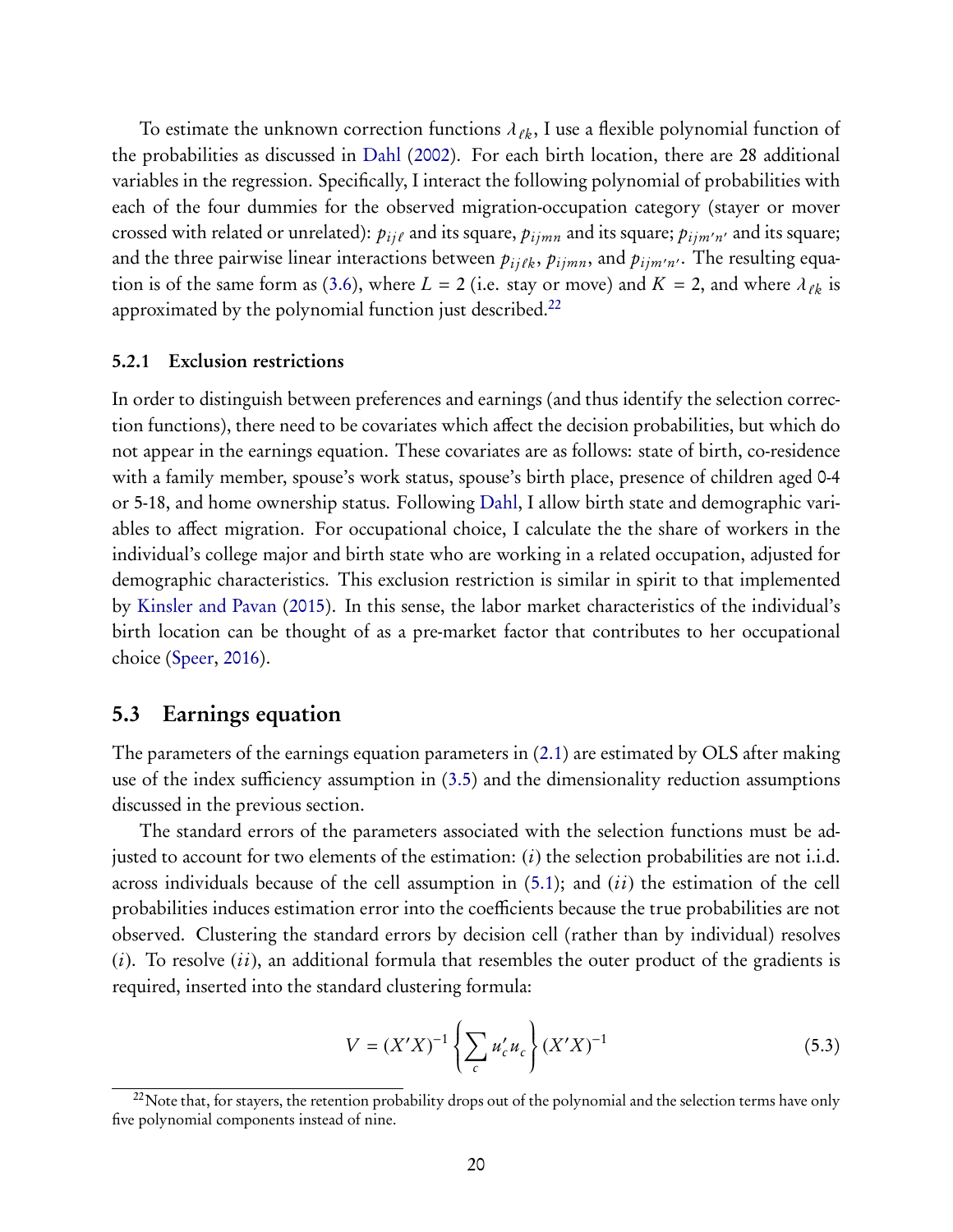where *X* is the matrix of earnings equation covariates (including the correction function terms) and  $u_c$  is a term that accounts for the fact that the probabilities are estimated at the cell level instead of the individual level:

$$
u_c = \sum_{i \in c} e_i x_i
$$

where  $e_i$  is the OLS residual for individual *i*, and  $x_i$  is the covariate vector for individual *i*, including the 28 selection probability terms.

## <span id="page-20-0"></span>6 Empirical Results

In this section, I discuss the results of the estimation procedure described in the previous section. I first present results on the estimation of the decision probabilities. I follow this by discussing the estimates of the returns to majors and occupational relatedness.

### 6.1 Choice probabilities

The estimated choice probabilities are reported by mover status and chosen occupation in Tables [4](#page-36-0) and [5.](#page-37-0) Each table lists components of the decision probability distribution conditional on the listed education level and the observed migration path (i.e. stay or move) and occupational choice (i.e. related or not). The tables also report the number of individuals in each migration-occupation-education classification and the number of different cells contributing to each classification.

An important aspect of Tables [4](#page-36-0) and [5](#page-37-0) is the relationship between variation in the decision probabilities and identification of the returns to education and occupational relatedness. Specifically, separating the effect of earnings from preferences requires that the decision probabilities across majors within a migration-occupation bin be overlapping. Intuitively, the returns to major can be calculated by comparing individuals in two different majors who have the same selection bias. A similar argument can be used to identify the returns to occupation relatedness within an education category. In this case, identification requires some amount of overlapping between the probability distribution in panels (a) and (b) of each of the tables. Examination of, e.g., panel (a) of Table 3 with panel (a) of Table 4 reveals that there is plenty of overlap in the probability distributions for each major. The same holds true for, e.g., panel (a) of Table 3 and panel (b) of Table 3 which is used to identify the returns to working in a related occupation.

### 6.2 Earnings

I now discuss and compare the estimates of the earnings equation with and without the selection correction. These results represent the returns to college majors and working in a related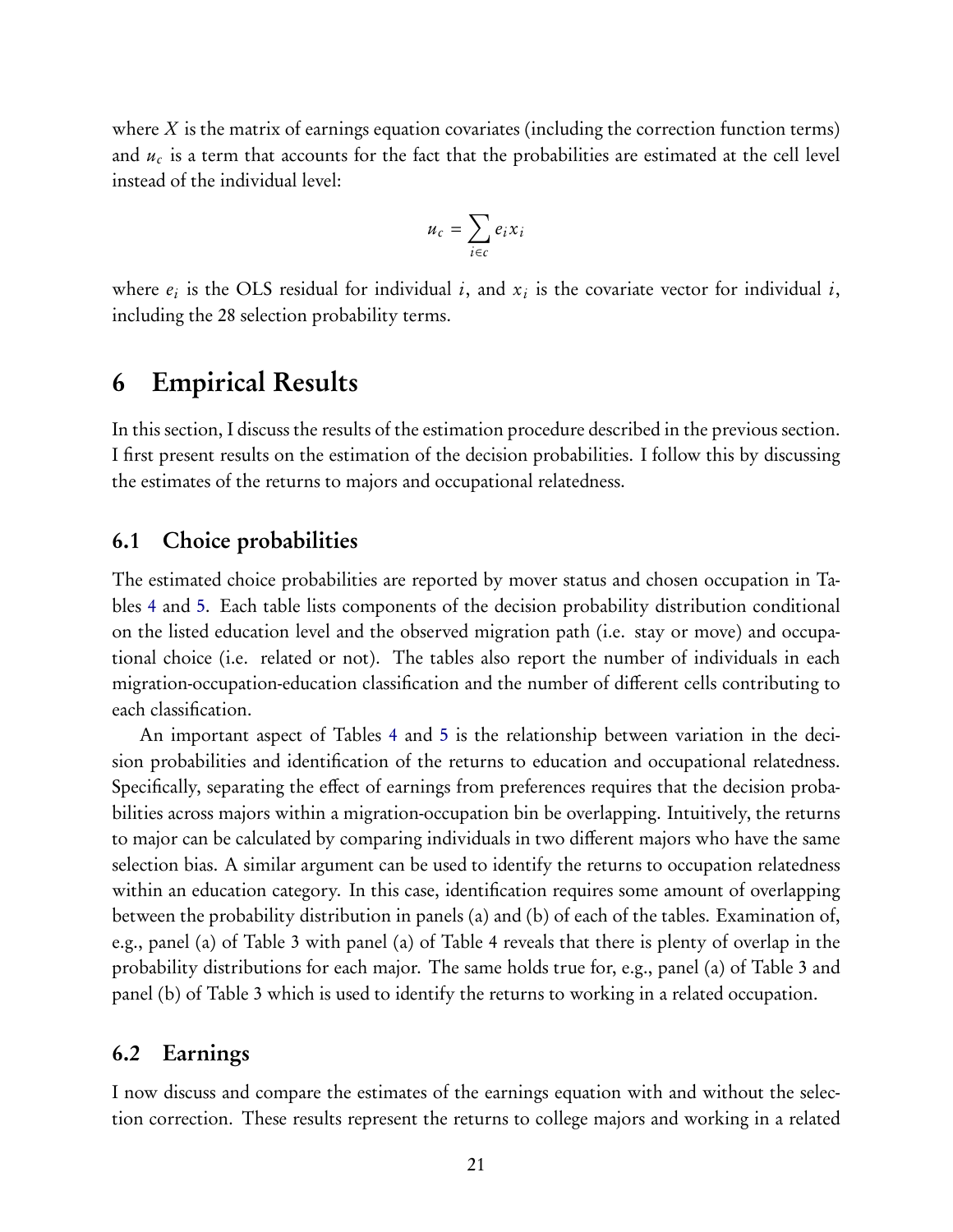occupation, which may be heterogeneous across majors and across space.

#### 6.2.1 Estimates for specific states

Table [6](#page-38-0) lists the full estimates of equation [\(3.6\)](#page-8-2) with the implemented simplifications discussed in Section [5.2.](#page-18-1) While I estimate 51 equations, I present detailed results for only the five most populous states: California, Texas, Florida, New York, and Illinois.

The main takeaway from this table is that the selection bias associated with the endogenous choices of where to live and in which occupation to work is quite heterogeneous across chosen occupation and across space. In some states, the selection bias is minimal, while in others, it is quite large. Furthermore, the direction of the bias varies across states, and it also sometimes varies across chosen occupation within the same state.

For example, in unrelated occupations in California and Texas, the OLS estimates of the returns to majors are downward biased in both of the chosen occupations. However, in Florida, Illinois, and New York, the direction of the bias differs based on the chosen occupation. The implication of this heterogeneity is that the corrected return to working in a related occupation will have a different sign across locations.

Of the five largest states, the selection magnitude in Texas is the largest, particularly for majors in the related occupation. In general, the OLS estimates of the return to majors who are working in related occupations are downward biased, with the exception of Florida.

#### 6.2.2 Estimates for all states

I now present in Tables [A5](#page-47-0) through [A8](#page-50-0) specific returns to STEM and business majors working in each occupation for all 51 locations. A common theme from each of these tables is that the sign of the selection bias is quite variable across locations. Moreover, there does not appear to be any systematic variation in which states have significantly different corrected returns. The lone exception is Colorado, which exhibits upward bias in OLS estimates of the returns to both STEM and business majors, regardless of occupation relatedness.

I now discuss the returns to working in a related occupation for each of the majors. Table [7](#page-39-0) reports moments of the distribution of the return to working in a related occupation, defined as $\hat{\gamma}_{2\ell 1} - \hat{\gamma}_{2\ell 0}$  from equation ([3.6\)](#page-8-2). What is interesting is that the average of the distribution of related occupation returns is quite similar for each of the majors, with and without selection correction. This is in spite of the selection correction terms entering in significantly to the earnings equation in almost all states. This finding is consistent with [Dahl](#page-24-0) ([2002](#page-24-0)), who finds that the college wage premium does not narrow after correcting for selection.

#### 6.2.3 Selection bias and the returns to related occupation

To examine the effect of selection on the location-specific returns to working in a related occupation, I present three final results, which respectively plot the difference between the corrected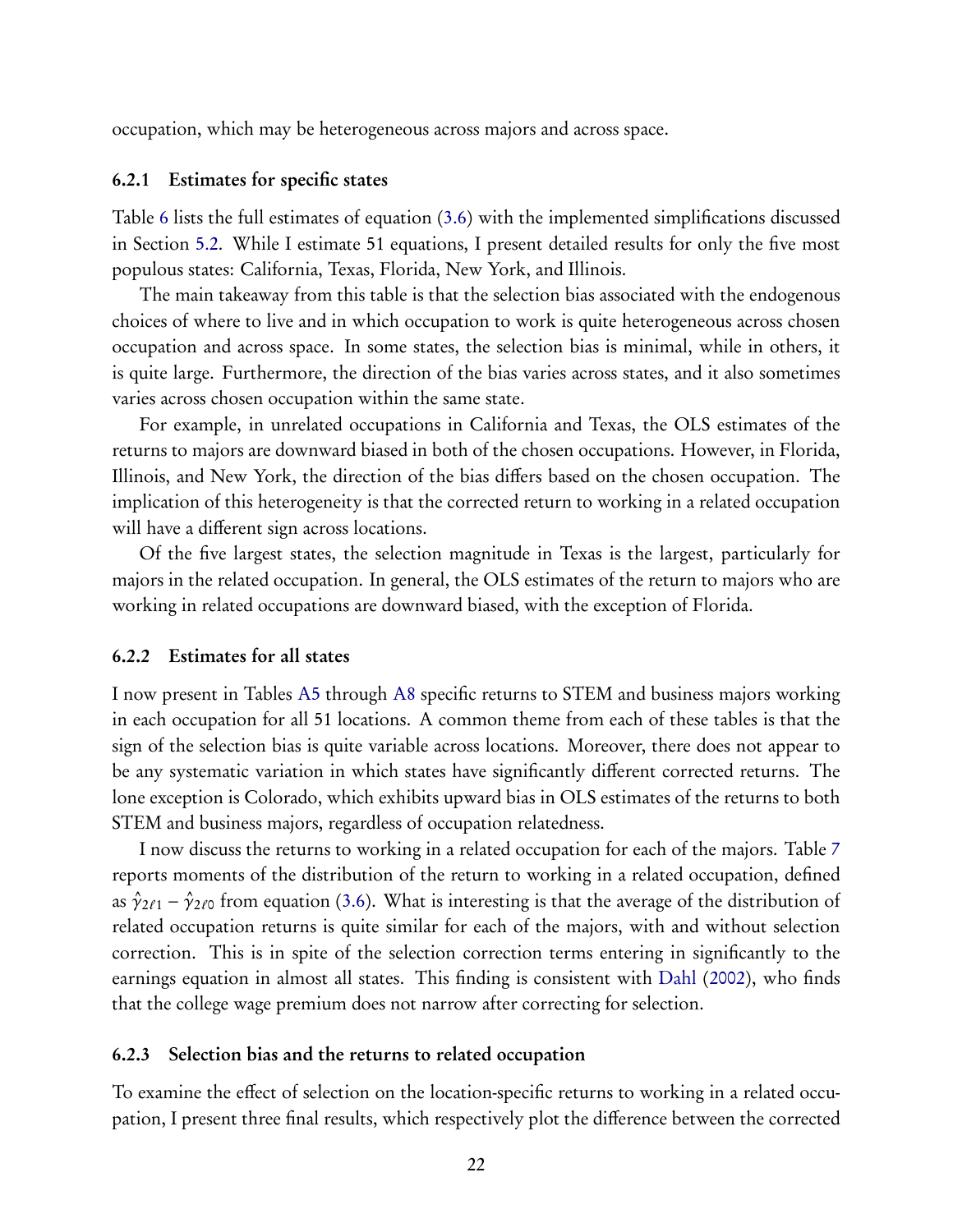and uncorrected returns to related occupation and characterize the distribution of these returns across locations.

Figure [7](#page-40-0) plots the uncorrected and corrected returns to related occupation for each of the 51 states and five majors, relative to a 45-degree line. For each of the majors, there appear to be more dots above the line, indicating that, on average, OLS is downward biased. However, none of the majors exhibit any overwhelming direction of bias.

Figure [8](#page-41-0) plots the corrected and uncorrected distributions of the returns to related occupation for each major. The corrected returns are represented by shaded bars, while the uncorrected returns are transparent bars. For each of the majors, the corrected distribution appears to have both a higher mean and a higher variance.

Finally, I examine which specific components of the return to related occupation contribute to the general downward bias of OLS. Table [8](#page-42-0) reports the 10th, 50th, and 90th percentiles of the percent change between the uncorrected and corrected returns to major. The first three columns are for those who work in an unrelated occupation. The second set of columns are for those who work in a related occupation. The final three columns are the difference between the first two sets of columns, and represent the returns to working in a related occupation. Table [8](#page-42-0) displays a wide range of heterogeneity in the percentage change in returns to major when correcting for selection. At the median, OLS estimates of the returns to major in an unrelated occupation tend to be upward biased, while the opposite is true for majors in a related occupation. Together, this implies that the corrected returns are downward biased. The magnitude of bias is largest for education and social sciences majors and lowest for STEM and business majors. For the median location, correcting for selective migration and occupational choice increases the returns to working in a related occupation by anywhere from 10% to 30%.

## <span id="page-22-0"></span>7 Conclusion

This paper examines the extent to which selection into residence location and occupation biases the observed earnings differences across college majors. To analyze this question, I develop and estimate an extended Roy model where individuals have preferences for both earnings and non-pecuniary aspects of given location-occupation pairs.

To estimate the model, I implement the framework of [Dahl](#page-24-0) ([2002](#page-24-0)) and [Lee](#page-25-3) [\(1983](#page-25-3)) which allow for feasible estimation of the extended Roy model by expressing the selection in terms of a small number of observed choice probabilities. I estimate the model using data from the American Community Survey from years 2010-2014. I also illustrate the advantages of using machine learning methods to non-parametrically estimate the selection probabilities. The primary advantage of this is in combining model selection and estimation.

I find that the returns to college major are downward biased by selective migration and occupational choice, but that the magnitude of the bias is small. This suggests that nonpecuniary preferences associated with location and occupation are important determinants of earnings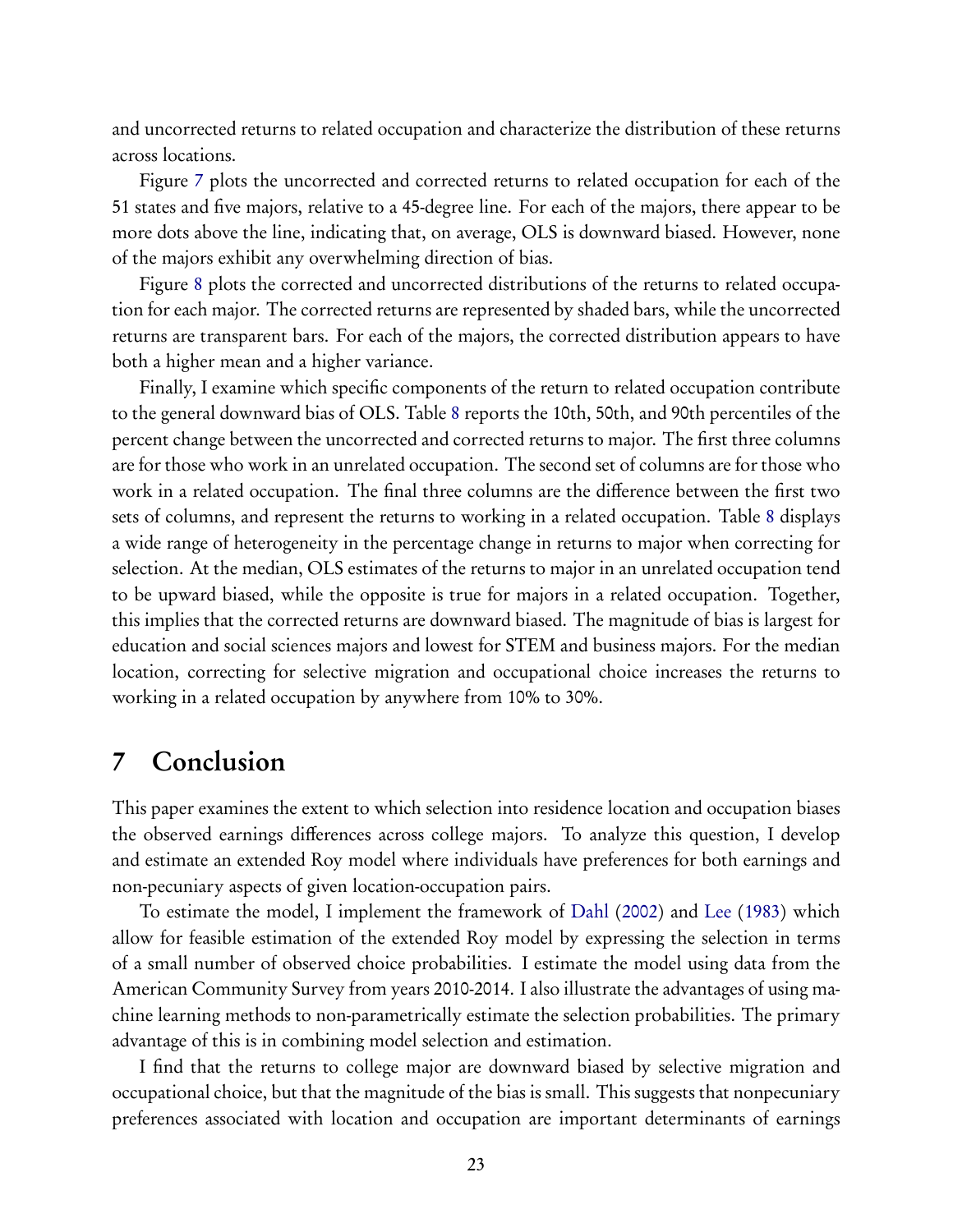differences across majors.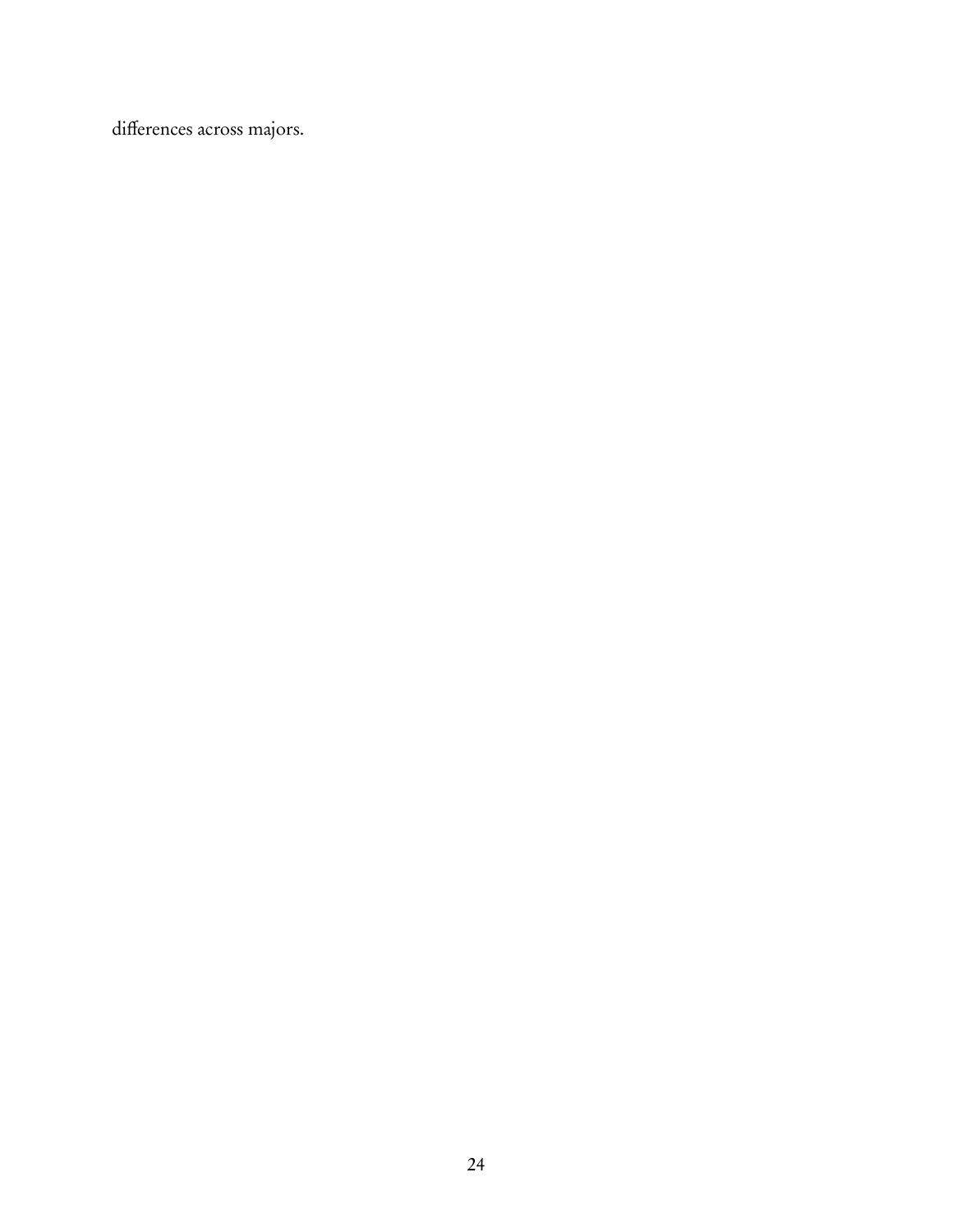## References

- <span id="page-24-2"></span>Altonji, Joseph G., Peter Arcidiacono, and Arnaud Maurel. 2016a. The analysis of field choice in college and graduate school: Determinants and wage effects. In *Handbook of the economics of education*, vol. 5, eds. Eric Hanushek, Stephen Machin, and Ludger Wößmann. North-Holland: Elsevier Science, 305–396.
- <span id="page-24-3"></span>Altonji, Joseph G., Lisa B. Kahn, and Jamin D. Speer. 2016b. Cashier or consultant? Entry labor market conditions, field of study, and career success. *Journal of Labor Economics* 34, no. S1:S361–S401.
- <span id="page-24-6"></span>Arcidiacono, Peter. 2004. Ability sorting and the returns to college major. *Journal of Econometrics* 121, no. 1:343–375.
- <span id="page-24-10"></span>Athey, Susan and Guido W. Imbens. 2015. Machine learning methods for estimating heterogeneous causal effects. Working paper, Stanford University.
- <span id="page-24-4"></span>Bajari, Patrick, Denis Nekipelov, Stephen P. Ryan, and Miaoyu Yang. 2015. Demand estimation with machine learning and model combination. Working Paper 20955, National Bureau of Economic Research.
- <span id="page-24-1"></span>Bayer, Patrick, Shakeeb Khan, and Christopher Timmins. 2011. Nonparametric identification and estimation in a Roy model with common nonpecuniary returns. *Journal of Business & Economic Statistics* 29, no. 2:201–215.
- <span id="page-24-12"></span>Belloni, Alexandre, Victor Chernozhukov, and Christian Hansen. 2011. Lasso methods for gaussian instrumental variables models. Working paper, Duke Fuqua School of Business, Massachusetts Institute of Technology, and Chicago Booth School of Business.
- <span id="page-24-7"></span>Coate, Patrick. 2013. Parental influence on labor market outcomes and location decisions of young workers. Working paper, Duke Univeristy.
- <span id="page-24-0"></span>Dahl, Gordon B. 2002. Mobility and the return to education: Testing a roy model with multiple markets. *Econometrica* 70, no. 6:2367–2420.
- <span id="page-24-9"></span>Davies, Paul S., Michael J. Greenwood, and Haizheng Li. 2001. A conditional logit approach to U.S. state-to-state migration. *Journal of Regional Science* 41, no. 2:337–360.
- <span id="page-24-5"></span>Diamond, Rebecca. 2016. The determinants and welfare implications of US workers' diverging location choices by skill: 1980-2000. *American Economic Review* 106, no. 3:479–524.
- <span id="page-24-11"></span>Gentzkow, Matthew, Jesse M. Shapiro, and Matt Taddy. 2015. Measuring polarization in highdimensional data: Method and application to congressional speech. Working paper, Stanford University, Brown University, and Chicago Booth School of Business.
- <span id="page-24-8"></span>Hausman, Jerry A. and David A. Wise. 1978. A conditional probit model for qualitative choice: Discrete decisions recognizing interdependence and heterogeneous preferences. *Econometrica* 46, no. 2:403–426.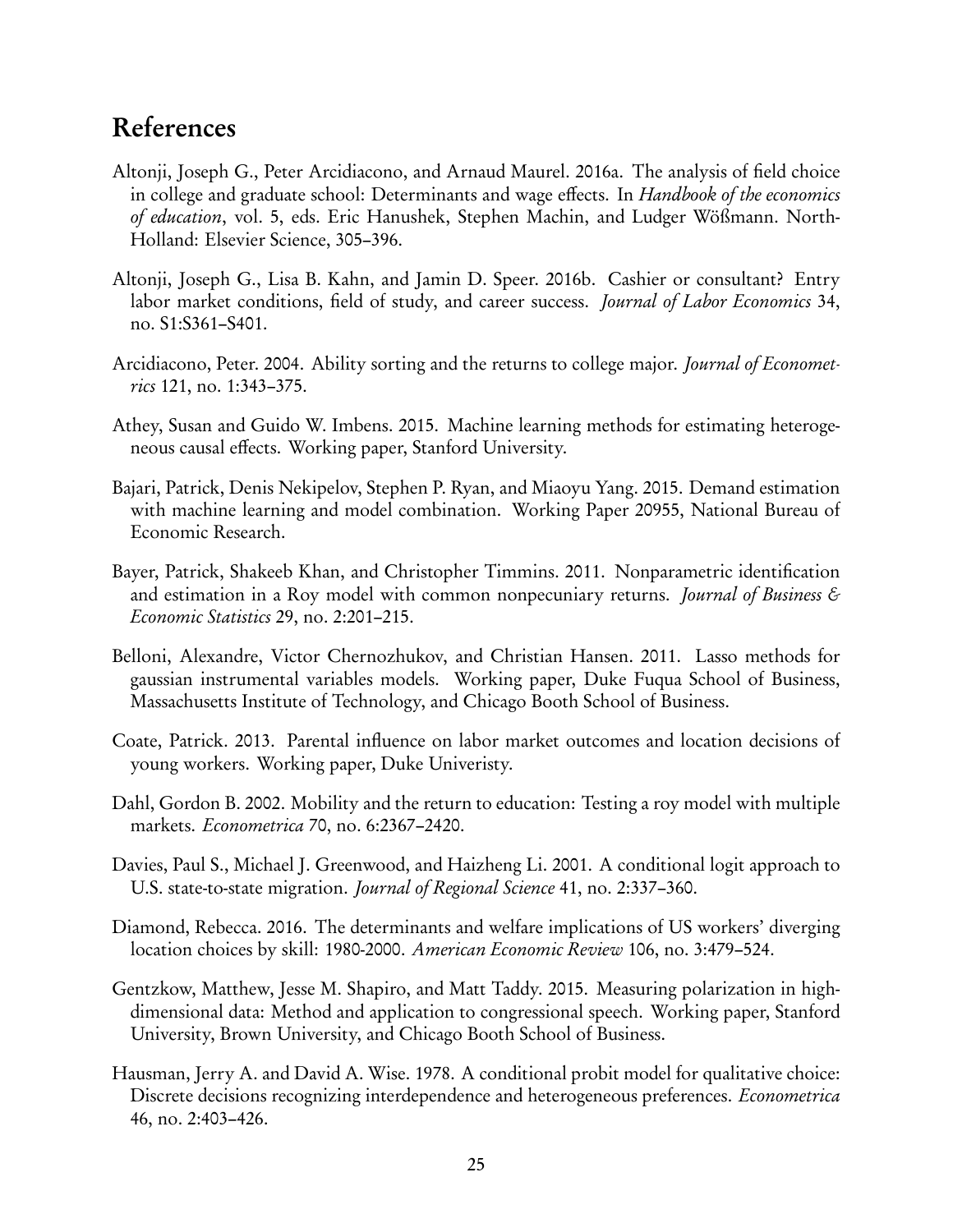- <span id="page-25-5"></span>Heckman, James J. 1979. Sample selection bias as a specification error. *Econometrica* 47, no. 1:153–161.
- <span id="page-25-11"></span>Heckman, James J. and Bo E. Honoré. 1990. The empirical content of the Roy model. *Econometrica* 58, no. 5:1121–1149.
- <span id="page-25-10"></span>Heckman, James J. and Christopher Taber. 2008. Roy model. In *The new palgrave dictionary of economics*, eds. Steven N. Durlauf and Lawrence E. Blume. Palgrave Macmillan, 2 ed., 1–9.
- <span id="page-25-14"></span>Hothorn, Torsten, Kurt Hornik, and Achim Zeileis. 2006. Unbiased recursive partitioning: A conditional inference framework. *Journal of Computational and Graphical Statistics* 15, no. 3:651–674.
- <span id="page-25-15"></span>Hothorn, Torsten and Achim Zeileis. 2015. partykit: A modular toolkit for recursive partytioning in R. *Journal of Machine Learning Research* 16, no. 12:3905–3909.
- <span id="page-25-7"></span>Kennan, John and James R. Walker. 2011. The effect of expected income on individual migration decisions. *Econometrica* 79, no. 1:211–251.
- <span id="page-25-1"></span>Kinsler, Josh and Ronni Pavan. 2015. The specificity of general human capital: Evidence from college major choice. *Journal of Labor Economics* 33, no. 4:933–972.
- <span id="page-25-3"></span>Lee, Lung-Fei. 1983. Generalized econometric models with selectivity. *Econometrica* 51, no. 2:507–512.
- <span id="page-25-13"></span>Monras, Joan. 2015. Economic shocks and internal migration. Discussion Paper 8840, IZA.
- <span id="page-25-6"></span>Moretti, Enrico. 2012. *The new geography of jobs*. New York: Houghton Mifflin Harcourt.
- <span id="page-25-9"></span>Ransom, Michael R and Aaron Phipps. 2016. The changing occupational distribution by college major. Working paper, Brigham Young University.
- <span id="page-25-8"></span>Ransom, Tyler. 2016. The effect of business cycle fluctuations on migration decisions. Working paper, Duke University.
- <span id="page-25-0"></span>Roy, A.D. 1951. Some thoughts on the distribution of earnings. *Oxford Economic Papers* 3, no. 2:135–146.
- <span id="page-25-12"></span>Ruggles, Steven, Katie Genadek, Ronald Goeken, Josiah Grover, and Matthew Sobek. 2015. *Integrated public use microdata series: Version 6.0 [machine-readable database]*. Minneapolis: University of Minnesota.
- <span id="page-25-16"></span>Speer, Jamin D. 2016. Pre-market skills, occupational choice, and career progression. *Journal of Human Resources* Forthcoming.
- <span id="page-25-4"></span>Varian, Hal R. 2014. Big data: New tricks for econometrics. *Journal of Economic Perspectives* 28, no. 2:3–28.
- <span id="page-25-2"></span>Winters, John V. Forthcoming. Do earnings by college major affect college graduate migration? *Annals of Regional Science* .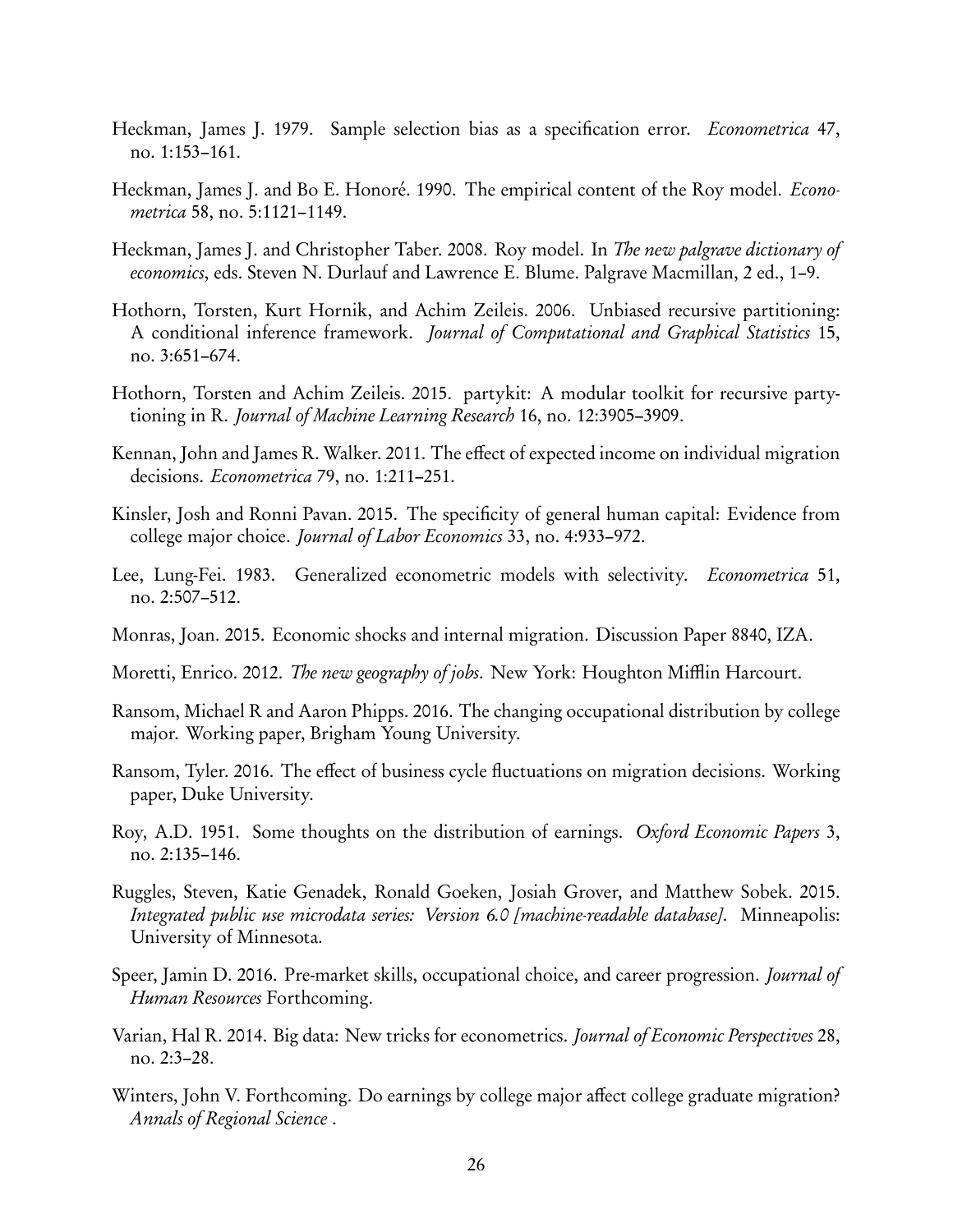<span id="page-26-0"></span>Zabek, Mike. 2016. Population growth, decline, and shocks to local labor markets. Working paper, University of Michigan.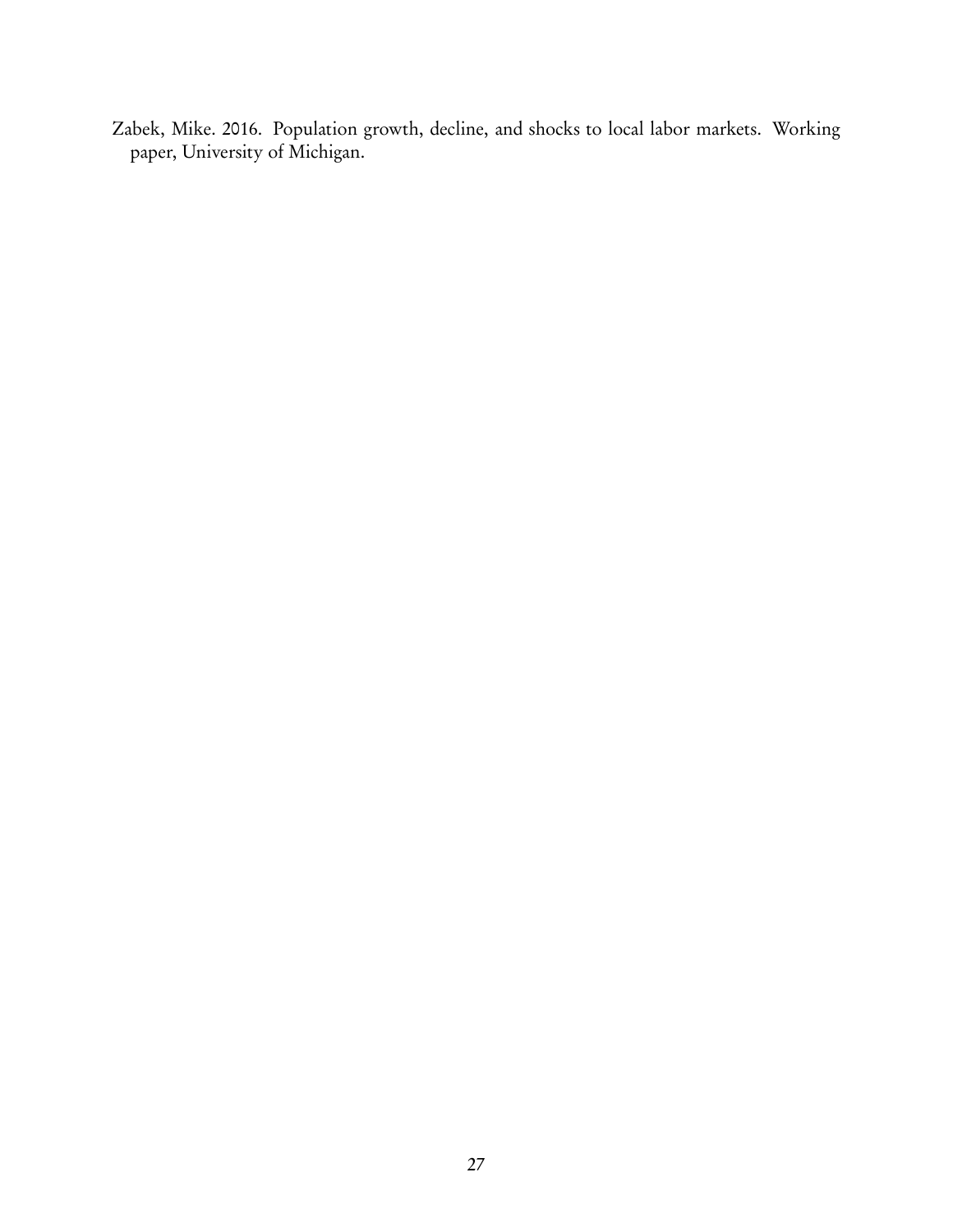# <span id="page-27-0"></span>Figures and Tables

|                           | Education | Soc Sci | Other   | <b>Business</b> | <b>STEM</b> | Overall |
|---------------------------|-----------|---------|---------|-----------------|-------------|---------|
| Log Earnings              | 10.17     | 10.32   | 10.36   | 10.59           | 10.57       | 10.47   |
| Lives outside birth state | 35.63     | 43.41   | 46.04   | 41.66           | 44.92       | 43.29   |
| Works in related occ.     | 67.93     | 45.85   | 50.31   | 60.09           | 62.12       | 57.36   |
| Female                    | 74.12     | 59.18   | 49.32   | 42.76           | 41.42       | 48.39   |
| White                     | 86.53     | 79.45   | 83.59   | 83.74           | 84.75       | 83.7    |
| Black                     | 5.82      | 9.24    | 6.57    | 7.11            | 6.05        | 6.84    |
| Hispanic                  | 5.36      | 6.76    | 5.95    | 5.02            | 4.59        | 5.35    |
| Other race                | 2.29      | 4.55    | 3.89    | 4.13            | 4.62        | 4.11    |
| Frequency                 | 8.11      | 12.04   | 22.7    | 29.02           | 28.13       | 100     |
| N                         | 50,934    | 71,002  | 132,033 | 170,068         | 169,811     | 593,848 |

Table 1: Sample means of outcome and demographic variables, by college major

Notes: All variables except for log earnings are expressed in percentage points. Sample weights are included in the computation.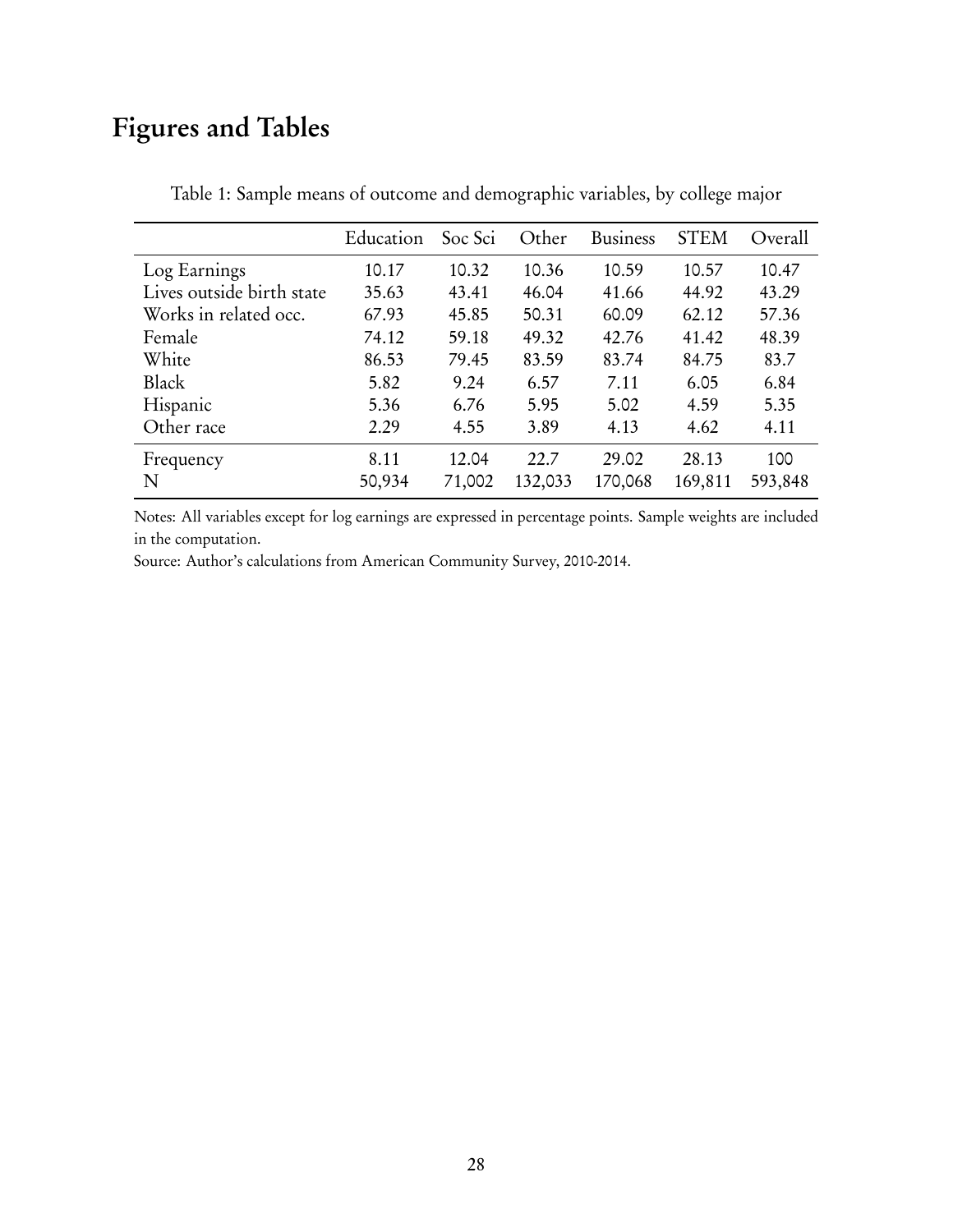|                           | Education | Soc Sci | Other  | <b>Business</b> | <b>STEM</b> | Overall |
|---------------------------|-----------|---------|--------|-----------------|-------------|---------|
| Log Earnings              | 10.32     | 10.48   | 10.47  | 10.72           | 10.70       | 10.62   |
| Lives outside birth state | 37.05     | 46.58   | 46.83  | 42.81           | 47.29       | 45.26   |
| Works in related occ.     | 56.19     | 43.30   | 52.09  | 61.77           | 61.49       | 57.53   |
| White                     | 85.20     | 82.19   | 84.97  | 86.43           | 86.16       | 85.57   |
| <b>Black</b>              | 7.27      | 7.64    | 6.07   | 5.35            | 4.61        | 5.57    |
| Hispanic                  | 4.88      | 6.06    | 5.56   | 4.36            | 4.54        | 4.87    |
| Other race                | 2.64      | 4.11    | 3.40   | 3.86            | 4.69        | 4.00    |
| Frequency                 | 4.06      | 9.53    | 22.29  | 32.19           | 31.93       | 100     |
| N                         | 13,046    | 28,581  | 66,706 | 96,379          | 99,583      | 304,295 |

Table 2: Sample means of outcome and demographic variables, by college major (Males only)

Notes: All variables except for log earnings are expressed in percentage points. Sample weights are included in the computation.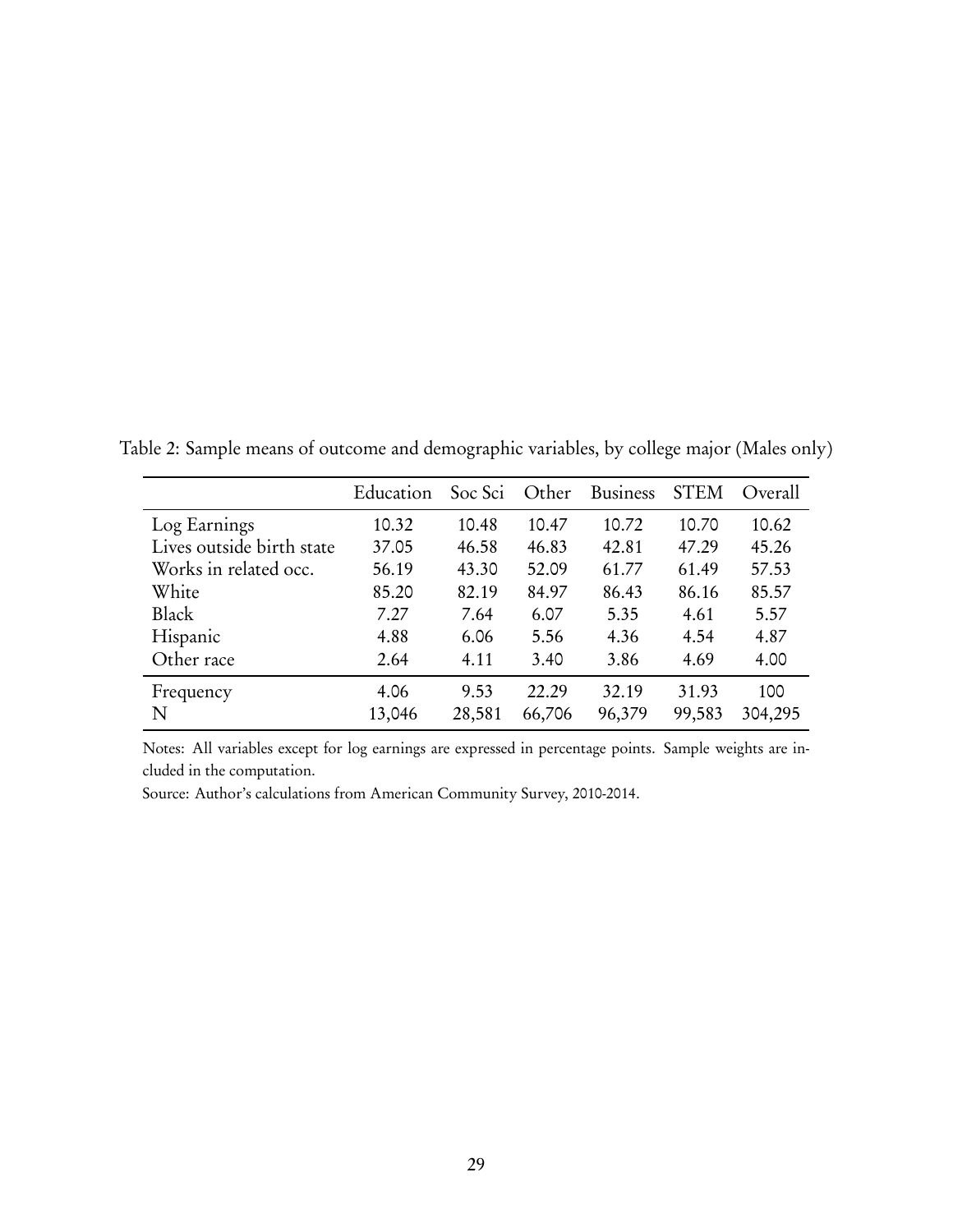<span id="page-29-0"></span>

Figure 1: Major-specific earnings distributions across locations

Notes: Above are histograms of the coefficient on major dummies in a log earnings regression conditional on residing in a specific U.S. State. Additional controls in the regression include a cubic in potential experience, gender and race dummies, CBSA dummies, and a married dummy. Census population weights are used in the calculations.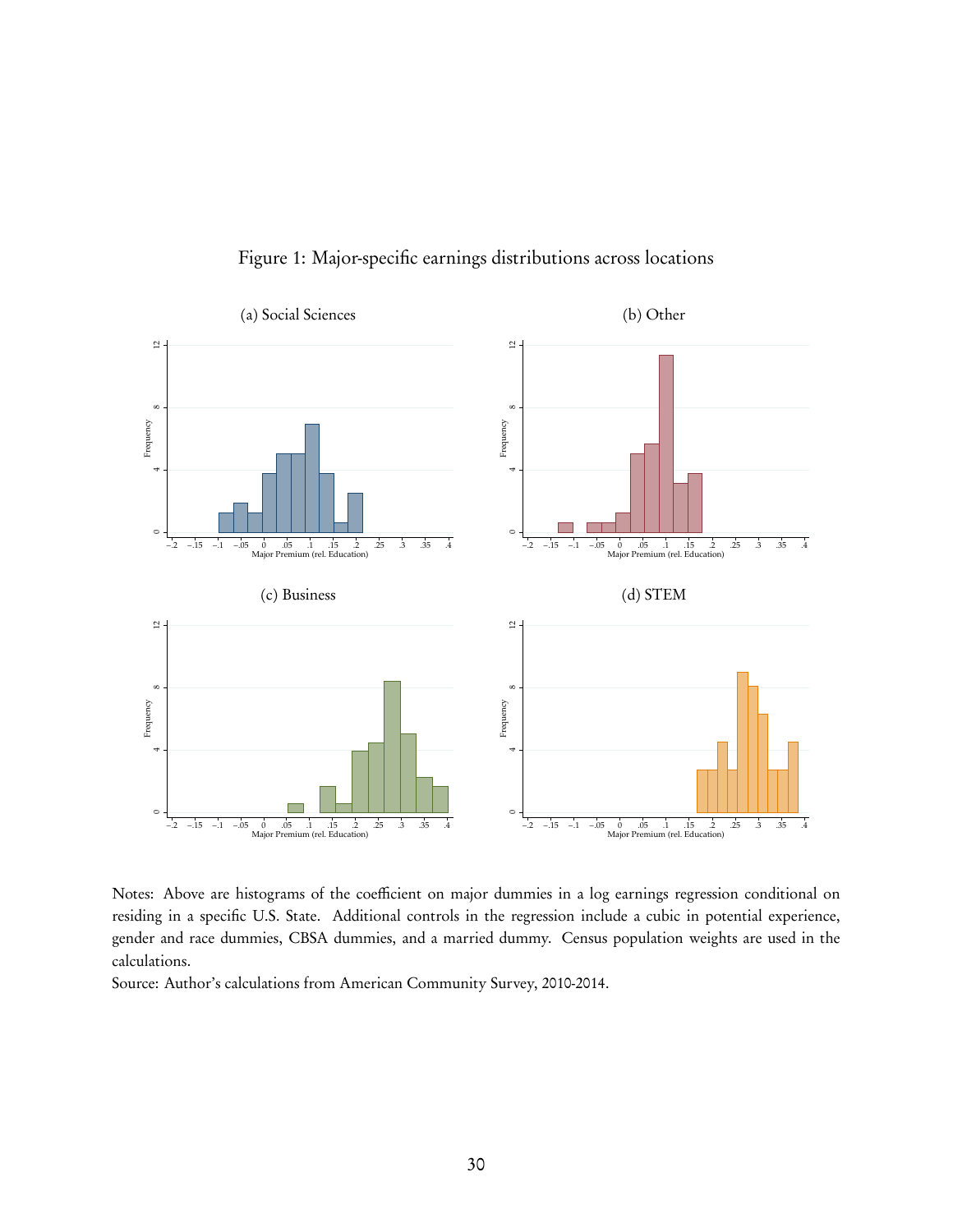<span id="page-30-0"></span>

Figure 2: Major-specific migration distributions across locations

Notes: Above are histograms of the coefficient on major dummies in a linear probability model where "moved away from birth state" is the dependent variable, conditional on residing in a specific U.S. State. Additional controls in the regression include a cubic in potential experience, gender and race dummies, CBSA dummies, and a married dummy. Census population weights are used in the calculations.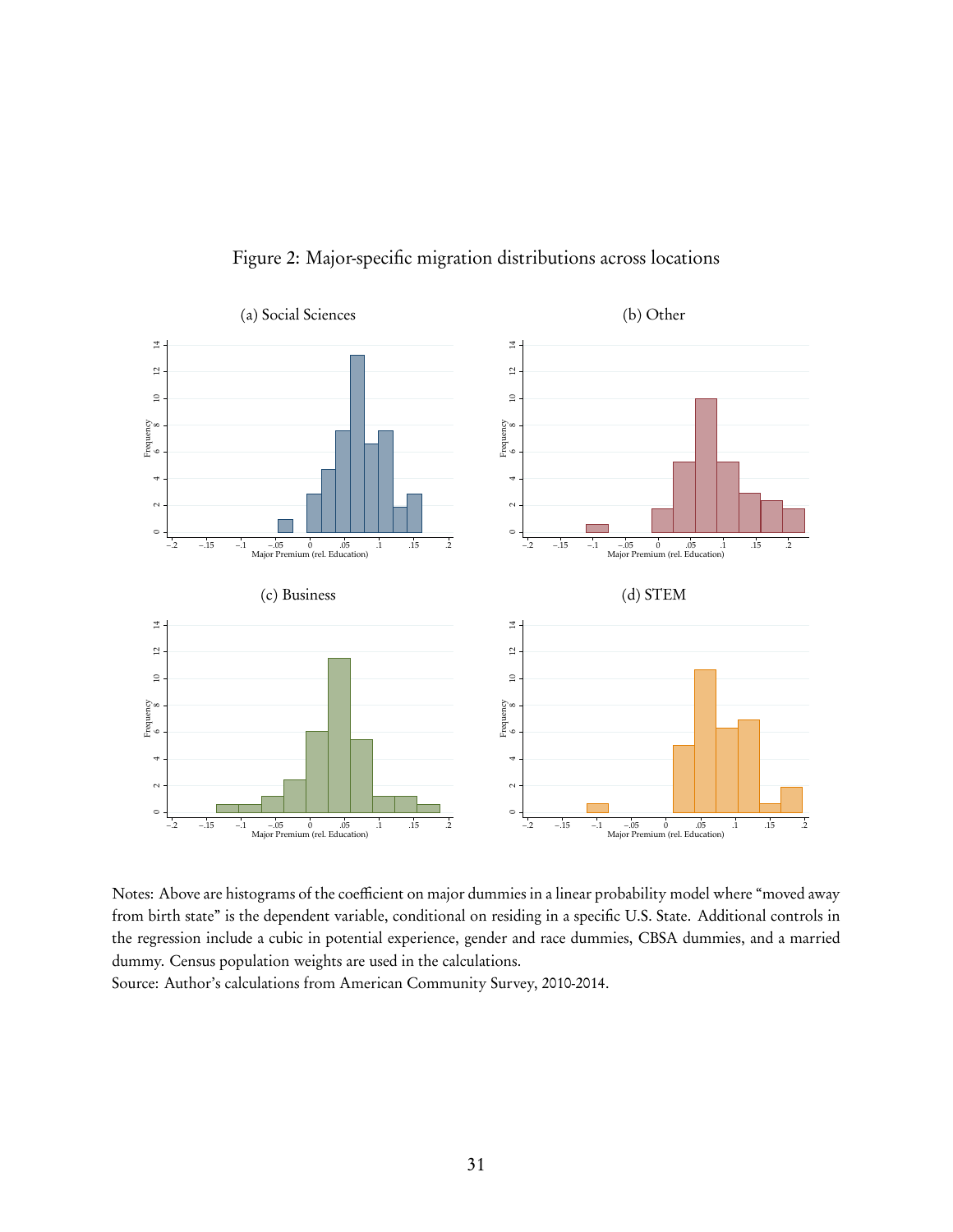<span id="page-31-0"></span>

Figure 3: Major-specific occupation relatedness distributions across locations

Notes: Above are histograms of the coefficient on major dummies in a linear probability model where "works in an occupation related to the major" is the dependent variable, conditional on residing in a specific U.S. State. Additional controls in the regression include a cubic in potential experience, gender and race dummies, CBSA dummies, and a married dummy. Census population weights are used in the calculations. Source: Author's calculations from American Community Survey, 2010-2014.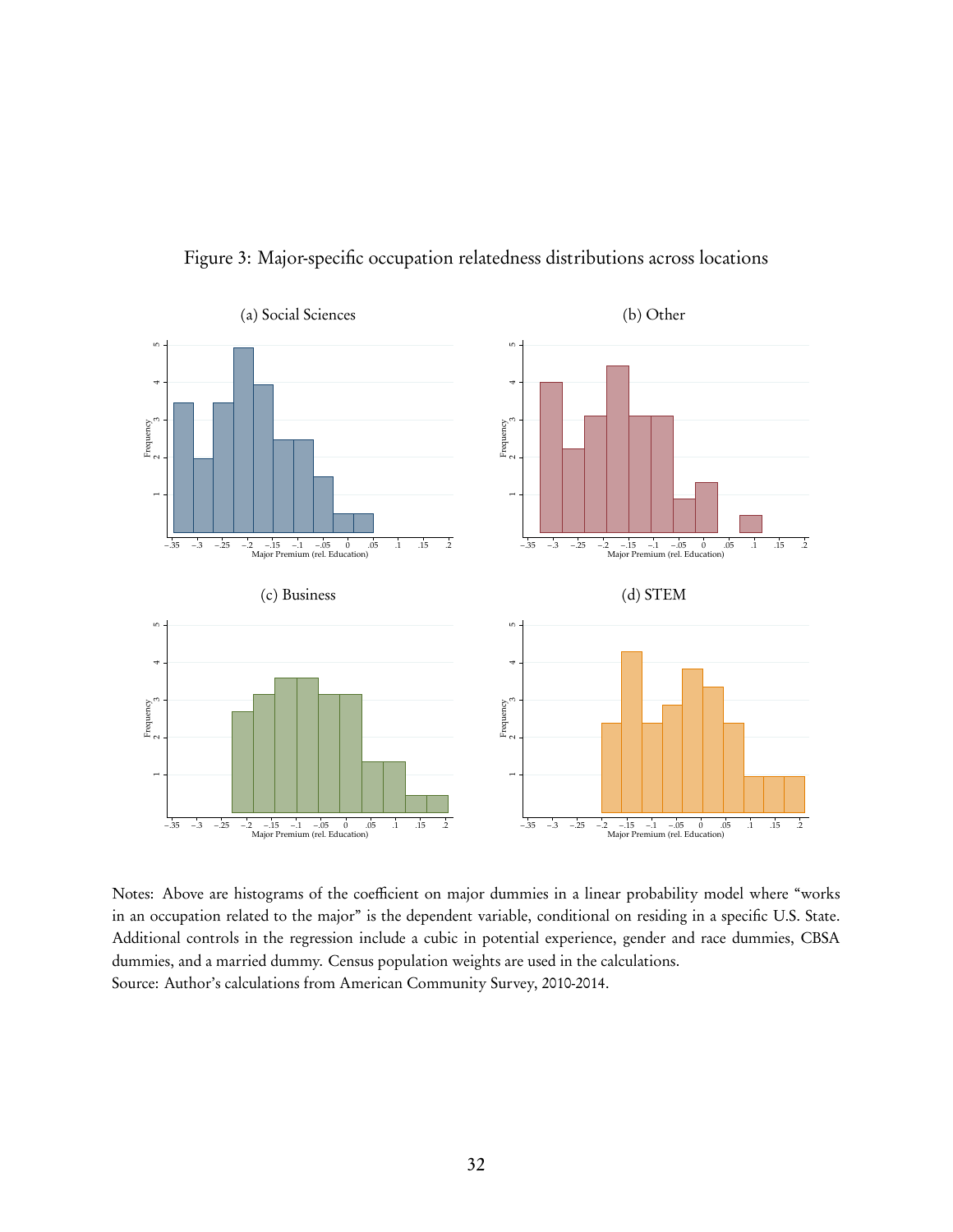

<span id="page-32-0"></span>Figure 4: Distributions of within-location earnings premium for working in an occupation related to one's major

Notes: Above are histograms of the within-location difference in the coefficient on major dummies interacted with an occupation relatedness dummy in a log earnings regression, conditional on residing in a specific U.S. State. Additional controls in the regression include a cubic in potential experience, gender and race dummies, CBSA dummies, and a married dummy. Census population weights are used in the calculations. Source: Author's calculations from American Community Survey, 2010-2014.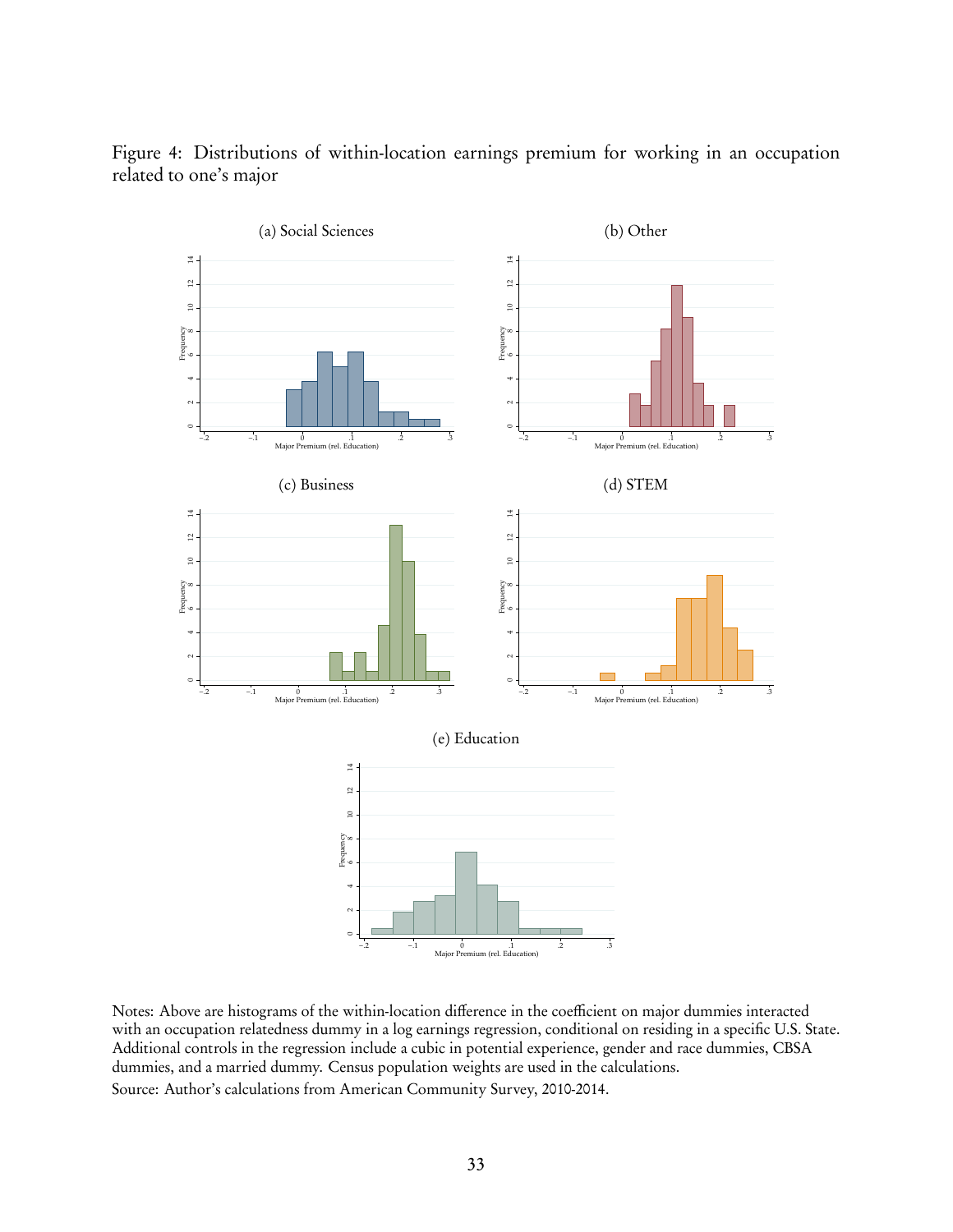| Table 3: Cross-major correlations in outcomes |                  |  |  |
|-----------------------------------------------|------------------|--|--|
|                                               | (a) Log earnings |  |  |

<span id="page-33-0"></span>

|         | Major           | Soc Sci                               | Other         | <b>Business</b> |                 | <b>STEM</b> |             |
|---------|-----------------|---------------------------------------|---------------|-----------------|-----------------|-------------|-------------|
|         | Soc Sci         | 1.000                                 |               |                 |                 |             |             |
|         | Other           | 0.822                                 | 1.000         |                 |                 |             |             |
|         | <b>Business</b> | 0.794                                 | 0.876         |                 | 1.000           |             |             |
|         | <b>STEM</b>     | 0.759                                 | 0.797         | 0.713           |                 | 1.000       |             |
|         |                 |                                       | (b) Migration |                 |                 |             |             |
|         | Major           | Soc Sci                               | Other         | <b>Business</b> |                 | <b>STEM</b> |             |
|         | Soc Sci         | 1.000                                 |               |                 |                 |             |             |
|         | Other           | 0.690                                 | 1.000         |                 |                 |             |             |
|         | <b>Business</b> | 0.648                                 | 0.631         |                 | 1.000           |             |             |
|         | <b>STEM</b>     | 0.613                                 | 0.739         | 0.690           |                 | 1.000       |             |
|         |                 | (c) Occupation relatedness propensity |               |                 |                 |             |             |
|         | Major           | Soc Sci                               | Other         | <b>Business</b> |                 | <b>STEM</b> |             |
|         | Soc Sci         | 1.000                                 |               |                 |                 |             |             |
|         | Other           | 0.936                                 | 1.000         |                 |                 |             |             |
|         | <b>Business</b> | 0.923                                 | 0.938         |                 | 1.000           |             |             |
|         | <b>STEM</b>     | 0.924                                 | 0.914         | 0.947           |                 | 1.000       |             |
|         |                 | (d) Occupation relatedness premium    |               |                 |                 |             |             |
| Major   |                 | Edu                                   | Soc Sci       | Other           | <b>Business</b> |             | <b>STEM</b> |
|         | Education       | 1.000                                 |               |                 |                 |             |             |
| Soc Sci |                 | 0.032                                 | 1.000         |                 |                 |             |             |
| Other   |                 | $-0.011$                              | 0.102         | 1.000           |                 |             |             |
|         | Business        | 0.031                                 | $-0.172$      | 0.190           | 1.000           |             |             |

Note: This table computes the correlation across majors for various outcomes. Correlations that are close to 1 imply that location characteristics explain the outcome, regardless of major.

STEM 0.015 -0.200 -0.006 0.143 1.000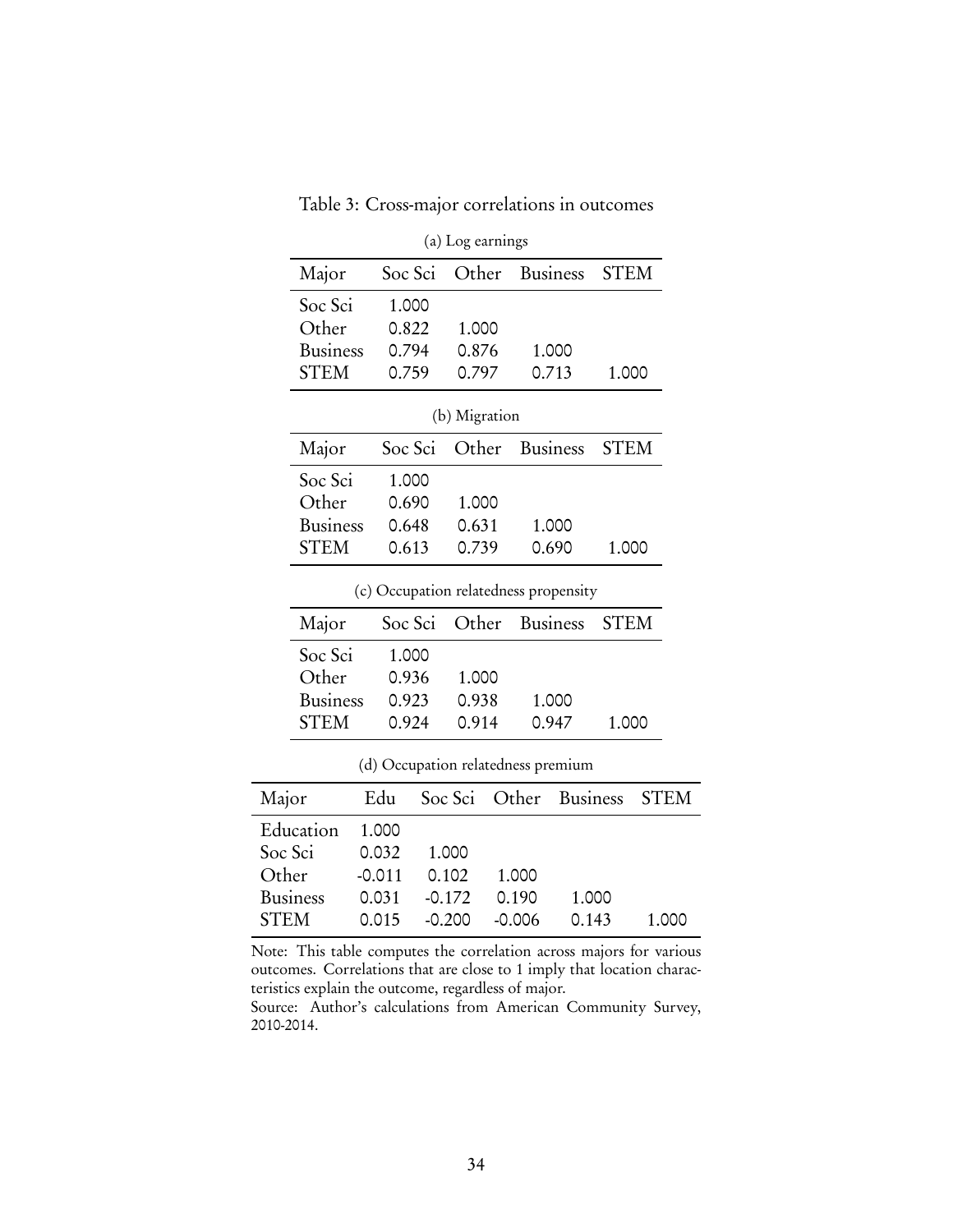

<span id="page-34-0"></span>Figure 5: Migration transition matrix by major for the five largest states

Notes: Markov transition matrix probabilities, by major, for five large US states. Light-colored bar segments represent proportion working in an unrelatedoccupation. Dark-colored bar segments represent proportion working in <sup>a</sup> related occupation. Source: Author's calculations from American Community Survey, 2010-2014.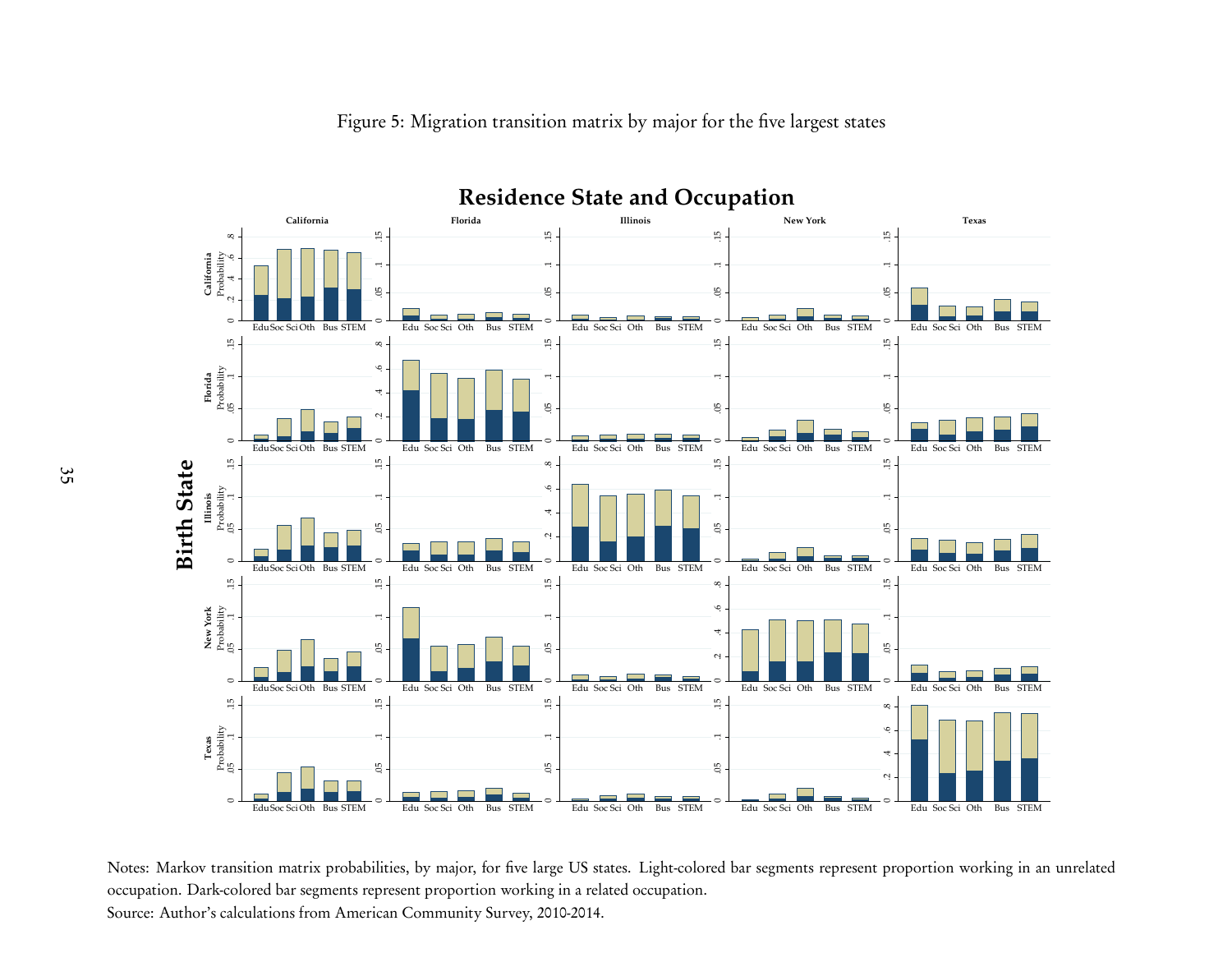<span id="page-35-0"></span>Figure 6: Simple example of tree structure from conditional inference recursive partitioning algorithm



Note: Sample tree output from fictitious data using the algorithm described in Section [5.1.2](#page-15-2)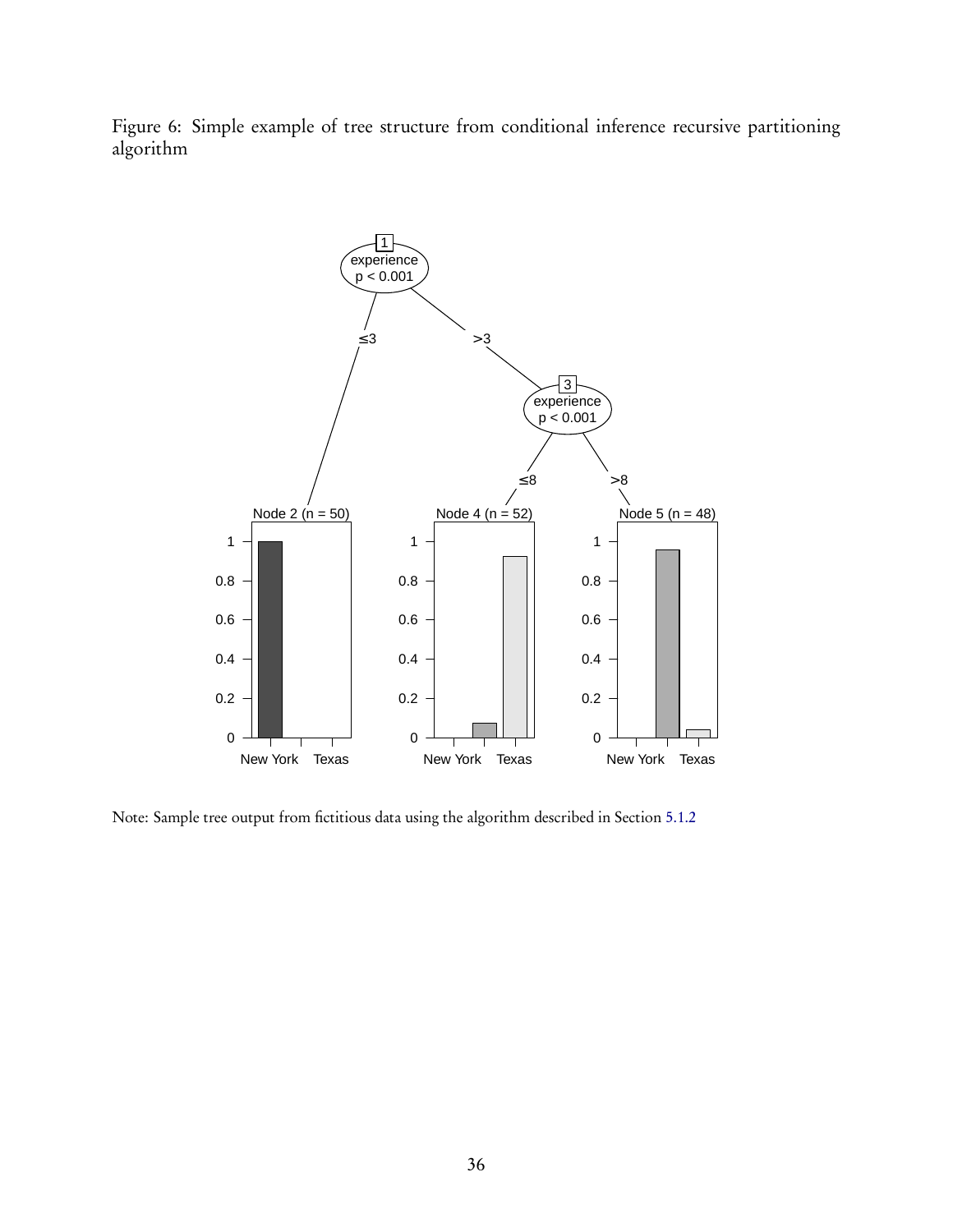<span id="page-36-0"></span>

| <b>Education Level</b>   | Cells | Individuals | Mean   | Std. Dev. | 10th Percentile | 90th Percentile |  |  |
|--------------------------|-------|-------------|--------|-----------|-----------------|-----------------|--|--|
| Social Sciences Major    | 299   | 23,330      | 0.4979 | 0.1907    | 0.2712          | 0.7514          |  |  |
| Other Major              | 319   | 18,744      | 0.2899 | 0.0990    | 0.1881          | 0.4113          |  |  |
| <b>Business Major</b>    | 324   | 35, 233     | 0.2966 | 0.0959    | 0.1941          | 0.3904          |  |  |
| <b>Education Major</b>   | 380   | 59, 199     | 0.3637 | 0.1016    | 0.2481          | 0.4780          |  |  |
| <b>STEM Major</b>        | 367   | 59,018      | 0.3640 | 0.1116    | 0.2481          | 0.4821          |  |  |
| (b) Unrelated occupation |       |             |        |           |                 |                 |  |  |
|                          |       |             |        |           |                 |                 |  |  |
| <b>Education Level</b>   | Cells | Individuals | Mean   | Std. Dev. | 10th Percentile | 90th Percentile |  |  |
| Social Sciences Major    | 290   | 9,683       | 0.2403 | 0.1071    | 0.0983          | 0.3639          |  |  |
| Other Major              | 318   | 21,338      | 0.3034 | 0.1064    | 0.1999          | 0.4403          |  |  |
| <b>Business Major</b>    | 334   | 35,566      | 0.2865 | 0.0966    | 0.1970          | 0.4051          |  |  |
| <b>Education Major</b>   | 335   | 40, 164     | 0.2473 | 0.0862    | 0.1721          | 0.3433          |  |  |

Table 4: Summary of cell probabilities of observed decisions: Stayers

(a) Related occupation

Note: Estimated decision probabilities and cell structure from the conditional inference recursive partitioning algorithm described in Section [5.1.2.](#page-15-2) Probabilities correspond to the probability of making the decision that is observed in the data. Source: Author's calculations from American Community Survey, 2010-2014.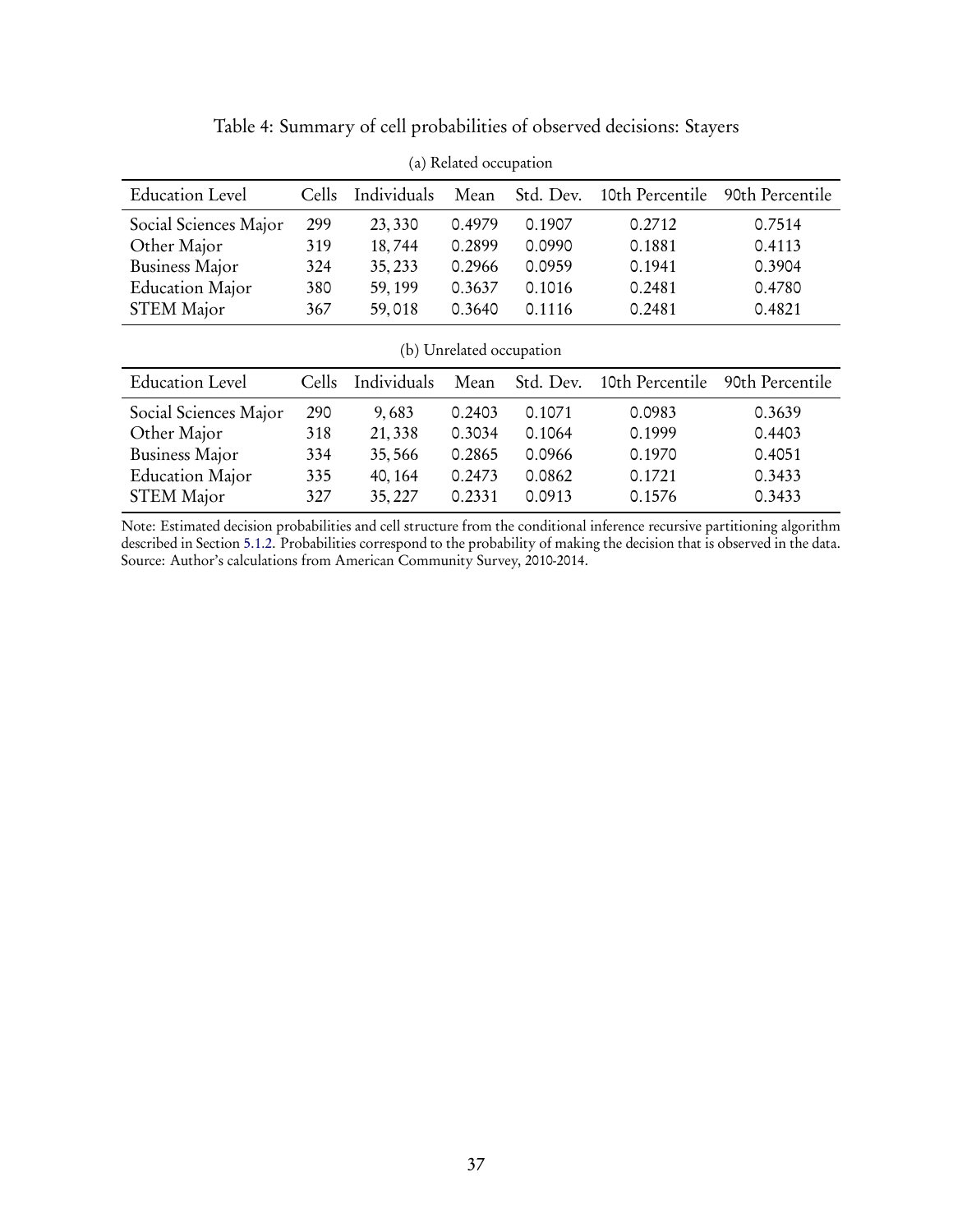<span id="page-37-0"></span>

| <b>Education Level</b>   | Cells | Individuals | Mean   | Std. Dev. | 10th Percentile | 90th Percentile |  |  |
|--------------------------|-------|-------------|--------|-----------|-----------------|-----------------|--|--|
| Social Sciences Major    | 527   | 11,776      | 0.0215 | 0.0254    | 0.0021          | 0.0487          |  |  |
| Other Major              | 651   | 14,068      | 0.0175 | 0.0232    | 0.0020          | 0.0381          |  |  |
| <b>Business Major</b>    | 692   | 31,387      | 0.0215 | 0.0262    | 0.0025          | 0.0538          |  |  |
| <b>Education Major</b>   | 721   | 43, 225     | 0.0213 | 0.0252    | 0.0025          | 0.0477          |  |  |
| <b>STEM Major</b>        | 717   | 47, 119     | 0.0197 | 0.0233    | 0.0025          | 0.0418          |  |  |
| (b) Unrelated occupation |       |             |        |           |                 |                 |  |  |
|                          |       |             |        |           |                 |                 |  |  |
| <b>Education Level</b>   | Cells | Individuals | Mean   | Std. Dev. | 10th Percentile | 90th Percentile |  |  |
| Social Sciences Major    | 536   | 6, 145      | 0.0128 | 0.0186    | 0.0015          | 0.0269          |  |  |
| Other Major              | 598   | 16,852      | 0.0176 | 0.0224    | 0.0020          | 0.0386          |  |  |
| <b>Business Major</b>    | 617   | 29,847      | 0.0180 | 0.0224    | 0.0020          | 0.0417          |  |  |
| <b>Education Major</b>   | 649   | 27,480      | 0.0144 | 0.0197    | 0.0016          | 0.0298          |  |  |

Table 5: Summary of cell probabilities of observed decisions: Movers

(a) Related occupation

Note: Estimated decision probabilities and cell structure from the conditional inference recursive partitioning algorithm described in Section [5.1.2.](#page-15-2) Probabilities correspond to the probability of making the decision that is observed in the data. Source: Author's calculations from American Community Survey, 2010-2014.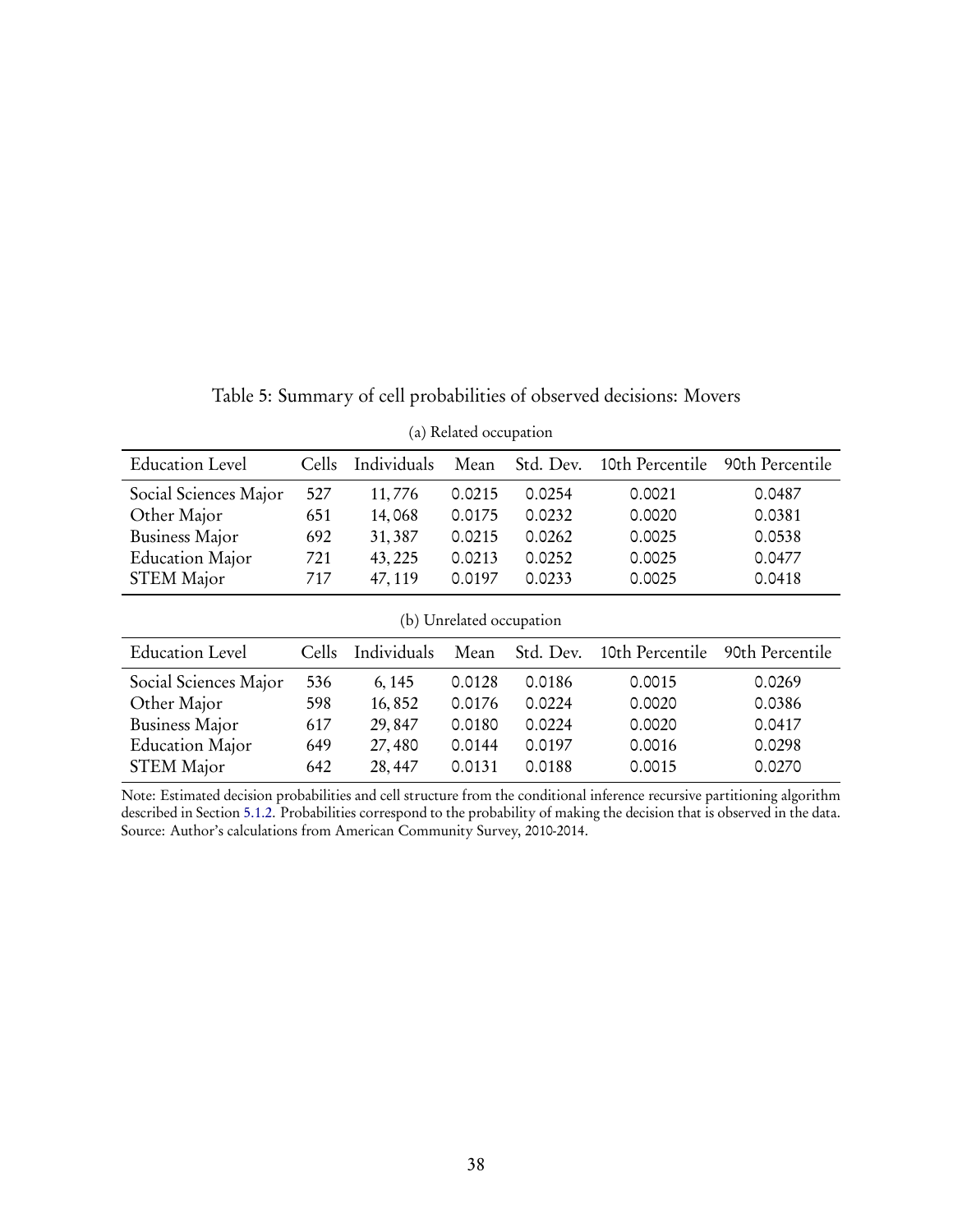|                               | California   |              | Florida                                                                                         |              | Illinois    |              | New York    |              | <b>Texas</b> |              |
|-------------------------------|--------------|--------------|-------------------------------------------------------------------------------------------------|--------------|-------------|--------------|-------------|--------------|--------------|--------------|
|                               | Uncorrected  |              | Corrected Uncorrected Corrected Uncorrected Corrected Uncorrected Corrected Corrected Corrected |              |             |              |             |              |              |              |
| Unrelated occupation          |              |              |                                                                                                 |              |             |              |             |              |              |              |
| Education major               | 0.000        | 0.000        | 0.000                                                                                           | 0.000        | 0.000       | 0.000        | 0.000       | 0.000        | 0.000        | 0.000        |
|                               | (0.000)      | (0.000)      | (0.000)                                                                                         | (0.000)      | (0.000)     | (0.000)      | (0.000)     | (0.000)      | (0.000)      | (0.000)      |
| Social sciences major         | $0.043*$     | $0.120**$    | 0.082***                                                                                        | $0.127***$   | 0.030       | 0.031        | $0.142***$  | $0.140***$   | $0.044**$    | $0.076**$    |
|                               | (0.023)      | (0.051)      | (0.024)                                                                                         | (0.028)      | (0.024)     | (0.035)      | (0.026)     | (0.031)      | (0.021)      | (0.035)      |
| Other major                   | 0.017        | $0.092*$     | $0.048**$                                                                                       | 0.092***     | 0.004       | 0.001        | $0.091***$  | $0.083***$   | 0.011        | 0.036        |
|                               | (0.022)      | (0.047)      | (0.023)                                                                                         | (0.025)      | (0.022)     | (0.033)      | (0.024)     | (0.029)      | (0.019)      | (0.036)      |
| Business major                | $0.142***$   | $0.169***$   | $0.147***$                                                                                      | $0.185***$   | $0.165***$  | $0.141***$   | $0.222***$  | $0.206***$   | $0.114***$   | $0.128***$   |
|                               | (0.023)      | (0.044)      | (0.023)                                                                                         | (0.026)      | (0.022)     | (0.020)      | (0.025)     | (0.044)      | (0.019)      | (0.033)      |
| STEM major                    | $0.136***$   | $0.165***$   | $0.137***$                                                                                      | $0.170***$   | $0.177***$  | $0.158***$   | 0.209***    | $0.185***$   | $0.186***$   | $0.198***$   |
|                               | (0.023)      | (0.044)      | (0.023)                                                                                         | (0.030)      | (0.023)     | (0.037)      | (0.025)     | (0.034)      | (0.019)      | (0.034)      |
| Related occupation            |              |              |                                                                                                 |              |             |              |             |              |              |              |
| Education major               | $-0.040$     | 0.010        | $-0.012$                                                                                        | 0.065        | $-0.036$    | 0.067        | $-0.075**$  | $-0.018$     | 0.008        | 0.009        |
|                               | (0.027)      | (0.094)      | (0.024)                                                                                         | (0.118)      | (0.025)     | (0.100)      | (0.036)     | (0.113)      | (0.019)      | (0.078)      |
| Social sciences major         | $0.121***$   | $0.226**$    | $0.137***$                                                                                      | $0.270**$    | $0.129***$  | $0.237**$    | $0.208***$  | $0.264***$   | $0.073***$   | $0.181**$    |
|                               | (0.023)      | (0.089)      | (0.025)                                                                                         | (0.110)      | (0.025)     | (0.104)      | (0.026)     | (0.107)      | (0.021)      | (0.069)      |
| Other major                   | $0.131***$   | $0.238***$   | $0.140***$                                                                                      | $0.271**$    | $0.131***$  | $0.245***$   | $0.202***$  | $0.250**$    | 0.085***     | 0.189***     |
|                               | (0.022)      | (0.088)      | (0.023)                                                                                         | (0.111)      | (0.022)     | (0.100)      | (0.024)     | (0.107)      | (0.019)      | (0.070)      |
| Business major                | $0.353***$   | $0.426***$   | $0.361***$                                                                                      | $0.485***$   | $0.375***$  | $0.481***$   | $0.478***$  | $0.514***$   | $0.345***$   | $0.432***$   |
|                               | (0.022)      | (0.088)      | (0.022)                                                                                         | (0.106)      | (0.021)     | (0.103)      | (0.024)     | (0.107)      | (0.018)      | (0.074)      |
| STEM major                    | $0.362***$   | $0.432***$   | $0.332***$                                                                                      | $0.452***$   | 0.299***    | 0.407***     | $0.404***$  | $0.434***$   | 0.297***     | 0.382***     |
|                               | (0.022)      | (0.087)      | (0.022)                                                                                         | (0.111)      | (0.022)     | (0.099)      | (0.025)     | (0.106)      | (0.018)      | (0.073)      |
| Married                       | $0.131***$   | $0.108***$   | $0.131***$                                                                                      | $0.123***$   | $0.131***$  | $0.121***$   | $0.125***$  | 0.097***     | $0.102***$   | $0.096***$   |
|                               | (0.005)      | (0.016)      | (0.007)                                                                                         | (0.013)      | (0.007)     | (0.013)      | (0.008)     | (0.019)      | (0.006)      | (0.011)      |
| Female                        | $-0.192***$  | $-0.192***$  | $-0.239***$                                                                                     | $-0.239***$  | $-0.222***$ | $-0.224***$  | $-0.192***$ | $-0.193***$  | $-0.251***$  | $-0.252***$  |
|                               | (0.005)      | (0.014)      | (0.007)                                                                                         | (0.015)      | (0.007)     | (0.021)      | (0.007)     | (0.021)      | (0.005)      | (0.017)      |
| Black                         | $-0.160***$  | $-0.153***$  | $-0.158***$                                                                                     | $-0.150***$  | $-0.182***$ | $-0.159***$  | $-0.280***$ | $-0.256***$  | $-0.205***$  | $-0.209***$  |
|                               | (0.012)      | (0.019)      | (0.012)                                                                                         | (0.018)      | (0.014)     | (0.017)      | (0.013)     | (0.024)      | (0.009)      | (0.017)      |
| Hispanic                      | $-0.142***$  | $-0.066***$  | $-0.081***$                                                                                     | $-0.081***$  | $-0.138***$ | $-0.111***$  | $-0.182***$ | $-0.149***$  | $-0.118***$  | $-0.126***$  |
|                               | (0.007)      | (0.019)      | (0.012)                                                                                         | (0.021)      | (0.015)     | (0.023)      | (0.014)     | (0.022)      | (0.008)      | (0.017)      |
| Other race                    | $-0.112***$  | $-0.039**$   | $-0.089***$                                                                                     | $-0.108***$  | 0.009       | 0.024        | $-0.077**$  | $-0.074***$  | $-0.094***$  | $-0.104***$  |
|                               | (0.007)      | (0.017)      | (0.022)                                                                                         | (0.033)      | (0.019)     | (0.027)      | (0.015)     | (0.023)      | (0.015)      | (0.021)      |
| Cubic in experience           | $\checkmark$ | ✓            | $\checkmark$                                                                                    | ✓            | ✓           | $\checkmark$ | ✓           | ✓            | $\checkmark$ | ✓            |
| CBSA fixed effects            | $\checkmark$ | $\checkmark$ | $\checkmark$                                                                                    | $\checkmark$ | ✓           | ✓            | ✓           | $\checkmark$ | ✓            | $\checkmark$ |
| Wald test for $\lambda$ terms |              | 5.05         |                                                                                                 | 5.96         |             | 6.30         |             | 14.99        |              | 6.31         |
|                               |              | [0.000]      |                                                                                                 | [0.000]      |             | [0.000]      |             | [0.000]      |              | [0.000]      |
| $R^2$                         | 0.244        | 0.252        | 0.229                                                                                           | 0.234        | 0.267       | 0.268        | 0.231       | 0.244        | 0.253        | 0.259        |
| Observations                  | 58,377       | 58,377       | 28,288                                                                                          | 28,288       | 28,697      | 28,697       | 34,511      | 34,511       | 46,932       | 46,932       |

<span id="page-38-0"></span>Table 6: Uncorrected vs. corrected earnings equation estimates for select states

Note: Standard errors are listed below coefficients in parentheses. P-values of statistical tests are listed below test statistics in brackets. \*\*\* p<0.01; \*\* p<0.05; \* p<0.10.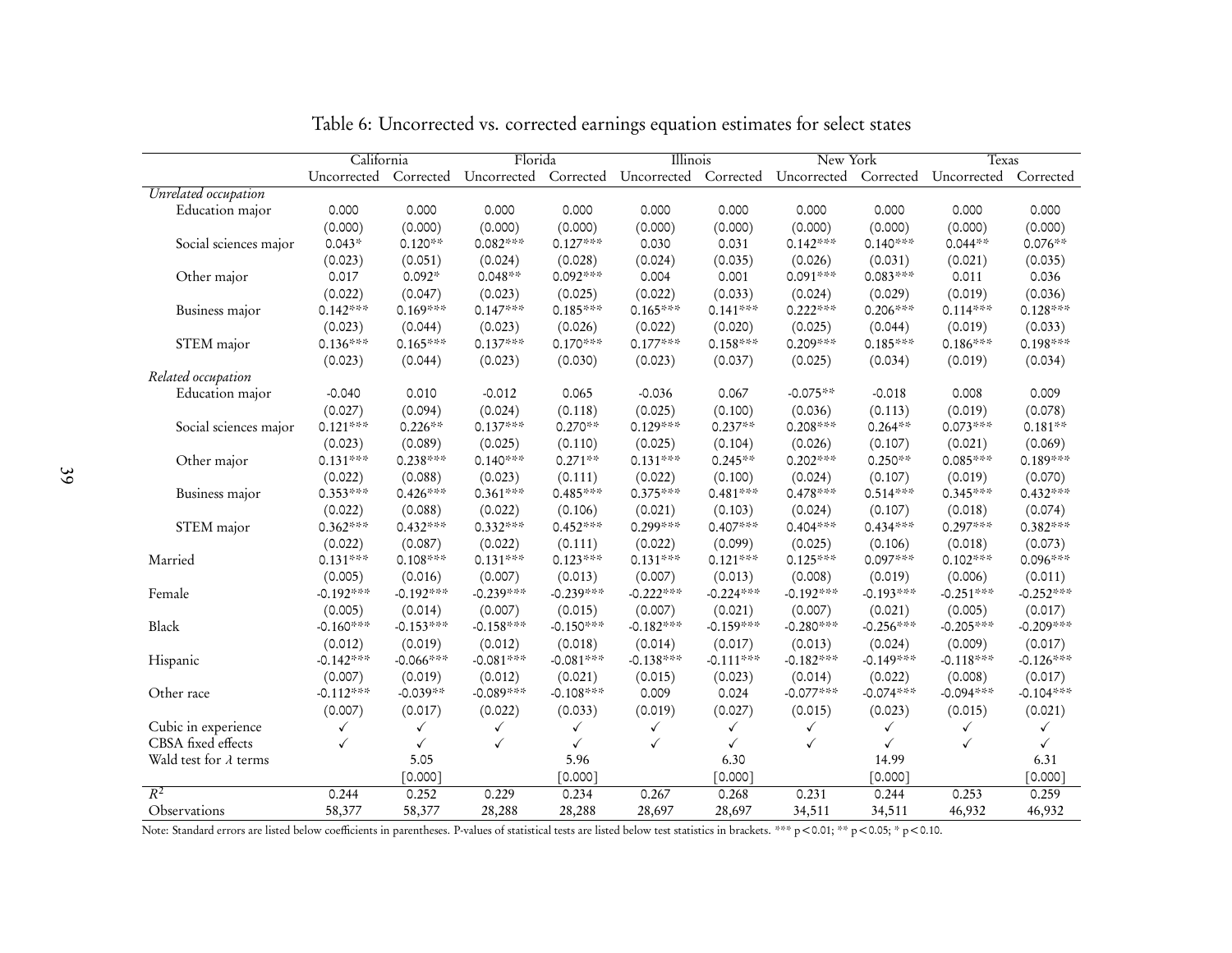<span id="page-39-0"></span>

|                 |        | Uncorrected |           | Corrected |           |                 |  |
|-----------------|--------|-------------|-----------|-----------|-----------|-----------------|--|
| Major           | Mean   | Std. Dev.   | Skewness  | Mean      | Std. Dev. | <b>Skewness</b> |  |
| Education       | 0.0052 | 0.0789      | 0.3192    | 0.0183    | 0.1578    | 0.4484          |  |
| Social Sciences | 0.0814 | 0.0650      | 0.6528    | 0.1038    | 0.1513    | $-0.0952$       |  |
| Other           | 0.1105 | 0.0420      | 0.4411    | 0.1363    | 0.1434    | $-0.2149$       |  |
| <b>Business</b> | 0.2052 | 0.0500      | $-0.8746$ | 0.2322    | 0.1442    | $-0.5893$       |  |
| <b>STEM</b>     | 0.1657 |             | $-1.0919$ | ∩ 1915    | 0.1444    | $-0.2947$       |  |

Table 7: Aggregate returns to working in related occupation

Note: Summary statistics of the 51-location distribution of the return to working in a related occupation for each of the five majors, both with and without selection correction.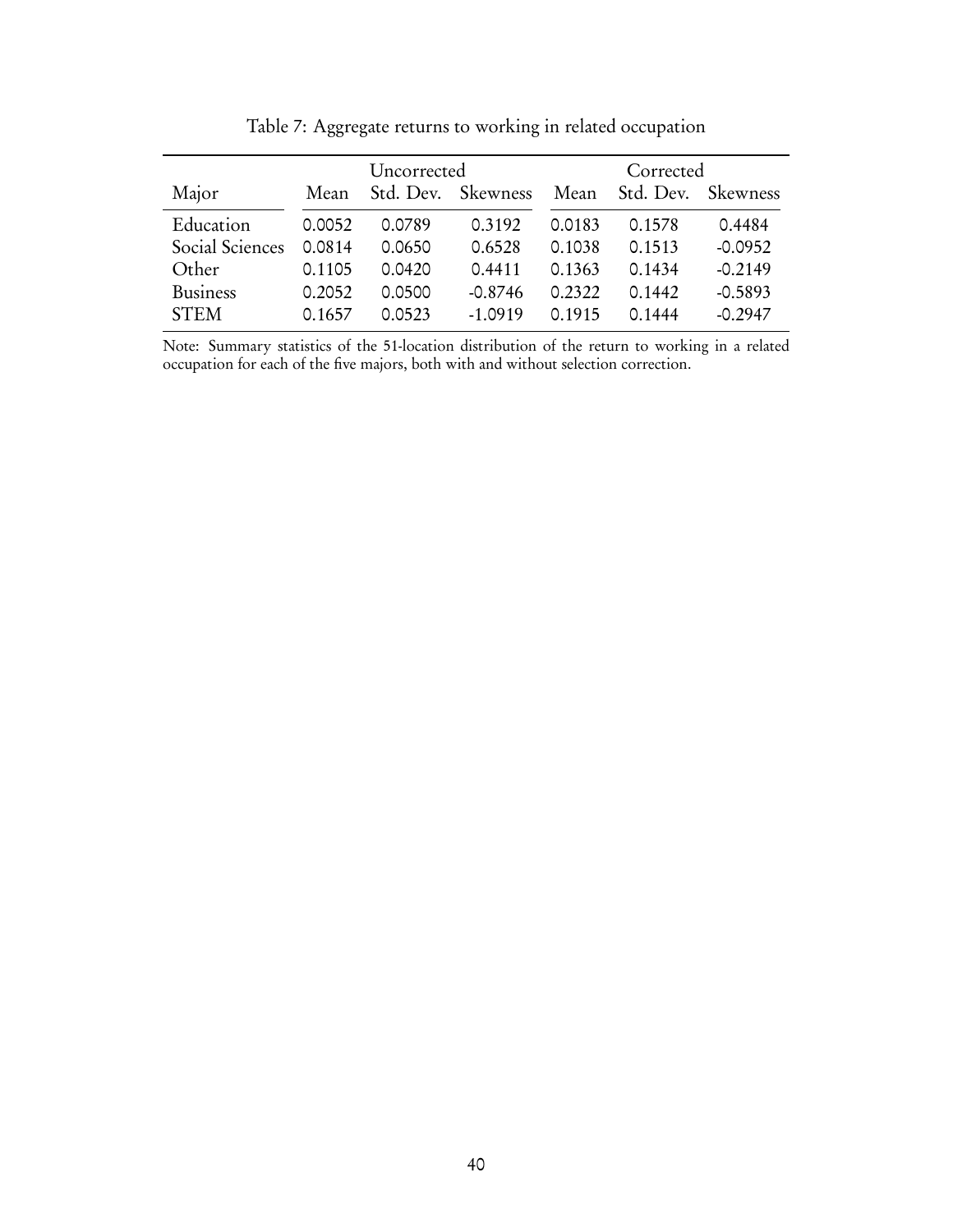

<span id="page-40-0"></span>Figure 7: Scatter plots of uncorrected and corrected returns to working in a related occupation

Notes: Scatter plots of return to working in a related occupation, by major. Solid black lines are 45-degree lines. Blue dots are state-specific pairs marking the uncorrected and corrected returns. Source: Author's calculations from American Community Survey, 2010-2014.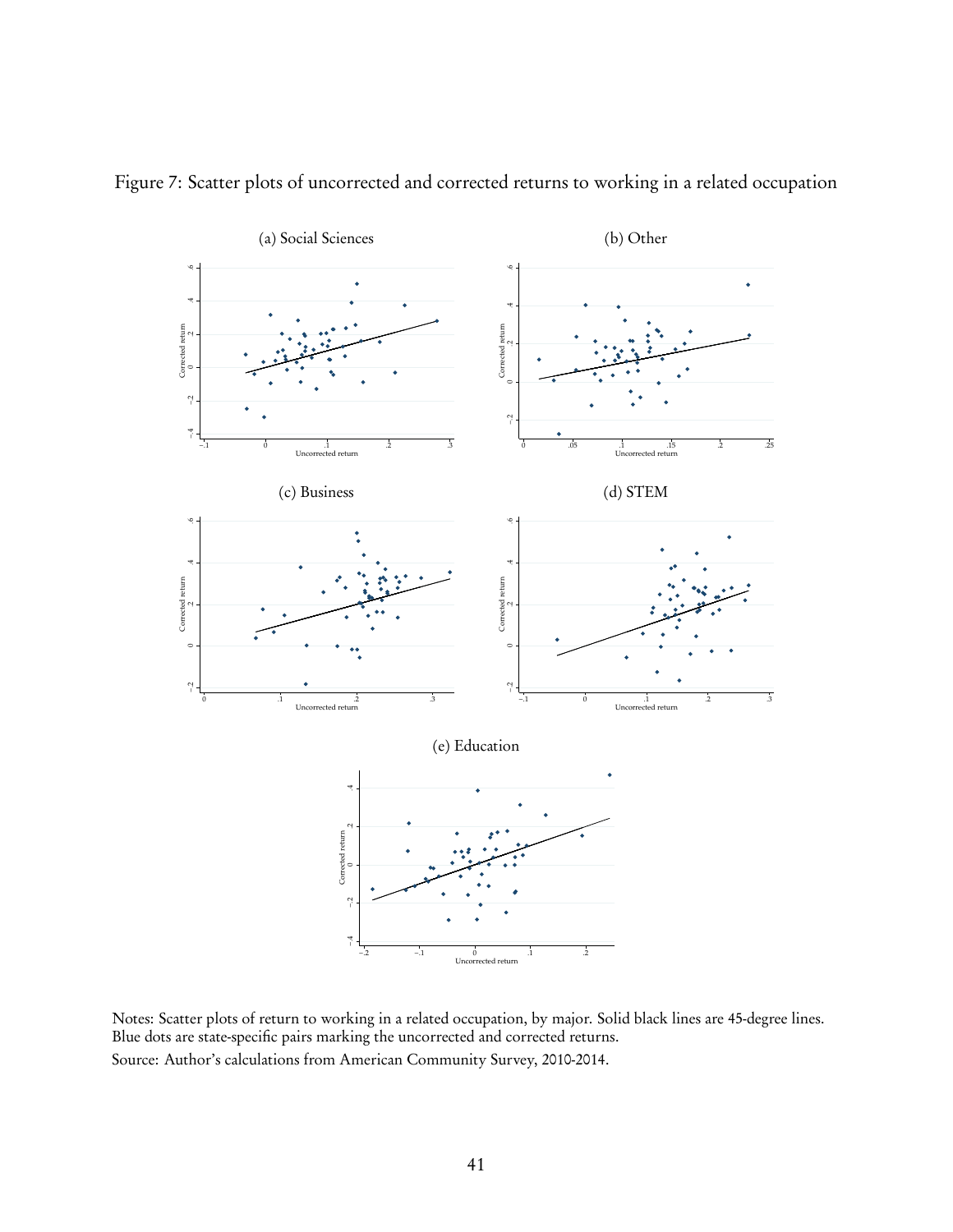

<span id="page-41-0"></span>Figure 8: Distributions of corrected returns to working in an occupation related to major

Notes: Above are histograms of the corrected and uncorrected returns to working in a related occupation, by major.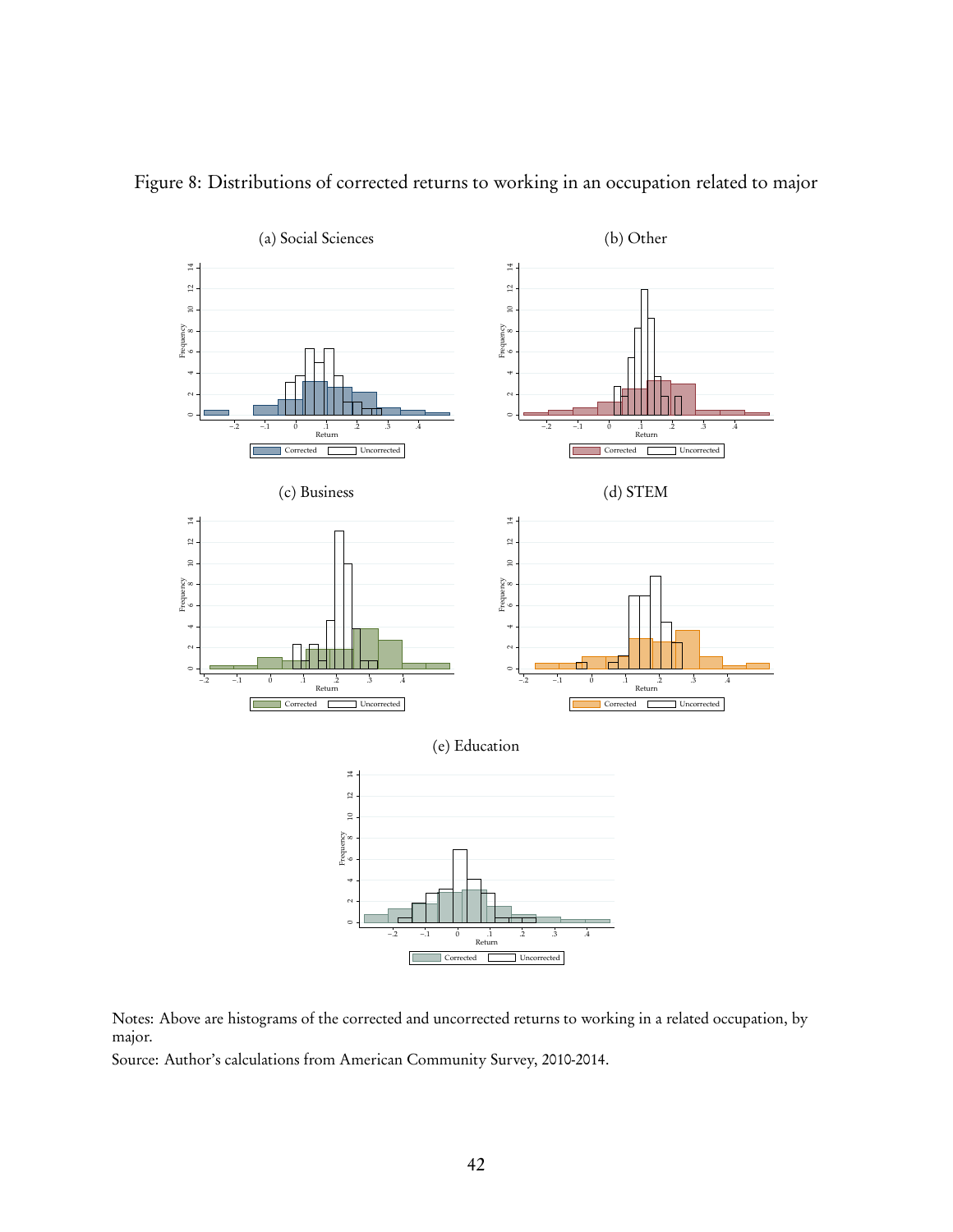<span id="page-42-0"></span>

|                 | Unrelated occupation |        |       |          | Related occupation |       | Difference |         |       |  |
|-----------------|----------------------|--------|-------|----------|--------------------|-------|------------|---------|-------|--|
| Major           | p10                  | Median | p90   | p10      | Median             | p90   | p10        | Median  | p90   |  |
| Education       | 0                    |        | 0     | $-610.4$ | $-30.7$            | 352.4 | $-610.4$   | $-30.7$ | 352.4 |  |
| Social Sciences | $-104.6$             | $-3.3$ | 106.2 | $-207.2$ | 41.8               | 190.9 | $-156$     | 52.5    | 364.8 |  |
| Other           | $-81.6$              | 3.4    | 185.6 | $-166.9$ | 22.4               | 154.8 | $-146$     | 27.1    | 193.1 |  |
| <b>Business</b> | $-35.9$              | $-.8$  | 33.9  | $-60.8$  | 7.5                | 45    | $-97.8$    | 14.8    | 85.7  |  |
| <b>STEM</b>     | $-19.8$              | $-1.5$ | 25.4  | $-63$    | 6.4                | 49.7  | $-112.1$   | 14.5    | 114   |  |

Table 8: Percent change in returns when correcting for selection

Note: Summary statistics of the 51-location distribution of the percent change between uncorrected and corrected returns to majors.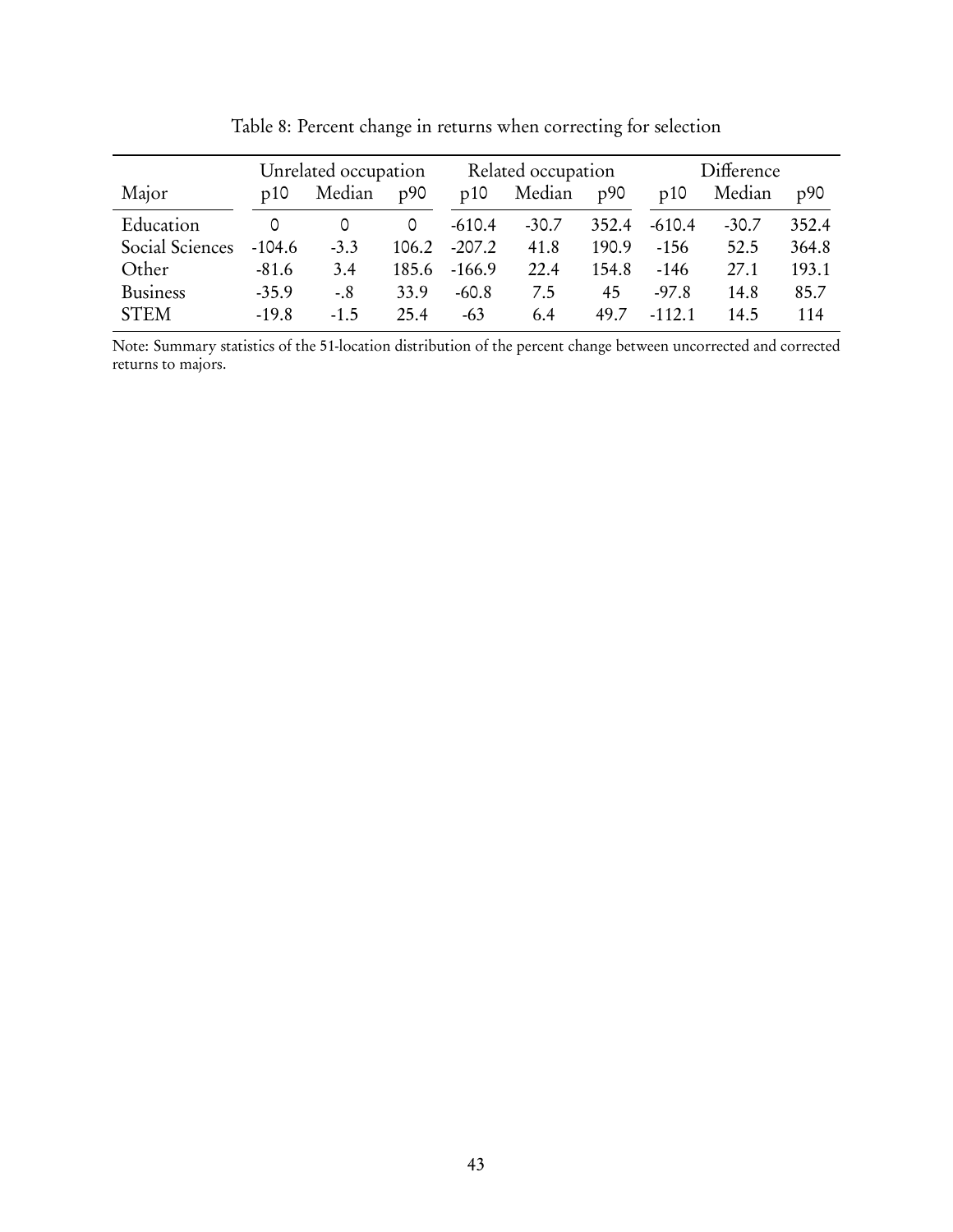# <span id="page-43-0"></span>A Data Appendix

| Criterion                                               | No. obs deleted Remaining obs. |            |
|---------------------------------------------------------|--------------------------------|------------|
| Respondents in 2010-2014 ACS                            |                                | 15,552,144 |
| Drop those without exactly a bachelor's degree          | 13,498,591                     | 2,053,553  |
| Drop those outside of 22-54 age range                   | 712,627                        | 1,340,926  |
| Drop those with imputed critical variables              | 279,720                        | 1,061,206  |
| Drop those currently enrolled in school                 | 115,582                        | 945,624    |
| Drop those currently residing in group quarters         | 6,004                          | 939,620    |
| Drop those not born in the US                           | 136,876                        | 802,744    |
| Drop those with positive annual earnings below \$20,000 | 98,841                         | 703,903    |
| Drop those with annual earnings above \$600,000         | 164                            | 703,739    |
| Drop those with zero annual earnings                    | 109,891                        | 593,848    |
| Final analysis sample                                   |                                | 593,848    |

## Table A1: Sample selection details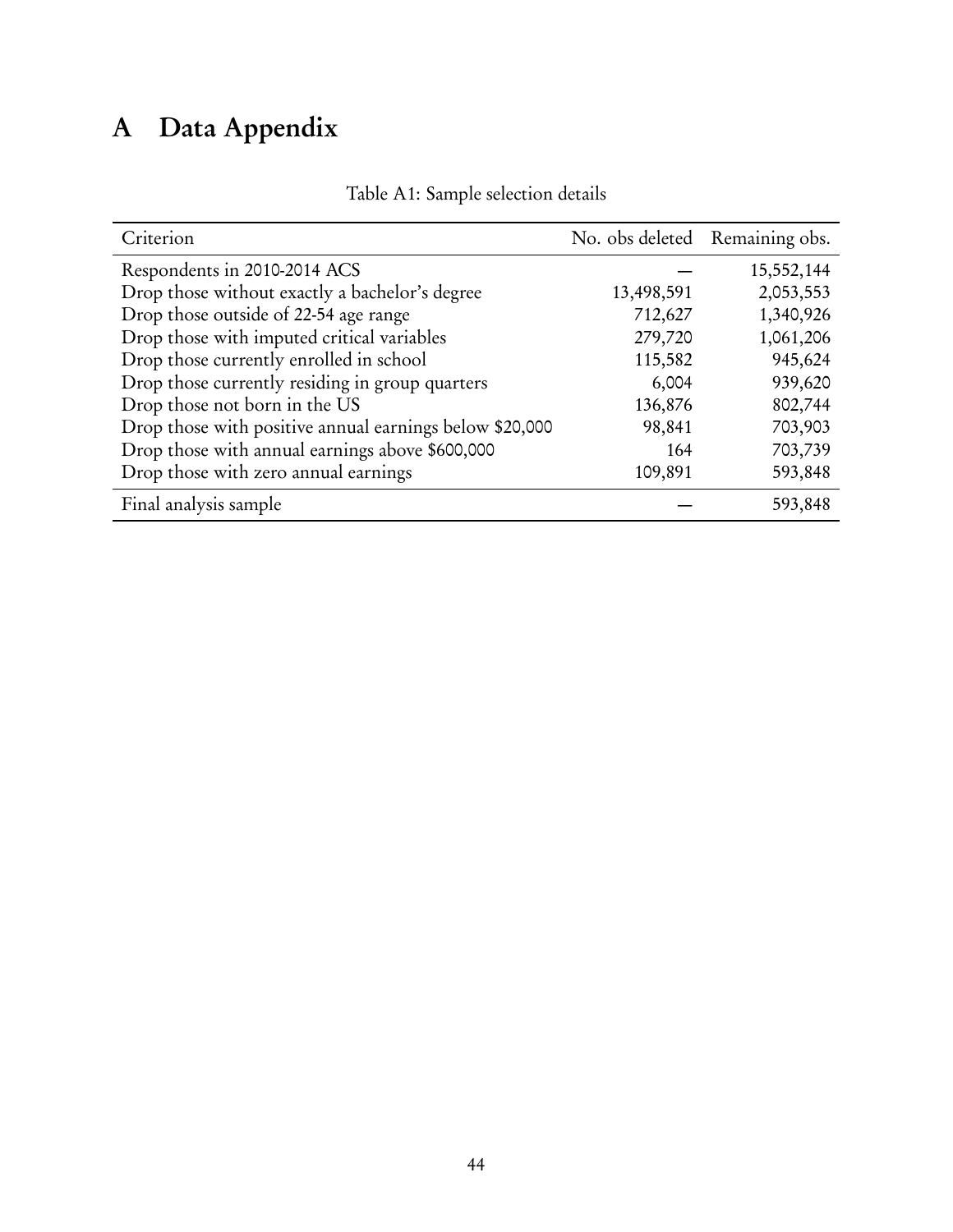<span id="page-44-0"></span>

| Education                      | <i>STEM</i>                   | Other                          |
|--------------------------------|-------------------------------|--------------------------------|
| Primary Education              | Agriculture and Agr. Science  | Architecture                   |
| Secondary Education            | All Other Engineering         | Area, Ethnic, and Civ. Studies |
|                                | <b>Biological Sciences</b>    | Art History and Fine Arts      |
| Social Sciences                | Chemical Engineering          | Commercial Art and Design      |
| Family and Consumer Science    | Chemistry                     | Communications                 |
| <b>International Relations</b> | Civil Engineering             | Film and Other Arts            |
| Other Social Science           | Computer Programming          | Foreign Language               |
| Philosophy and Religion        | Computer and Info Tech        | History                        |
| Political Science              | Earth and Other Physical Sci  | Journalism                     |
| Psychology                     | <b>Electrical Engineering</b> | Leisure Studies                |
| Social Work and HR             | <b>Engineering Tech</b>       | Letters: Lit, Writing, Other   |
|                                | <b>Environmental Studies</b>  | Music and Speech/Drama         |
| <b>Business</b>                | <b>Fitness and Nutrition</b>  | Prec. Prod. and Ind. Arts      |
| Accounting                     | <b>General Science</b>        | <b>Protective Services</b>     |
| Business Mgt. and Admin.       | Mathematics                   | Public Admin and Law           |
| Economics                      | Mechanical Engineering        | Public Health                  |
| Finance                        | Medical Tech                  |                                |
| Marketing                      | Nursing                       |                                |
| Misc. Bus. and Med. Support    | Other Med/Health Services     |                                |
|                                | Physics                       |                                |

Table A2: Aggregation of the 51 detailed Department of Education majors

Note: Aggregation of the 51 detailed Department of Education majors analyzed in [Altonji et al.](#page-24-3) [\(2016b\)](#page-24-3).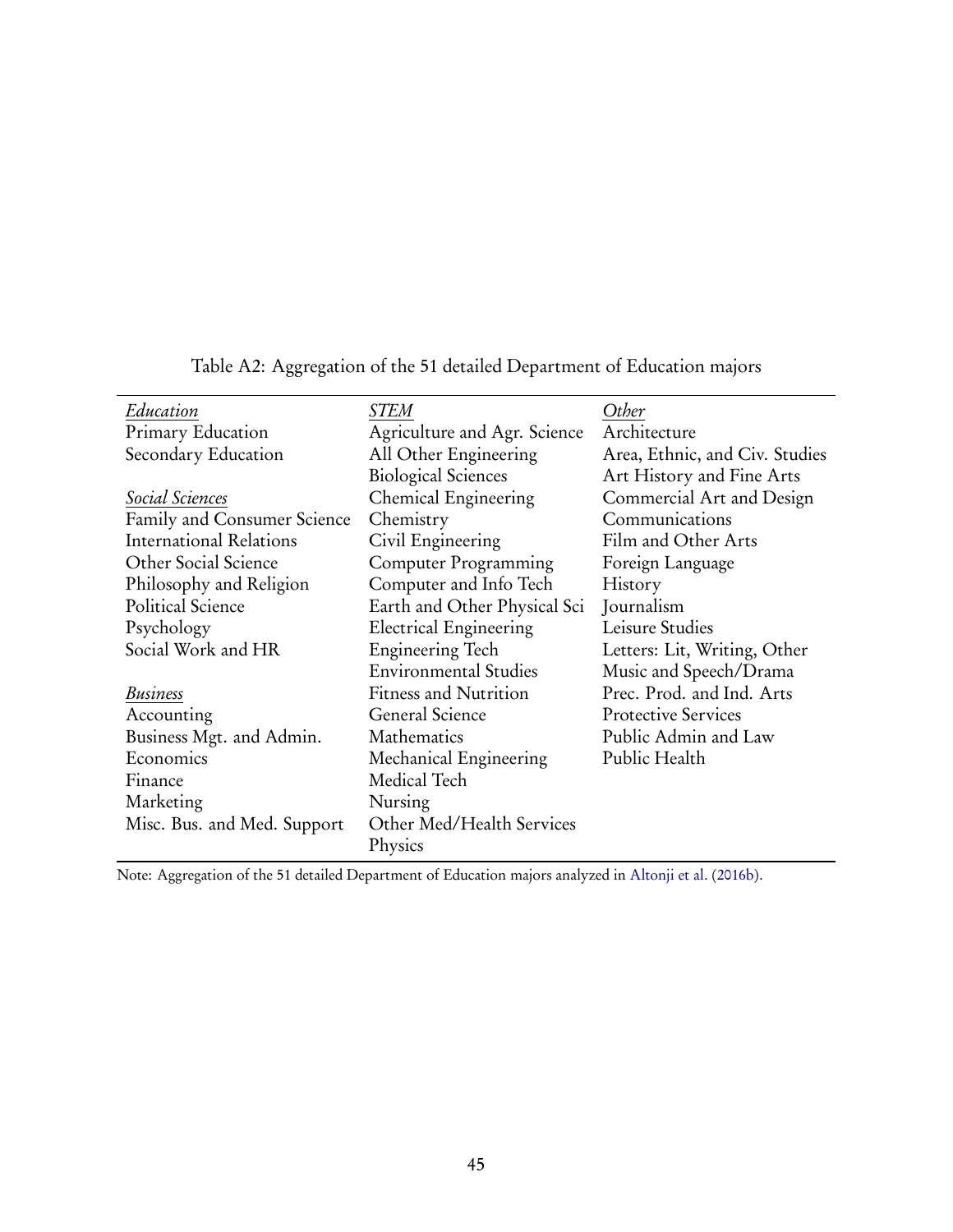| Occupation                                                                                                  | Edu. | Soc. Sci. | Other   | Bus. | <b>STEM</b>           |
|-------------------------------------------------------------------------------------------------------------|------|-----------|---------|------|-----------------------|
| Chief executives and public administrators                                                                  |      | ✓         |         |      |                       |
| Financial managers<br>Human resources and labor relations managers                                          |      |           |         |      | ✓                     |
| Managers and specialists in marketing, advertising, and public relations                                    |      |           |         |      |                       |
| Managers in education and related fields                                                                    |      |           |         |      |                       |
| Managers of medicine and health occupations                                                                 |      |           |         |      |                       |
| Managers of food-serving and lodging establishments<br>Managers of service organizations, n.e.c.            |      |           |         |      |                       |
| Managers and administrators, n.e.c.                                                                         |      |           |         |      |                       |
| Accountants and auditors                                                                                    |      |           |         |      |                       |
| Other financial specialists                                                                                 |      |           |         |      |                       |
| Management analysts<br>Personnel, HR, training, and labor relations specialists                             |      |           |         |      |                       |
| Inspectors and compliance officers, outside construction                                                    |      |           |         |      |                       |
| Architects                                                                                                  |      |           |         |      |                       |
| Aerospace engineer                                                                                          |      |           |         |      |                       |
| Chemical engineers                                                                                          |      |           |         |      |                       |
| Civil engineers<br>Electrical engineer                                                                      |      |           |         |      |                       |
| Industrial engineers                                                                                        |      |           |         |      |                       |
| Mechanical engineers                                                                                        |      |           |         |      |                       |
| Not-elsewhere-classified engineers                                                                          |      |           |         |      |                       |
| Computer systems analysts and computer scientists                                                           |      |           |         |      |                       |
| Actuaries<br>Chemists                                                                                       |      |           |         |      |                       |
| Atmospheric and space scientists                                                                            |      |           |         |      |                       |
| Geologists                                                                                                  |      |           |         |      |                       |
| Physical scientists, n.e.c.                                                                                 |      |           |         |      |                       |
| <b>Biological scientists</b>                                                                                |      |           |         |      | へんへんへん たいへん たいこう へんこう |
| Foresters and conservation scientists<br>Registered nurses                                                  |      |           |         |      |                       |
| Pharmacists                                                                                                 |      |           |         |      |                       |
| Dietitians and nutritionists                                                                                |      |           |         |      |                       |
| Respiratory therapists                                                                                      |      |           |         |      |                       |
| Occupational therapists                                                                                     |      |           |         |      |                       |
| Physical therapists<br>Therapists, n.e.c.                                                                   |      |           |         |      |                       |
| Kindergarten and earlier school teachers                                                                    |      |           |         |      |                       |
| Primary school teachers                                                                                     |      |           |         |      |                       |
| Secondary school teachers                                                                                   |      |           |         |      |                       |
| Special education teachers                                                                                  |      |           |         |      |                       |
| Teachers , n.e.c.                                                                                           |      |           |         |      |                       |
| Vocational and educational counselors<br>Economists, market researchers, and survey researchers             |      |           |         |      |                       |
| Social workers                                                                                              |      |           |         |      |                       |
| Recreation workers                                                                                          |      |           |         |      |                       |
| Clergy and religious workers                                                                                |      |           |         |      |                       |
| Writers and authors                                                                                         |      |           |         |      |                       |
| Designers                                                                                                   |      |           |         |      |                       |
| Musician or composer<br>Actors, directors, producers                                                        |      |           |         |      |                       |
| Art makers: painters, sculptors, craft-artists, and print-makers                                            |      |           |         |      |                       |
| Photographers                                                                                               |      |           |         |      |                       |
| Editors and reporters                                                                                       |      |           |         |      |                       |
| Athletes, sports instructors, and officials                                                                 |      |           |         |      |                       |
| Clinical laboratory technologies and technicians<br>Dental hygenists                                        |      |           |         |      |                       |
| Radiologic tech specialists                                                                                 |      |           |         |      |                       |
| Health technologists and technicians, n.e.c.                                                                |      |           |         |      |                       |
| Engineering technicians, n.e.c.                                                                             |      |           |         |      |                       |
| Drafters                                                                                                    |      |           |         |      |                       |
| Chemical technicians                                                                                        |      |           |         |      |                       |
| Airplane pilots and navigators<br>Air traffic controllers                                                   |      |           |         |      |                       |
| Computer software developers                                                                                |      |           |         |      |                       |
| Legal assistants, paralegals, legal support, etc                                                            |      |           |         |      |                       |
| Supervisors and proprietors of sales jobs                                                                   |      |           |         |      |                       |
| Insurance sales occupations<br>Financial services sales occupations                                         |      |           |         |      |                       |
| Salespersons, n.e.c.                                                                                        |      |           |         |      |                       |
| Retail sales clerks                                                                                         |      |           |         |      |                       |
| Office supervisors                                                                                          |      |           |         |      |                       |
| Secretaries                                                                                                 |      |           | くくくくくくく |      |                       |
| Transportation ticket and reservation agents                                                                |      |           |         |      |                       |
| Customer service reps, investigators and adjusters, except insurance<br>Administrative support jobs, n.e.c. |      |           |         |      |                       |
| Fire fighting, prevention, and inspection                                                                   |      |           |         |      |                       |
| Police, detectives, and private investigators                                                               |      |           |         |      |                       |
| Other law enforcement: sheriffs, bailiffs, correctional institution officers                                |      |           |         |      |                       |
| Guards, watchmen, doorkeepers                                                                               |      |           |         |      |                       |
| Waiter/waitress<br>Cooks, variously defined                                                                 |      |           |         |      |                       |
| Welfare service aides                                                                                       |      |           |         |      |                       |
| Child care workers                                                                                          |      |           |         |      |                       |
| Farmers (owners and tenants)                                                                                |      |           |         |      |                       |
| Farm workers                                                                                                |      |           |         |      |                       |
| Supervisors of agricultural occupations                                                                     |      |           |         |      |                       |
| Gardeners and groundskeepers<br>Supervisors of construction work                                            |      |           |         |      |                       |
| Production supervisors or foremen                                                                           |      |           |         |      |                       |
| Military                                                                                                    |      |           |         |      |                       |

## <span id="page-45-0"></span>Table A3: List of related majors for each occupation

Note: Occupations not related to any college major are excluded from this table.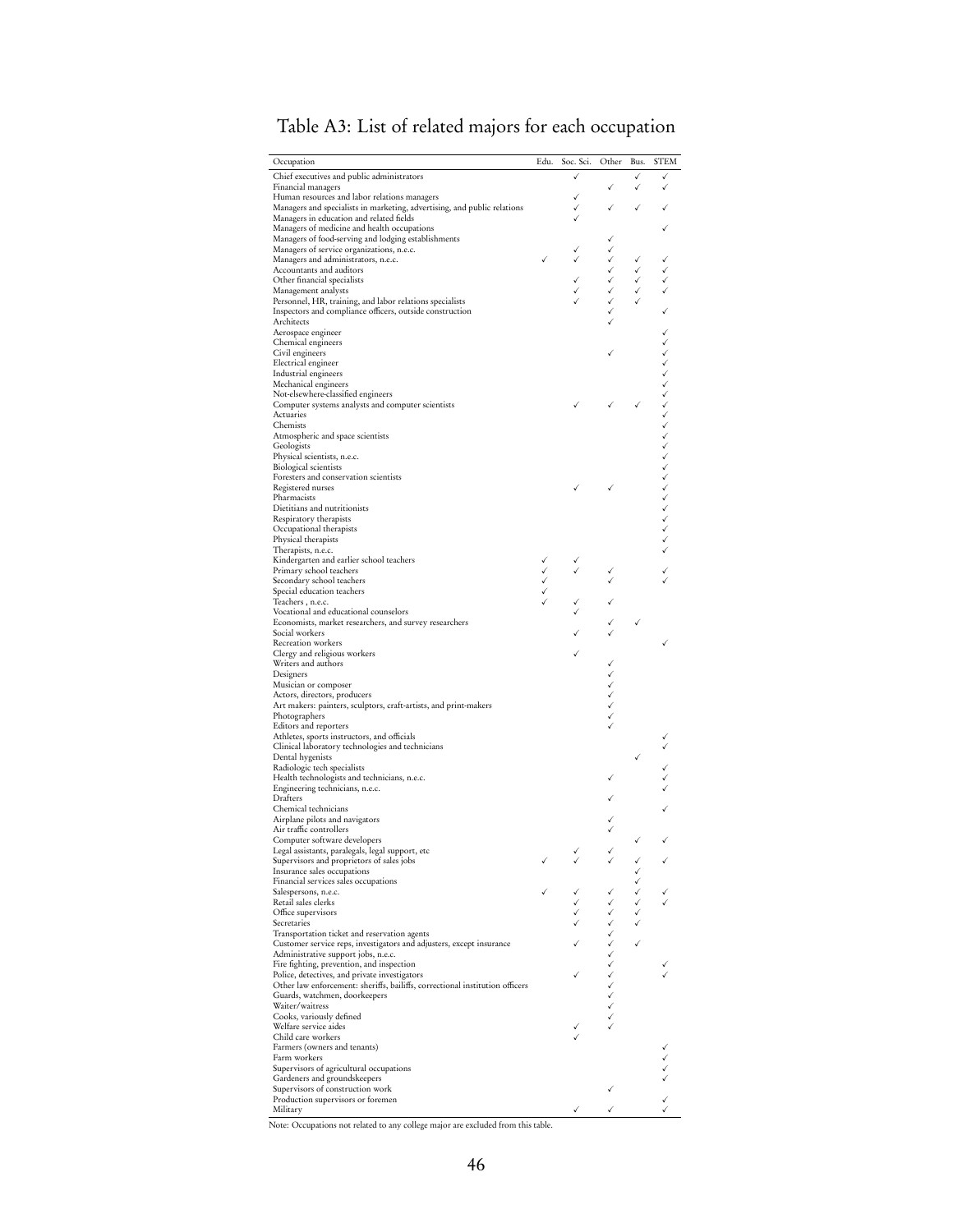|                           | Classification algorithm |                      |        |  |  |  |
|---------------------------|--------------------------|----------------------|--------|--|--|--|
| Performance Criterion     | Logit                    | Bin                  | Tree   |  |  |  |
| Training set performance: |                          |                      |        |  |  |  |
| Accuracy                  | 35.34%                   | 35.16%               | 34.72% |  |  |  |
| Kappa                     |                          | 33.95% 33.76% 33.25% |        |  |  |  |
| Test set performance:     |                          |                      |        |  |  |  |
| Accuracy                  | 35.22%                   | 34.51%               | 33.91% |  |  |  |
| Kappa                     | 33.82%                   | 33.09%               | 32.42% |  |  |  |

<span id="page-46-0"></span>Table A4: Predictive performance of various algorithms

Note: "Logit" refers to a multinomial logit; "Bin" refers to a simple bin estimator; "Tree" refers to the conditional inference tree classification algorithm detailed in Section [5.1.2.](#page-15-2) I estimate each algorithm on a subset of the 2010-2014 ACS sample included in this paper and compute predictive performance out-of-sample using a holdout sample. To measure predictive performance, I compute the predicted alternative, defined as the alternative with the largest predicted probability. Predictive performance is measured via a multi-dimensional confusion matrix using two related but separate metrics: Accuracy and Kappa.

 $Accuracy = \frac{number\ of\ correctly\ classified\ predictions}{number\ of\ predictions}.$ Kappa =  $\frac{\text{Accuracy}-\text{Expected Accuracy}}{1-\text{Expected Accuracy}}$ .

 $\text{Kappa} = \frac{1-\text{Expected Accuracy}}{1-\text{Expected Accuracy}}$ .<br>Expected Accuracy is defined as Expected Accuracy =  $\sum_{j=1}^J \left[(\sum_i d_{ij}) (\sum_i p_{ij})\right] /N^J,$  where  $d_{ij}$  represents the observed class for observation  $i$  in the data,  $p_{ij}$  represents the predicted class for observation  $i$ , and  $N$  represents the total number of observations. The Kappa statistic is meant to capture predictive performance net of guessing. For example, the Kappa statistic penalizes strategies that would predict that all observations belong to one class.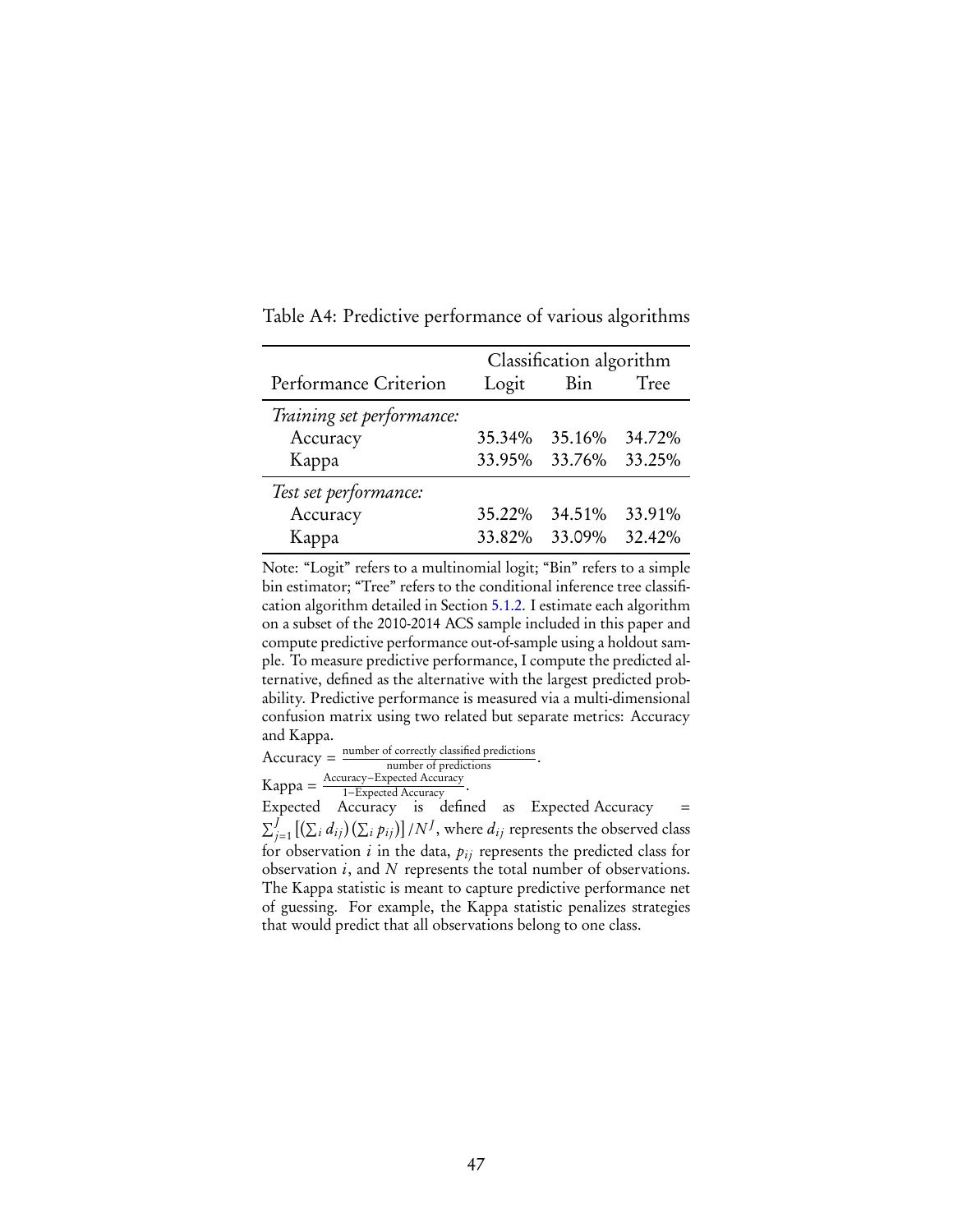| State                | Uncorrected<br><b>STEM Return</b> | Corrected        | $\chi^2$ Test<br>STEM Return for Difference | Wald Test for<br>Correction Terms | State          | Uncorrected<br>STEM Return | Corrected        | $\chi^2$ Test<br>STEM Return for Difference | Wald Test for<br>Correction Terms |
|----------------------|-----------------------------------|------------------|---------------------------------------------|-----------------------------------|----------------|----------------------------|------------------|---------------------------------------------|-----------------------------------|
| Alabama              | 0.221                             | 0.218            | 0.070                                       | 19.223                            | Montana        | 0.070                      | 0.090            | 0.576                                       | 4430.798                          |
|                      | (0.036)                           | (0.046)          | [0.791]                                     | [0.000]                           |                | (0.057)                    | (0.039)          | $[0.448]$                                   | [0.000]                           |
| Alaska               | 0.094                             | $-0.097$         | 5.854                                       | 74.969                            | Nebraska       | 0.128                      | 0.121            | 0.222                                       | 148.770                           |
|                      | (0.126)                           | (0.053)          | [0.016]                                     | [0.000]                           |                | (0.042)                    | (0.048)          | $[0.638]$                                   | [0.000]                           |
| Arizona              | 0.154                             | 0.151            | 0.151                                       | 10.662                            | Nevada         | 0.143                      | 0.125            | 2.110                                       | 2440.229                          |
|                      | (0.038)                           | (0.049)          | $[0.697]$                                   | [0.000]                           |                | (0.070)                    | (0.088)          | [0.146]                                     | [0.000]                           |
| Arkansas             | 0.084                             | 0.117            | 0.827                                       | 34.807                            | New Hampshire  | 0.303                      | 0.281            | 3.436                                       | 2123.841                          |
|                      | (0.048)                           | (0.049)          | [0.363]                                     | [0.000]                           |                | (0.059)                    | (0.081)          | $[0.064]$                                   | [0.000]                           |
| California           | 0.136                             | 0.165            | 2.599                                       | 5.049                             | New Jersey     | 0.190                      | 0.179            | 0.184                                       | 7.013                             |
|                      | (0.023)                           | (0.044)          | [0.107]                                     | [0.000]                           |                | (0.031)                    | (0.050)          | [0.668]                                     | [0.000]                           |
| Colorado             | 0.160                             | 0.146            | 0.249                                       | 7.161                             | New Mexico     | 0.205                      | 0.176            | 2.274                                       | 23.519                            |
|                      | (0.037)                           | (0.035)          | [0.618]                                     | [0.000]                           |                | (0.086)                    | (0.088)          | [0.132]                                     | [0.000]                           |
| Connecticut          | 0.133                             | 0.111            | 0.826                                       | 38.673                            | New York       | 0.209                      | 0.185            | 0.649                                       | 14.986                            |
|                      | (0.045)                           | (0.049)          | [0.364]                                     | [0.000]                           |                | (0.025)                    | (0.044)          | [0.421]                                     | [0.000]                           |
| Delaware             | 0.138                             | 0.153            | 0.204                                       | 4332.845                          | North Carolina | 0.192                      | 0.228            | 2.524                                       | 15.461                            |
|                      | (0.085)                           | (0.114)          | [0.652]                                     | [0.000]                           |                | (0.026)                    | (0.026)          | [0.112]                                     | [0.000]                           |
| District of Columbia | 0.237                             | 0.219            | 0.302                                       | 29.314                            | North Dakota   | 0.075                      | 0.160            | 0.938                                       | 61344.370                         |
|                      | (0.115)                           | (0.064)          | [0.582]                                     | [0.000]                           |                | (0.064)                    | (0.094)          | [0.333]                                     | [0.000]                           |
| Florida              | 0.137                             | 0.170            | 5.606                                       | 5.956                             | Ohio           | 0.232                      | 0.251            | 0.987                                       | 8.114                             |
|                      | (0.023)                           | (0.026)          | [0.018]                                     | [0.000]                           |                | (0.022)                    | (0.014)          | [0.321]                                     | [0.000]                           |
| Georgia              | 0.194                             | 0.219            | 1.587                                       | 15.943                            | Oklahoma       | 0.138                      | 0.101            | 1.463                                       | 13.301                            |
|                      | (0.029)                           | (0.032)          | [0.208]                                     | [0.000]                           |                | (0.038)<br>0.092           | (0.080)          | [0.226]                                     | [0.000]                           |
| Hawaii               | 0.277                             | 0.280            | 0.012                                       | 47.869                            | Oregon         |                            | 0.100            | 0.425                                       | 24.295                            |
| Idaho                | (0.075)                           | (0.067)<br>0.197 | [0.911]<br>0.599                            | [0.000]<br>1522.202               | Pennsylvania   | (0.047)<br>0.277           | (0.036)<br>0.259 | [0.515]                                     | [0.000]<br>7.785                  |
|                      | 0.218                             |                  |                                             |                                   |                |                            |                  | 4.566                                       |                                   |
| Illinois             | (0.069)<br>0.177                  | (0.091)<br>0.158 | $[0.439]$<br>1.947                          | [0.000]<br>6.298                  | Rhode Island   | (0.020)<br>0.170           | (0.025)<br>0.136 | [0.033]<br>4.018                            | [0.000]<br>35973.400              |
|                      | (0.022)                           | (0.020)          | [0.163]                                     | [0.000]                           |                | (0.082)                    | (0.060)          | $[0.045]$                                   | [0.000]                           |
| Indiana              | 0.135                             | 0.181            | 8.641                                       | 86.113                            | South Carolina | 0.204                      | 0.208            | 0.132                                       | 44.641                            |
|                      | (0.029)                           | (0.029)          | [0.003]                                     | [0.000]                           |                | (0.036)                    | (0.043)          | $[0.716]$                                   | [0.000]                           |
| Iowa                 | 0.198                             | 0.175            | 2.060                                       | 1099.694                          | South Dakota   | 0.165                      | 0.206            | 0.423                                       | 379.184                           |
|                      | (0.034)                           | (0.044)          | $[0.151]$                                   | [0.000]                           |                | (0.069)                    | (0.108)          | [0.515]                                     | [0.000]                           |
| Kansas               | 0.170                             | 0.202            | 0.353                                       | 2188.396                          | Tennessee      | 0.229                      | 0.236            | 1.207                                       | 29.565                            |
|                      | (0.039)                           | (0.050)          | $[0.552]$                                   | [0.000]                           |                | (0.032)                    | (0.036)          | $[0.272]$                                   | [0.000]                           |
| Kentucky             | 0.222                             | 0.132            | 10.895                                      | 32.843                            | Texas          | 0.186                      | 0.198            | 0.154                                       | 5.095                             |
|                      | (0.040)                           | (0.046)          | [0.001]                                     | [0.000]                           |                | (0.019)                    | (0.033)          | [0.695]                                     | [0.000]                           |
| Louisiana            | 0.221                             | 0.194            | 1.554                                       | 44.647                            | Utah           | 0.200                      | 0.261            | 1.790                                       | 33.019                            |
|                      | (0.043)                           | (0.039)          | [0.213]                                     | [0.000]                           |                | (0.051)                    | (0.055)          | [0.181]                                     | [0.000]                           |
| Maine                | 0.194                             | 0.174            | 32.191                                      | 8871.024                          | Vermont        | 0.213                      | 0.232            | 2.128                                       | 168.104                           |
|                      | (0.070)                           | (0.010)          | [0.000]                                     | [0.000]                           |                | (0.077)                    | (0.154)          | [0.145]                                     | [0.000]                           |
| Maryland             | 0.153                             | 0.169            | 1.796                                       | 8.368                             | Virginia       | 0.221                      | 0.243            | 0.771                                       | 9.822                             |
|                      | (0.037)                           | (0.045)          | [0.180]                                     | [0.000]                           |                | (0.029)                    | (0.040)          | [0.380]                                     | [0.000]                           |
| Massachusetts        | 0.239                             | 0.218            | 0.660                                       | 12.339                            | Washington     | 0.187                      | 0.185            | 0.034                                       | 7.577                             |
|                      | (0.032)                           | (0.034)          | [0.416]                                     | [0.000]                           |                | (0.037)                    | (0.036)          | [0.854]                                     | [0.000]                           |
| Michigan             | 0.182                             | 0.149            | 3.388                                       | 16.788                            | West Virginia  | 0.122                      | 0.063            | 0.509                                       | 2715.274                          |
|                      | (0.026)                           | (0.014)          | [0.066]                                     | [0.000]                           |                | (0.061)                    | (0.081)          | [0.475]                                     | [0.000]                           |
| Minnesota            | 0.287                             | 0.309            | 0.824                                       | 16.720                            | Wisconsin      | 0.193                      | 0.189            | 0.147                                       | 41.088                            |
|                      | (0.029)                           | (0.035)          | [0.364]                                     | [0.000]                           |                | (0.029)                    | (0.035)          | [0.702]                                     | [0.000]                           |
| Mississippi          | 0.167                             | 0.130            | 0.655                                       | 587.065                           | Wyoming        | 0.283                      | 0.303            | 0.402                                       | 14381.270                         |
|                      | (0.045)                           | (0.051)          | [0.418]                                     | [0.000]                           |                | (0.088)                    | (0.038)          | [0.526]                                     | [0.000]                           |
| Missouri             | 0.191                             | 0.203            | 1.895                                       | 20.119                            |                |                            |                  |                                             |                                   |
|                      | (0.031)                           | (0.033)          | [0.169]                                     | [0.000]                           |                |                            |                  |                                             |                                   |

<span id="page-47-0"></span>Table A5: Return to STEM majors in unrelated occupation, by state (uncorrected and corrected)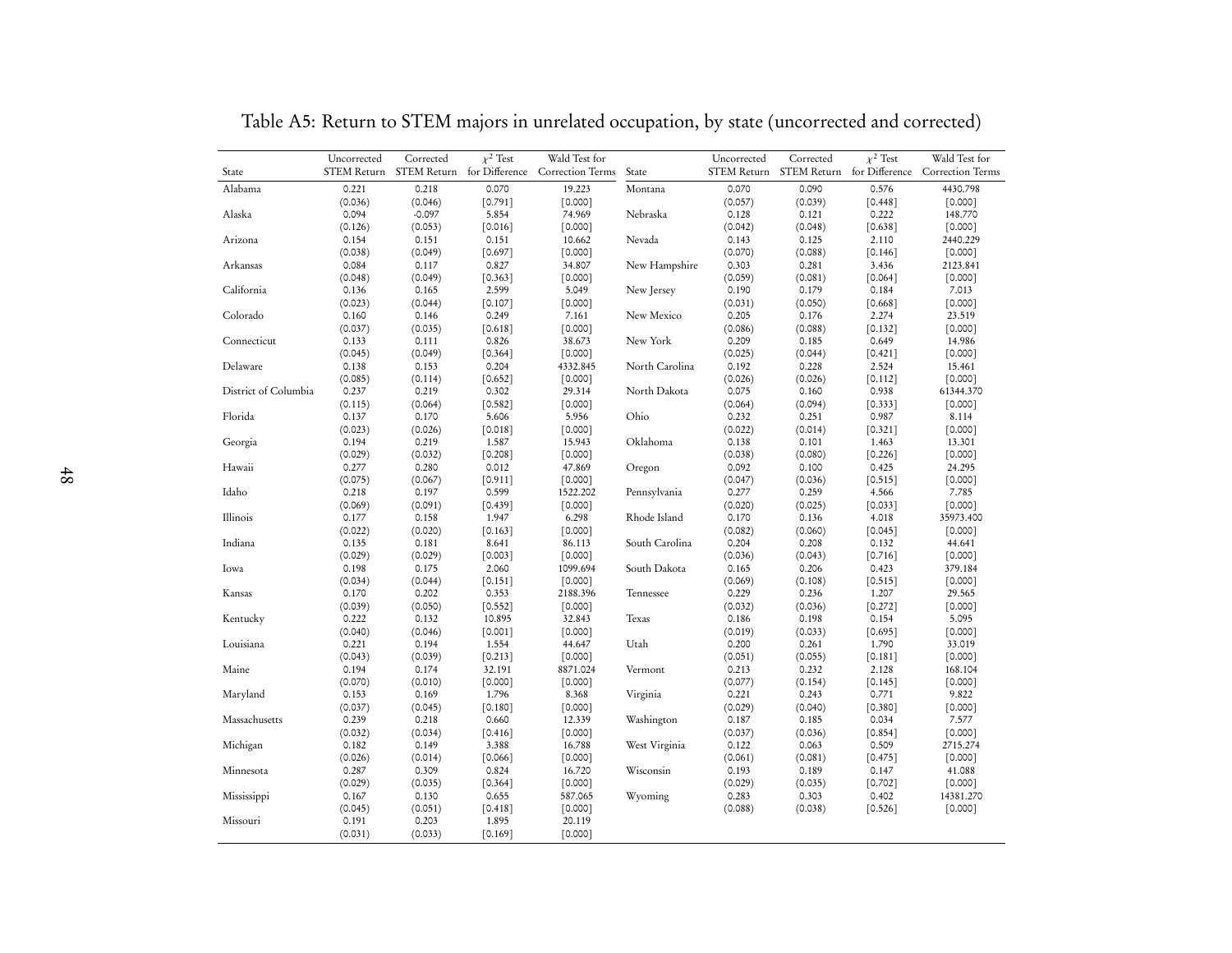| State                | Uncorrected<br>STEM Return | Corrected        | $\chi^2$ Test<br>STEM Return for Difference | Wald Test for<br>Correction Terms | State          | Uncorrected<br><b>STEM Return</b> | Corrected        | $\chi^2$ Test      | Wald Test for<br>STEM Return for Difference Correction Terms |
|----------------------|----------------------------|------------------|---------------------------------------------|-----------------------------------|----------------|-----------------------------------|------------------|--------------------|--------------------------------------------------------------|
| Alabama              | 0.429                      | 0.373            | 0.229                                       | 19.223                            | Montana        | 0.256                             | 0.290            | 1.363              | 4430.798                                                     |
|                      | (0.036)                    | (0.127)          | [0.632]                                     | [0.000]                           |                | (0.055)                           | (0.039)          | [0.243]            | [0.000]                                                      |
| Alaska               | 0.248                      | 0.028            | 6.147                                       | 74.969                            | Nebraska       | 0.281                             | $-0.045$         | 9.854              | 148.770                                                      |
|                      | (0.124)                    | (0.096)          | [0.013]                                     | [0.000]                           |                | (0.040)                           | (0.122)          | [0.002]            | [0.000]                                                      |
| Arizona              | 0.367                      | 0.385            | 0.293                                       | 10.662                            | Nevada         | 0.382                             | 0.404            | 0.015              | 2440.229                                                     |
|                      | (0.037)                    | (0.048)          | $[0.588]$                                   | [0.000]                           |                | (0.069)                           | (0.194)          | $[0.904]$          | $[0.000]$                                                    |
| Arkansas             | 0.234                      | 0.206            | 0.165                                       | 34.807                            | New Hampshire  | 0.450                             | 0.456            | 0.001              | 2123.841                                                     |
| California           | (0.046)<br>0.362           | (0.071)<br>0.432 | [0.685]<br>0.839                            | [0.000]<br>5.049                  | New Jersey     | (0.057)<br>0.326                  | (0.212)<br>0.316 | $[0.971]$<br>0.007 | [0.000]<br>7.013                                             |
|                      |                            | (0.088)          | [0.360]                                     | [0.000]                           |                |                                   | (0.121)          | [0.934]            | [0.000]                                                      |
| Colorado             | (0.022)<br>0.347           | 0.320            | 0.079                                       | 7.161                             | New Mexico     | (0.030)<br>0.471                  | 0.468            | 0.002              | 23.519                                                       |
|                      | (0.036)                    | (0.111)          | [0.778]                                     | [0.000]                           |                | (0.083)                           | (0.111)          | [0.967]            | [0.000]                                                      |
| Connecticut          | 0.311                      | 0.390            | 0.489                                       | 38.673                            | New York       | 0.404                             | 0.434            | 0.067              | 14.986                                                       |
|                      | (0.044)                    | (0.130)          | [0.485]                                     | [0.000]                           |                | (0.024)                           | (0.107)          | [0.796]            | [0.000]                                                      |
| Delaware             | 0.263                      | 0.616            | 3.939                                       | 4332.845                          | North Carolina | 0.319                             | 0.283            | 0.224              | 15.461                                                       |
|                      | (0.081)                    | (0.179)          | [0.047]                                     | [0.000]                           |                | (0.025)                           | (0.091)          | [0.636]            | [0.000]                                                      |
| District of Columbia | 0.191                      | 0.249            | 0.342                                       | 29.314                            | North Dakota   | 0.257                             | 0.606            | 15.174             | 61344.370                                                    |
|                      | (0.115)                    | (0.134)          | [0.559]                                     | [0.000]                           |                | (0.058)                           | (0.103)          | [0.000]            | [0.000]                                                      |
| Florida              | 0.332                      | 0.452            | 1.096                                       | 5.956                             | Ohio           | 0.383                             | 0.493            | 0.591              | 8.114                                                        |
|                      | (0.022)                    | (0.106)          | [0.295]                                     | [0.000]                           |                | (0.022)                           | (0.155)          | $[0.442]$          | [0.000]                                                      |
| Georgia              | 0.324                      | 0.368            | 0.327                                       | 15.943                            | Oklahoma       | 0.333                             | 0.471            | 1.785              | 13.301                                                       |
|                      | (0.028)                    | (0.083)          | [0.568]                                     | [0.000]                           |                | (0.037)                           | (0.145)          | [0.181]            | [0.000]                                                      |
| Hawaii               | 0.462                      | 0.542            | 0.672                                       | 47.869                            | Oregon         | 0.330                             | 0.078            | 1.995              | 24.295                                                       |
|                      | (0.075)                    | (0.140)          | [0.412]                                     | [0.000]                           |                | (0.045)                           | (0.212)          | $[0.158]$          | [0.000]                                                      |
| Idaho                | 0.479                      | 0.417            | 0.875                                       | 1522.202                          | Pennsylvania   | 0.420                             | 0.544            | 1.179              | 7.785                                                        |
|                      | (0.067)                    | (0.092)          | [0.350]                                     | [0.000]                           |                | (0.019)                           | (0.117)          | $[0.278]$          | [0.000]                                                      |
| Illinois             | 0.299                      | 0.407            | 1.298                                       | 6.298                             | Rhode Island   | 0.279                             | 0.297            | 0.178              | 35973.400                                                    |
|                      | (0.021)                    | (0.103)          | $[0.254]$                                   | [0.000]                           |                | (0.079)                           | (0.063)          | $[0.673]$          | [0.000]                                                      |
| Indiana              | 0.327                      | 0.437            | 0.572                                       | 86.113                            | South Carolina | 0.384                             | 0.255            | 1.614              | 44.641                                                       |
|                      | (0.028)                    | (0.145)          | $[0.450]$                                   | [0.000]                           |                | (0.035)                           | (0.128)          | [0.204]            | [0.000]                                                      |
| Iowa                 | 0.370                      | 0.137            | 1.365                                       | 1099.694                          | South Dakota   | 0.259                             | 0.266            | 0.007              | 379.184                                                      |
|                      | (0.033)                    | (0.195)          | $[0.243]$                                   | [0.000]                           |                | (0.067)                           | (0.081)          | [0.933]            | [0.000]                                                      |
| Kansas               | 0.347                      | 0.482            | 2.093                                       | 2188.396                          | Tennessee      | 0.352                             | 0.233            | 2.002              | 29.565                                                       |
|                      | (0.038)                    | (0.102)          | [0.148]                                     | [0.000]                           |                | (0.031)                           | (0.097)          | $[0.157]$          | [0.000]                                                      |
| Kentucky             | 0.361                      | 0.356            | 0.001                                       | 32.843                            | Texas          | 0.297                             | 0.382            | 1.486              | 5.095                                                        |
|                      | (0.039)                    | (0.213)          | [0.982]                                     | [0.000]                           |                | (0.018)                           | (0.074)          | [0.223]            | [0.000]                                                      |
| Louisiana            | 0.289                      | 0.139            | 1.480                                       | 44.647                            | Utah           | 0.358                             | 0.456            | 0.652              | 33.019                                                       |
|                      | (0.042)                    | (0.132)          | $[0.224]$                                   | [0.000]                           |                | (0.050)                           | (0.111)          | [0.420]            | [0.000]                                                      |
| Maine                | 0.340                      | 0.558            | 3.225                                       | 8871.024                          | Vermont        | 0.330                             | 0.107            | 1.127              | 168.104                                                      |
|                      | (0.067)                    | (0.125)          | [0.073]                                     | [0.000]                           |                | (0.074)                           | (0.220)          | [0.288]            | [0.000]                                                      |
| Maryland             | 0.336                      | 0.333            | 0.001                                       | 8.368                             | Virginia       | 0.359                             | 0.537            | 6.016              | 9.822                                                        |
|                      | (0.036)                    | (0.099)          | [0.971]                                     | [0.000]                           |                | (0.028)                           | (0.091)          | [0.014]            | [0.000]                                                      |
| Massachusetts        | 0.386                      | 0.369            | 0.030                                       | 12.339                            | Washington     | 0.405                             | 0.421            | 0.063              | 7.577                                                        |
|                      | (0.031)                    | (0.109)          | [0.864]                                     | [0.000]                           |                | (0.036)                           | (0.073)          | [0.803]            | [0.000]                                                      |
| Michigan             | 0.342                      | 0.466            | 0.732                                       | 16.788                            | West Virginia  | 0.357                             | 0.587            | 0.975              | 2715.274                                                     |
|                      | (0.025)                    | (0.160)          | [0.392]                                     | [0.000]                           |                | (0.059)                           | (0.250)          | [0.323]            | [0.000]                                                      |
| Minnesota            | 0.472                      | 0.576            | 1.349                                       | 16.720                            | Wisconsin      | 0.412                             | 0.363            | 0.217              | 41.088                                                       |
|                      | (0.027)                    | (0.100)          | [0.245]                                     | [0.000]                           |                | (0.028)                           | (0.108)          | $[0.642]$          | [0.000]                                                      |
| Mississippi          | 0.373                      | 0.105            | 3.595                                       | 587.065                           | Wyoming        | 0.423                             | 0.677            | 7.204              | 14381.270                                                    |
| Missouri             | (0.044)<br>0.384           | (0.151)<br>0.409 | [0.058]<br>0.047                            | [0.000]<br>20.119                 |                | (0.088)                           | (0.086)          | [0.007]            | [0.000]                                                      |
|                      | (0.031)                    | (0.118)          |                                             |                                   |                |                                   |                  |                    |                                                              |
|                      |                            |                  | [0.828]                                     | [0.000]                           |                |                                   |                  |                    |                                                              |

Table A6: Return to STEM majors in related occupation, by state (uncorrected and corrected)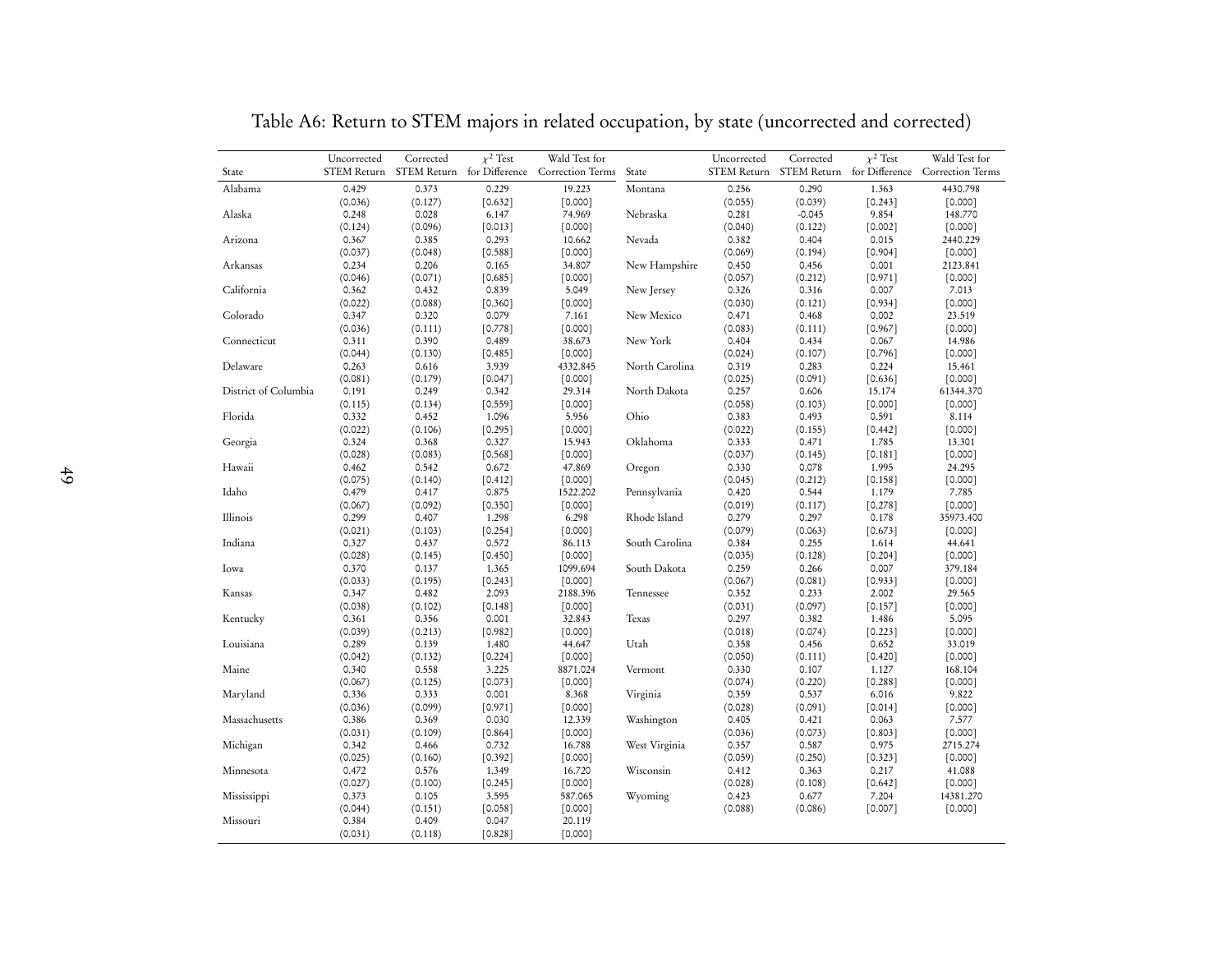| State                | Uncorrected<br><b>Business Return</b> | Corrected<br>Business Return for Difference | $\chi^2$ Test    | Wald Test for<br>Correction Terms | State          | Uncorrected<br>Business Return | Corrected<br>Business Return for Difference | $\chi^2$ Test      | Wald Test for<br>Correction Terms |
|----------------------|---------------------------------------|---------------------------------------------|------------------|-----------------------------------|----------------|--------------------------------|---------------------------------------------|--------------------|-----------------------------------|
| Alabama              | 0.167                                 | 0.185                                       | 3.261            | 19.223                            | Montana        | 0.083                          | 0.078                                       | 0.017              | 4430.798                          |
|                      | (0.039)                               | (0.056)                                     | [0.071]          | [0.000]                           |                | (0.060)                        | (0.039)                                     | [0.898]            | [0.000]                           |
| Alaska               | 0.134                                 | $-0.050$                                    | 8.310            | 74.969                            | Nebraska       | 0.157                          | 0.151                                       | 0.207              | 148.770                           |
|                      | (0.123)                               | (0.070)                                     | [0.004]          | [0.000]                           |                | (0.043)                        | (0.059)                                     | $[0.649]$          | [0.000]                           |
| Arizona              | 0.144                                 | 0.140                                       | 0.057            | 10.662                            | Nevada         | 0.167                          | 0.145                                       | 2.234              | 2440.229                          |
|                      | (0.038)                               | (0.051)                                     | $[0.811]$        | [0.000]                           |                | (0.069)                        | (0.093)                                     | [0.135]            | $[0.000]$                         |
| Arkansas             | 0.058                                 | 0.090                                       | 0.682            | 34.807                            | New Hampshire  | 0.257                          | 0.261                                       | 0.607              | 2123.841                          |
|                      | (0.051)                               | (0.041)                                     | $[0.409]$        | [0.000]                           |                | (0.059)                        | (0.066)                                     | $[0.436]$          | [0.000]                           |
| California           | 0.142                                 | 0.169                                       | 3.192            | 5.049                             | New Jersey     | 0.190                          | 0.169                                       | 0.230              | 7.013                             |
|                      | (0.022)                               | (0.047)                                     | [0.074]          | [0.000]                           |                | (0.031)                        | (0.054)                                     | $[0.631]$          | [0.000]                           |
| Colorado             | 0.126                                 | 0.104                                       | 0.926            | 7.161                             | New Mexico     | 0.190                          | 0.170                                       | 0.624              | 23.519                            |
|                      | (0.037)                               | (0.038)                                     | $[0.336]$        | [0.000]                           |                | (0.087)                        | (0.078)                                     | $[0.430]$          | [0.000]                           |
| Connecticut          | 0.126                                 | 0.115                                       | 0.177            | 38.673                            | New York       | 0.222                          | 0.206                                       | 0.256              | 14.986                            |
|                      | (0.045)                               | (0.058)                                     | $[0.674]$        | [0.000]                           |                | (0.024)                        | (0.029)                                     | $[0.613]$          | [0.000]                           |
| Delaware             | 0.062                                 | 0.072                                       | 0.084            | 4332.845                          | North Carolina | 0.120                          | 0.153                                       | 4.507              | 15.461                            |
|                      | (0.084)                               | (0.075)                                     | $[0.772]$        | [0.000]                           |                | (0.026)                        | (0.037)                                     | [0.034]            | [0.000]                           |
| District of Columbia | 0.152                                 | 0.126                                       | 0.467            | 29.314                            | North Dakota   | 0.138                          | 0.234                                       | 1.552              | 61344.370                         |
|                      | (0.113)                               | (0.085)                                     | $[0.494]$        | [0.000]                           |                | (0.065)                        | (0.089)                                     | [0.213]            | $[0.000]$                         |
| Florida              | 0.147                                 | 0.185                                       | 7.753            | 5.956                             | Ohio           | 0.217                          | 0.232                                       | 0.932              | 8.114                             |
|                      | (0.023)                               | (0.025)                                     | $[0.005]$        | [0.000]                           |                | (0.023)                        | (0.027)                                     | $[0.334]$          | $[0.000]$                         |
| Georgia              | 0.108                                 | 0.137                                       | 2.025            | 15.943                            | Oklahoma       | 0.085                          | 0.055                                       | 1.004              | 13.301                            |
|                      | (0.030)                               | (0.042)                                     | [0.155]          | [0.000]                           |                | (0.040)                        | (0.077)                                     | $[0.316]$          | [0.000]                           |
| Hawaii               | 0.151                                 | 0.166                                       | 0.315            | 47.869                            | Oregon         | 0.067                          | 0.075                                       | 0.352              | 24.295                            |
|                      | (0.076)                               | (0.059)                                     | $[0.574]$        | [0.000]                           |                | (0.046)                        | (0.056)                                     | $[0.553]$          | [0.000]                           |
| Idaho                | 0.279                                 | 0.232                                       | 1.571            | 1522.202                          | Pennsylvania   | 0.208                          | 0.195                                       | 2.087              | 7.785                             |
|                      | (0.070)                               | (0.094)                                     | $[0.210]$        | [0.000]                           |                | (0.020)                        | (0.027)                                     | $[0.149]$          | [0.000]                           |
| Illinois             | 0.165                                 | 0.141                                       | 3.588            | 6.298                             | Rhode Island   | 0.056                          | 0.050                                       | 0.089              | 35973.400                         |
|                      | (0.022)                               | (0.033)                                     | [0.058]          | [0.000]                           |                | (0.080)                        | (0.060)                                     | $[0.765]$          | [0.000]                           |
| Indiana              | 0.111                                 | 0.161                                       | 3.177            | 86.113                            | South Carolina | 0.112                          | 0.124                                       | 0.983              | 44.641                            |
|                      | (0.029)                               | (0.031)                                     | $[0.075]$        | [0.000]                           |                | (0.037)                        | (0.071)                                     | [0.321]            | [0.000]                           |
| Iowa                 | 0.181                                 | 0.163                                       | 1.133            | 1099.694                          | South Dakota   | 0.137                          | 0.191                                       | 0.351              | 379.184                           |
|                      | (0.036)                               | (0.057)                                     | [0.287]          | [0.000]                           |                | (0.073)                        | (0.065)                                     | $[0.554]$          | [0.000]                           |
| Kansas               | 0.185                                 | 0.223                                       | 0.413            | 2188.396                          | Tennessee      | 0.149                          | 0.161                                       | 0.572              | 29.565                            |
|                      | (0.040)                               | (0.074)                                     | $[0.520]$        | [0.000]                           |                | (0.033)                        | (0.039)                                     | $[0.449]$          | [0.000]                           |
| Kentucky             | 0.163                                 | 0.082                                       | 9.861            | 32.843                            | Texas          | 0.114                          | 0.128                                       | 0.234              | 5.095                             |
| Louisiana            | (0.041)                               | (0.039)                                     | [0.002]          | [0.000]                           | Utah           | (0.019)                        | (0.036)                                     | $[0.628]$          | [0.000]                           |
|                      | 0.068                                 | 0.050                                       | 0.744            | 44.647                            |                | 0.177                          | 0.237                                       | 1.605              | 33.019                            |
| Maine                | (0.043)<br>0.148                      | (0.046)<br>0.166                            | [0.388]<br>4.562 | [0.000]<br>8871.024               | Vermont        | (0.051)<br>0.073               | (0.050)<br>0.010                            | $[0.205]$<br>3.908 | [0.000]<br>168.104                |
|                      | (0.068)                               | (0.011)                                     | [0.033]          | [0.000]                           |                | (0.074)                        | (0.112)                                     | $[0.048]$          | [0.000]                           |
| Maryland             | 0.131                                 | 0.155                                       | 3.740            | 8.368                             | Virginia       | 0.200                          | 0.232                                       | 1.335              | 9.822                             |
|                      | (0.037)                               | (0.044)                                     | [0.053]          | [0.000]                           |                | (0.029)                        | (0.046)                                     | $[0.248]$          | [0.000]                           |
| Massachusetts        | 0.201                                 | 0.190                                       | 0.241            | 12.339                            | Washington     | 0.158                          | 0.156                                       | 0.010              | 7.577                             |
|                      | (0.031)                               | (0.032)                                     | [0.623]          | [0.000]                           |                | (0.036)                        | (0.037)                                     | $[0.919]$          | $[0.000]$                         |
| Michigan             | 0.165                                 | 0.146                                       | 2.997            | 16.788                            | West Virginia  | 0.148                          | 0.066                                       | 1.333              | 2715.274                          |
|                      | (0.027)                               | (0.018)                                     | [0.083]          | [0.000]                           |                | (0.063)                        | (0.070)                                     | $[0.248]$          | $[0.000]$                         |
| Minnesota            | 0.252                                 | 0.264                                       | 0.538            | 16.720                            | Wisconsin      | 0.234                          | 0.230                                       | 0.066              | 41.088                            |
|                      | (0.029)                               | (0.027)                                     | [0.463]          | [0.000]                           |                | (0.030)                        | (0.039)                                     | $[0.797]$          | [0.000]                           |
| Mississippi          | 0.136                                 | 0.085                                       | 0.954            | 587.065                           | Wyoming        | 0.130                          | 0.202                                       | 2.013              | 14381.270                         |
|                      | (0.049)                               | (0.071)                                     | $[0.329]$        | [0.000]                           |                | (0.086)                        | (0.071)                                     | $[0.156]$          | $[0.000]$                         |
| Missouri             | 0.190                                 | 0.204                                       | 2.725            | 20.119                            |                |                                |                                             |                    |                                   |
|                      | (0.032)                               | (0.039)                                     | [0.099]          | [0.000]                           |                |                                |                                             |                    |                                   |

Table A7: Return to Business majors in unrelated occupation, by state (uncorrected and corrected)